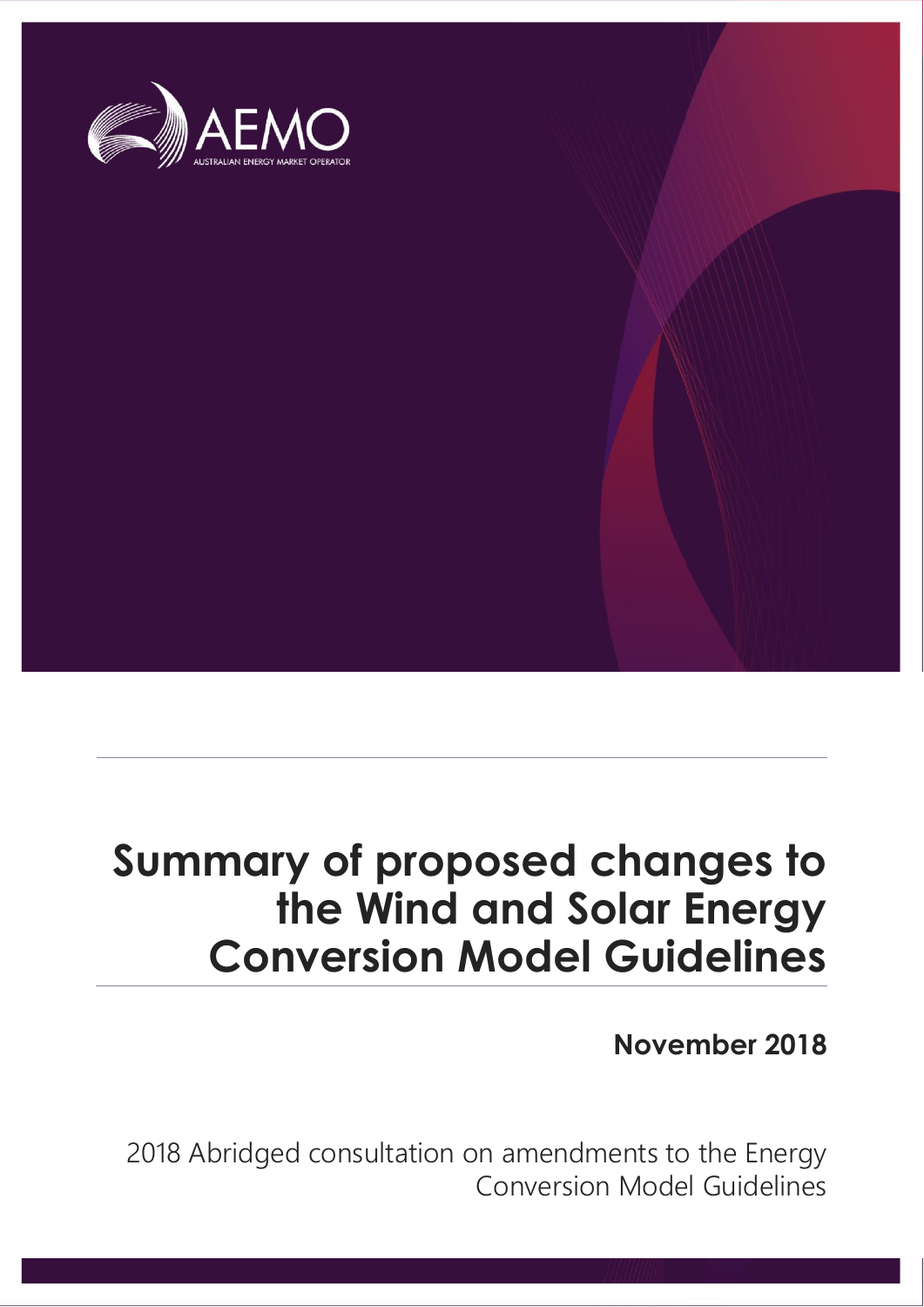# **Important notice**

#### **PURPOSE**

This publication has been prepared by AEMO to propose updates to the existing Wind and Solar *Energy Conversion Model* Guidelines.

#### **DISCLAIMER**

This document or the information in it may be subsequently updated or amended. This document does not constitute legal or business advice, and should not be relied on as a substitute for obtaining detailed advice about the National Electricity Law, the National Electricity Rules, or any other applicable laws, procedures or policies. AEMO has made every effort to ensure the quality of the information in this document but cannot guarantee its accuracy or completeness.

Accordingly, to the maximum extent permitted by law, AEMO and its officers, employees and consultants involved in the preparation of this document:

- make no representation or warranty, express or implied, as to the currency, accuracy, reliability or completeness of the information in this document; and
- are not liable (whether by reason of negligence or otherwise) for any statements or representations in this document, or any omissions from it, or for any use or reliance on the information in it.

| Version | Release date | Changes             |
|---------|--------------|---------------------|
| 1.0     | 01/11/2018   | Initial Publication |

#### **VERSION CONTROL**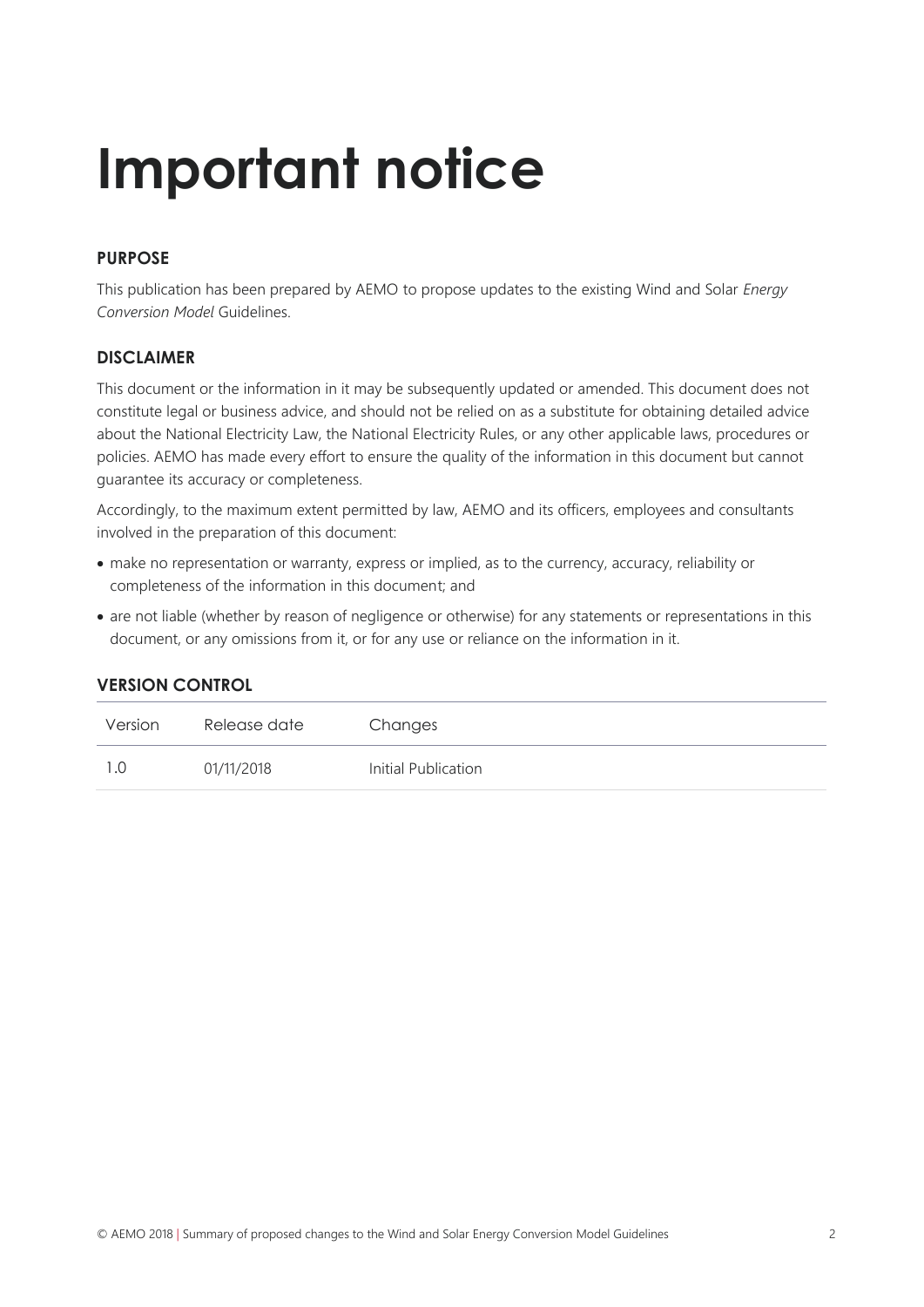## **Contents**

| $\mathbf{1}$ . | <b>Introduction</b>                                                | 4              |
|----------------|--------------------------------------------------------------------|----------------|
| 1.1            | Matters under consultation                                         | $\overline{4}$ |
| 1.2            | References                                                         | $\overline{4}$ |
| 2.             | Proposed Amended Energy Conversion Model Guidelines, November 2018 | 5              |
| 2.1            | Proposed changes to Wind ECM Guidelines                            | 6              |
| 2.2            | Proposed changes to Solar ECM Guidelines                           | 20             |
| Glossary       |                                                                    | 38             |

## **Tables**

| Table 1 'AEMO-use Only' tab (new tab)                                    | 6              |
|--------------------------------------------------------------------------|----------------|
| Table 2 'Submission Guideline' tab                                       | 6              |
| Table 3 'Cluster Definition Guideline' tab                               | $\overline{7}$ |
| Table 4 'ECM Wind Farm' tab (formerly ECM Data Template)                 | $\overline{7}$ |
| Table 5 'ECM Wind Farm Cluster' tab (formerly ECM Data Template Cluster) | 15             |
| Table 6 'Turbines Curves Table' tab                                      | 19             |
| Table 7 'AEMO-use Only' tab (new tab)                                    | 20             |
| Table 8 'Submission Guideline' tab (formally Introduction)               | 20             |
| Table 9 'Cluster Definition Guideline' tab (new tab)                     | 21             |
| Table 10 'ECM PV', 'ECM CPV' & 'ECM CST' tabs                            | 21             |
| Table 11 'ECM PV Cluster', 'ECM CPV Cluster' & 'ECM CST Cluster' tabs    | 27             |
| Table 12 'Spectral Response Example' tab                                 | 35             |
| Table 13 'Inverter Response Example' tab                                 | 35             |
| Table 14 'Temperature Response Example (new tab)                         | 36             |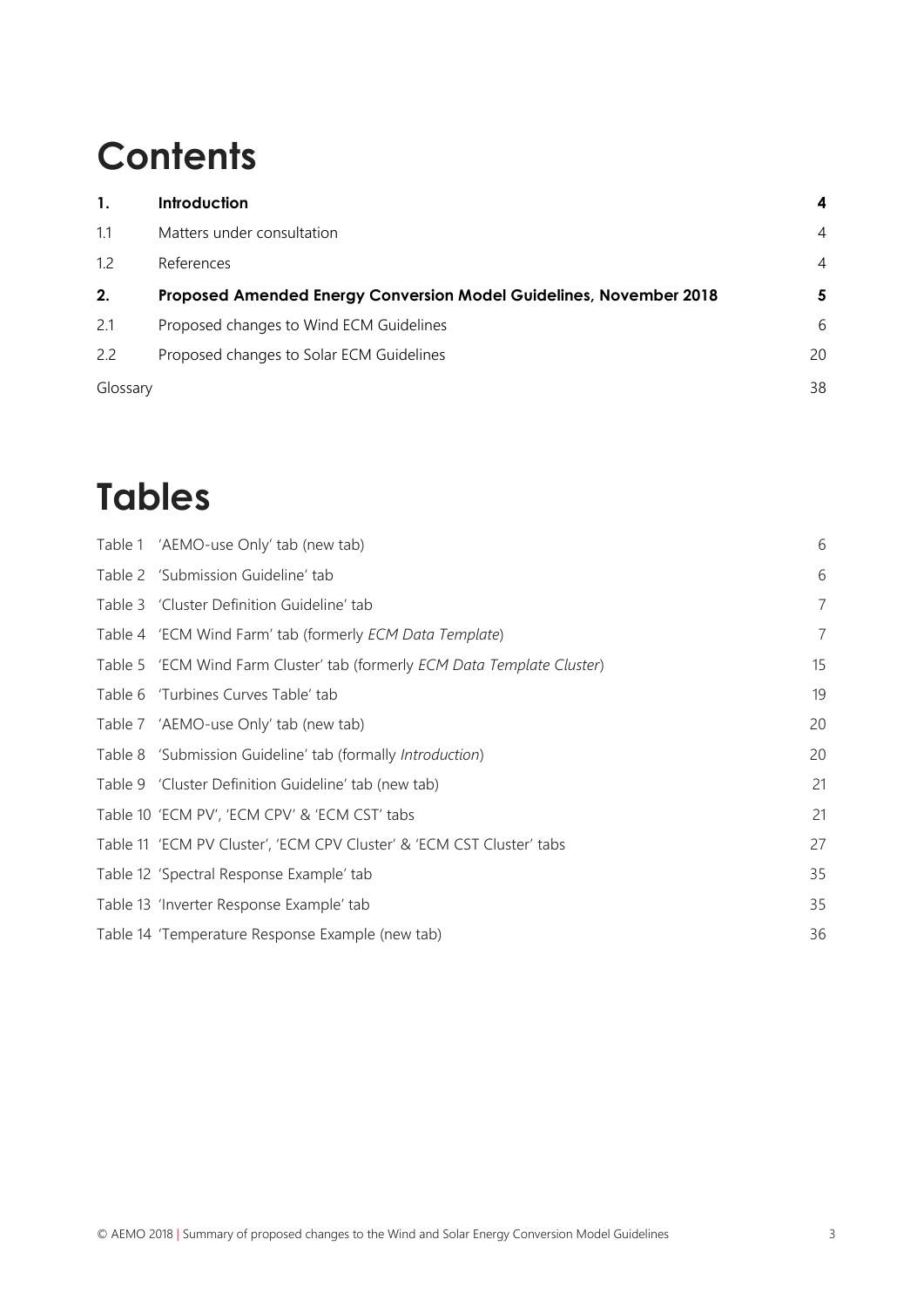# <span id="page-3-0"></span>**1. Introduction**

### <span id="page-3-1"></span>1.1 Matters under consultation

AEMO is proposing changes to the Wind and Solar Energy Conversation Model Guidelines ('the ECM Guidelines') and consulting with Semi-Scheduled Generators on the changes as required by clause 2.2.7(d) of the National Electricity Rules ('Rules').

Since early 2017, a significant number of Semi-Scheduled Generators have applied and registered in the National Electricity Market (NEM), particularly in 2018. With these registration applications, each Generator was required to submit an *Energy Conversion Model* ('ECM'). Following ECM submission, AEMO and the vendor for the Australian Wind Energy Forecasting System ('AWEFS') and Australian Solar Energy Forecasting System ('ASEFS') would review the ECM and provide feedback to participants to make the necessary changes to gain ECM approval. This back-and-forth process took some time before ECM approval.

AEMO has identified elements of the ECM review process which cause the review to take longer than required, including:

- The amount of information requested for the farm and cluster level.
- The current ECM Guidelines causing participants to incorrectly fill in the ECM the first time.

AEMO is proposing changes to the ECM Guidelines, outlined in this paper, to transform them into a more coherent and cohesive set of documents. This is expected to improve the efficiency of the application process.

All changes are summarised in Section 2, 'Proposed Amended Energy Conversion Model Guidelines, November 2018'.

AEMO is seeking feedback on the proposed ECM changes raised in this paper.

### <span id="page-3-2"></span>1.2 References

- AWEFS and ASEFS Working Group: [https://www.aemo.com.au/Stakeholder-Consultation/Industry-forums](https://www.aemo.com.au/Stakeholder-Consultation/Industry-forums-and-working-groups/Other-meetings/AWEFS-and-ASEFS-Working-Group)[and-working-groups/Other-meetings/AWEFS-and-ASEFS-Working-Group](https://www.aemo.com.au/Stakeholder-Consultation/Industry-forums-and-working-groups/Other-meetings/AWEFS-and-ASEFS-Working-Group)
- Solar and Wind Energy Forecasting: [https://www.aemo.com.au/Electricity/National-Electricity-Market-](https://www.aemo.com.au/Electricity/National-Electricity-Market-NEM/Planning-and-forecasting/Solar-and-wind-energy-forecasting)[NEM/Planning-and-forecasting/Solar-and-wind-energy-forecasting](https://www.aemo.com.au/Electricity/National-Electricity-Market-NEM/Planning-and-forecasting/Solar-and-wind-energy-forecasting)
- Current Solar ECM: [https://www.aemo.com.au/-](https://www.aemo.com.au/-/media/Files/Electricity/NEM/Security_and_Reliability/Dispatch/Policy_and_Process/Energy_Conversion_Model_Guidelines_Solar.xlsx) [/media/Files/Electricity/NEM/Security\\_and\\_Reliability/Dispatch/Policy\\_and\\_Process/Energy\\_Conversion\\_Mod](https://www.aemo.com.au/-/media/Files/Electricity/NEM/Security_and_Reliability/Dispatch/Policy_and_Process/Energy_Conversion_Model_Guidelines_Solar.xlsx) [el\\_Guidelines\\_Solar.xlsx](https://www.aemo.com.au/-/media/Files/Electricity/NEM/Security_and_Reliability/Dispatch/Policy_and_Process/Energy_Conversion_Model_Guidelines_Solar.xlsx)
- Current Wind ECM: [https://www.aemo.com.au/-](https://www.aemo.com.au/-/media/Files/Electricity/NEM/Security_and_Reliability/Dispatch/Policy_and_Process/2016/Energy_Conversion_Model_Guidelines_Wind_20161209.xlsx) [/media/Files/Electricity/NEM/Security\\_and\\_Reliability/Dispatch/Policy\\_and\\_Process/2016/Energy\\_Conversion](https://www.aemo.com.au/-/media/Files/Electricity/NEM/Security_and_Reliability/Dispatch/Policy_and_Process/2016/Energy_Conversion_Model_Guidelines_Wind_20161209.xlsx) Model Guidelines Wind 20161209.xlsx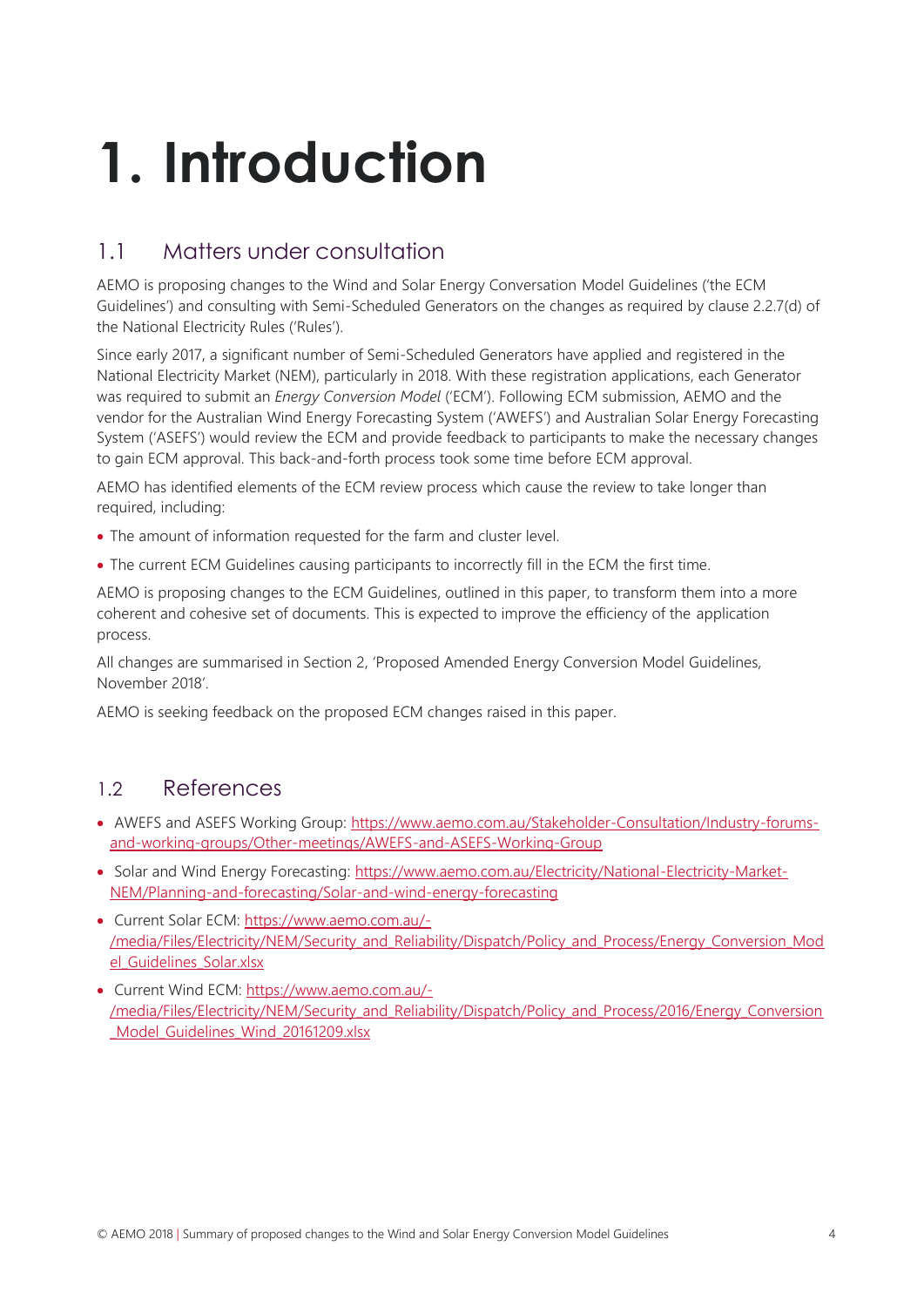# <span id="page-4-0"></span>**2. Proposed Amended Energy Conversion Model Guidelines, November 2018**

The following two sections outline the proposed changes to both the Wind and Solar ECM Guidelines:

- Section 2.1 outlines the proposed changes to the Wind ECM Guidelines.
- Section 2.2 outlines the proposed changes to the Solar ECM Guidelines.

Each table within these sections represents proposed changes to existing tabs and proposed addition of new tabs in the ECM Guidelines. Each table is comprised of multiple data parameters and presents proposed changes either through modification, addition or removal of the parameter.

Each data parameter has an assigned ID number to assist in referencing other proposed changes throughout the ECM Guidelines. The *Original* column represents information about the parameter in the current ECM Guidelines and the *New* column represents the definition of the parameter in the proposed ECM Guidelines. The *Comments* column provides the rationale of the proposed changes.

The proposed changes in the ECM Guidelines are intended to:

- 1. Provide consistency across both Wind and Solar ECMs.
- 2. Simplify the ECM approval process and therefore, expedite the ECM approval time.

A high-level summary of the proposed changes are as follows:

- Cosmetic updates to page layout.
- Correcting valid range errors.
- Removing fields that are no longer used by AEMO.
- Adding fields to supplement existing fields in the ECM and provide additional clarity.
- Aligning the formatting of the Wind and Solar ECMs to be consistent with each other (such as formatting and naming of tabs, structure layout, and order of data parameters)
- Updating the description of data parameters to provide clarity and provide consistency with the information outlined in the Generator Performance Standard and Registration application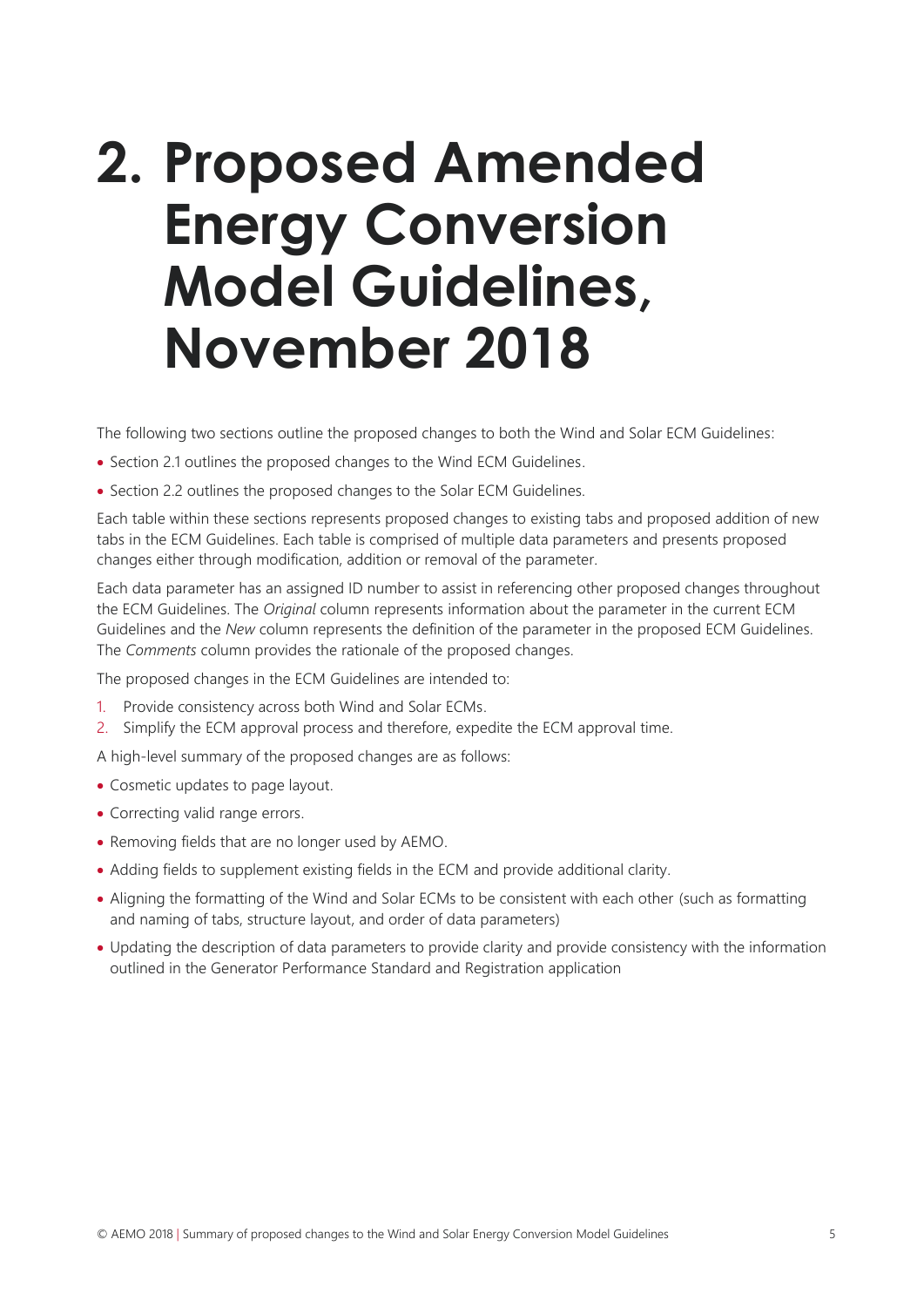### 2.1 Proposed changes to Wind ECM Guidelines

#### **Table 1 'AEMO-use Only' tab (new tab)**

Added this new tab for AEMO-approved fields for registration purposes. Contents to be filled out by AEMO. This is also consistent with the proposed Solar ECM.

| D# | Data Parameter                     | Original | <b>New</b>                                        | Comment                      |
|----|------------------------------------|----------|---------------------------------------------------|------------------------------|
|    | <b>DUID</b>                        | N/A      | New parameter:<br><b>DUID</b>                     | Approved DUID.               |
|    | Wind Farm Maximum<br>Capacity (MW) | N/A      | New parameter:<br>Wind Farm Maximum Capacity (MW) | Confirmed Maximum Capacity.  |
|    | Cluster ID(s)                      | N/A      | New parameter:<br>Cluster ID(s)                   | Approved Cluster ID(s).      |
| 4  | Cluster Maximum<br>Capacity (MW)   | N/A      | New parameter:<br>Cluster Maximum Capacity (MW)   | Calculated Maximum Capacity. |

#### <span id="page-5-1"></span><span id="page-5-0"></span>**Table 2 'Submission Guideline' tab**

Additional information has been added in this tab to provide additional clarity on the submission guidelines. Multiple new headers have been added to provide the additional information and to be consistent with the proposed Solar ECM.

<span id="page-5-2"></span>

| D# | Data Parameter | Original                                            | <b>New</b>                                                                                                                                                                                       | Comment                                                                                                                             |
|----|----------------|-----------------------------------------------------|--------------------------------------------------------------------------------------------------------------------------------------------------------------------------------------------------|-------------------------------------------------------------------------------------------------------------------------------------|
|    | N/A            | Header:<br>• ECM Data template submission quideline | Header(s):<br>• ECM Data template submission quideline<br>• How to use this document<br>• Who needs to submit an ECM<br>• Document Structure<br>• Facility hierarchy<br>• Additional Information | Added multiple headers to include<br>additional information on ECM<br>submission guidelines.<br>Consistent with proposed Solar ECM. |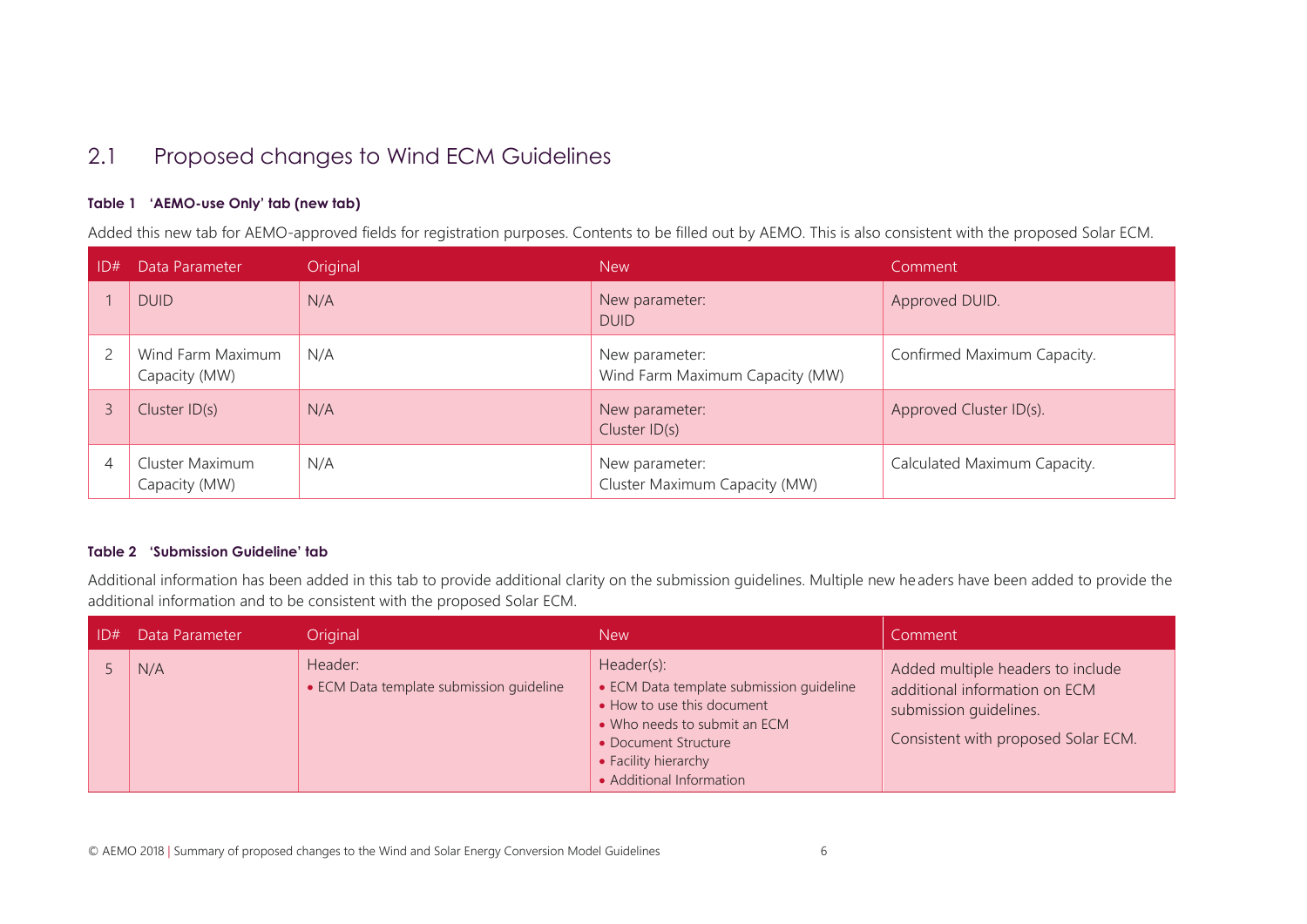#### **Table 3 'Cluster Definition Guideline' tab**

This tab includes minor text changes and the addition of a new header. The new header states cluster level SCADA signals are not required if the farm is proposed to have only one cluster, where only farm level SCADA signals are required.

| ID# | Data Parameter | Original                                                                                                                               | <b>New</b>                                                                                                                                                                     | Comment                                                                                                                                                                     |
|-----|----------------|----------------------------------------------------------------------------------------------------------------------------------------|--------------------------------------------------------------------------------------------------------------------------------------------------------------------------------|-----------------------------------------------------------------------------------------------------------------------------------------------------------------------------|
| 6   | N/A            | A "cluster" corresponds to a group of<br>wind turbines of similar type in the wind<br>farm and within a reasonable geographic<br>area. | A "cluster" corresponds to a group of<br>wind turbines of <i>identical</i> type in the<br>wind farm and within a reasonable<br>geographic area                                 | Replaced 'similar' to 'identical' for<br>consistency with cluster description.                                                                                              |
|     | N/A            | To define a "cluster" the ensemble of the<br>following constraints should be roughly<br>satisfied.                                     | To define a "cluster" the ensemble of the<br>following constraints should be satisfied.                                                                                        | Removed 'roughly' as the cluster<br>description already includes a degree of<br>flexibility of cluster design.                                                              |
| 8   | N/A            | N/A                                                                                                                                    | New header:<br><b>Additional Information</b><br>Wind farms with only one cluster do not<br>require cluster level SCADA signals. Only<br>farm level SCADA signals are required. | New heading added stating cluster<br>SCADA section in the 'ECM Wind Farm<br>Cluster' tab does not need to be<br>completed if the wind farm consists of<br>only one cluster. |

#### <span id="page-6-0"></span>**Table 4 'ECM Wind Farm' tab (formerly** *ECM Data Template***)**

This tab's name has been updated to provide clarity on what type of information is required in this tab (farm level).

<span id="page-6-1"></span>

| D# | Data Parameter | <b>Original</b>                       | <b>New</b>                                         | Comment                                                                                                                                                                |
|----|----------------|---------------------------------------|----------------------------------------------------|------------------------------------------------------------------------------------------------------------------------------------------------------------------------|
|    | N/A            | Column: Data Type<br>Column: Required | Column: Data Parameter<br><b>Column: Mandatory</b> | Column name changed from 'data type'<br>to 'data parameter'.<br>Column name changed from 'Required'<br>to 'Mandatory' to be consistent with Rule<br>$S5.2.6.1(d)(3)$ . |
| 10 | N/A            | N/A                                   | New column:<br>Data Type                           | Added new column 'data type' stating<br>unit type for each data parameter.                                                                                             |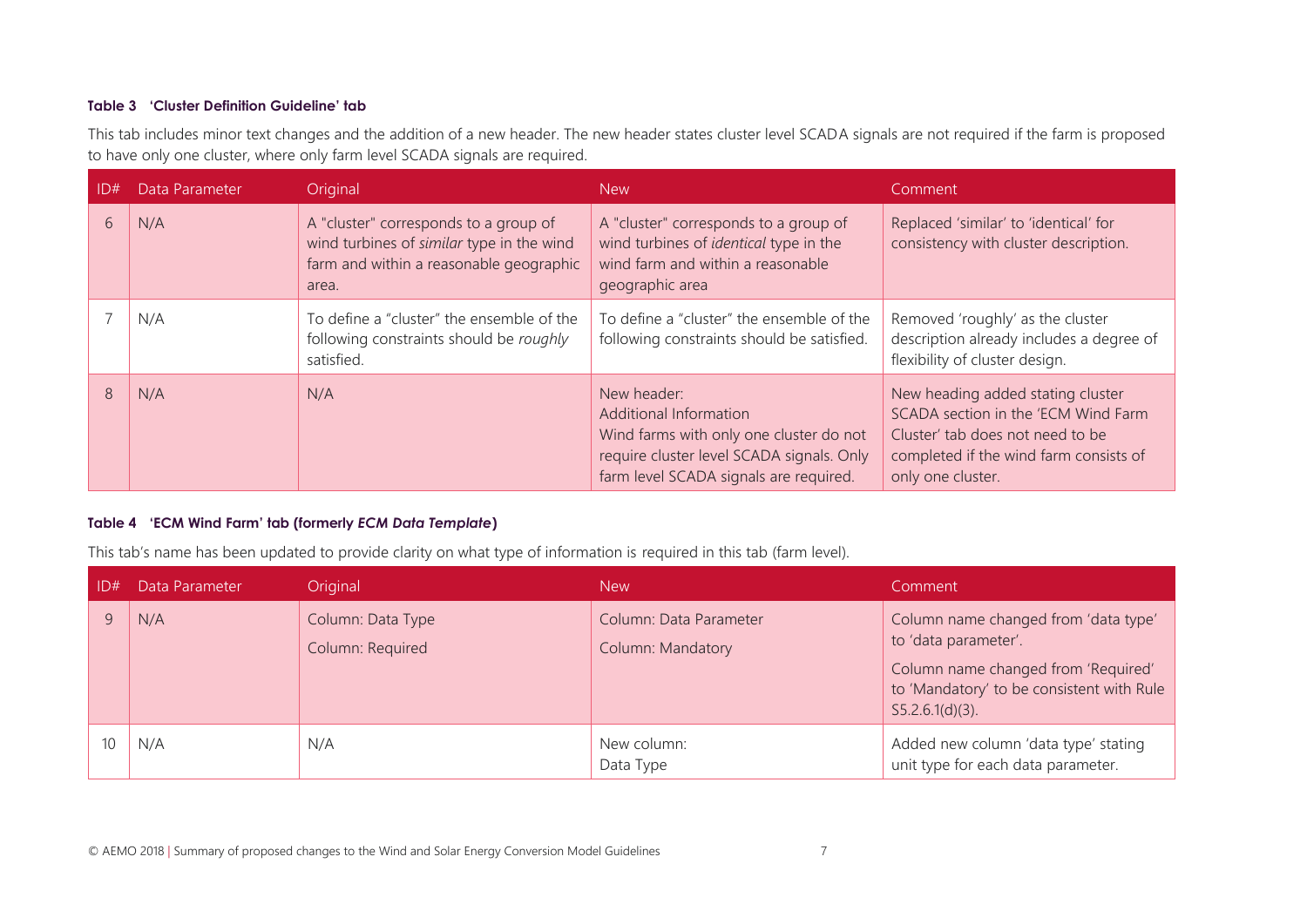| ID# | Data Parameter                                                       | Original                                                                                                                                  | <b>New</b>                                                                                                                                                                                      | Comment                                                                                                                                   |
|-----|----------------------------------------------------------------------|-------------------------------------------------------------------------------------------------------------------------------------------|-------------------------------------------------------------------------------------------------------------------------------------------------------------------------------------------------|-------------------------------------------------------------------------------------------------------------------------------------------|
| 11  | N/A                                                                  | N/A                                                                                                                                       | New column:<br>Valid Range                                                                                                                                                                      | Added new column 'valid range' stating<br>valid range for each data parameter.                                                            |
| 12  | Farm Level                                                           | N/A                                                                                                                                       | New parameter:<br>Data Type: Parameters that apply to the<br>wind farm.<br>Value: Specify one distinct value per cell.<br>If variants or a range exists, specify the<br>most relevant value.    | Added row to provide clarity on<br>completing data parameter fields.                                                                      |
| 13  | Power Station name                                                   | Data Parameter: Name<br>Description: Name of the wind farm. To<br>be same as specified in the Registration<br>process.                    | Data Parameter: Power Station name<br>Description: Name of the wind farm. To<br>be same as specified in the 'Application<br>for Registration as a Generator in the<br>NEM' document, section C. | Changed data parameter 'name' to<br>'Power station name' and description for<br>clarity and consistency with registration<br>application. |
| 14  | <b>DUID</b>                                                          | Item deleted.                                                                                                                             | N/A                                                                                                                                                                                             | AEMO approves DUID for the wind farm.<br>AEMO states approved DUID in the<br>'AEMO-use Only' tab (ID #1).                                 |
| 15  | Region                                                               | Description: Name of the Region where<br>the wind farm is installed. Needs to be<br>the same as specified in the Registration<br>process. | Description: Name of NEM region of the<br>facility. To be same as specified in the<br>'Application for Registration as a<br>Generator in the NEM' document.                                     | Description updated for clarity.                                                                                                          |
| 16  | Status of the wind<br>farm                                           | Item deleted.                                                                                                                             | N/A                                                                                                                                                                                             | Unnecessary information.                                                                                                                  |
| 17  | From which date is or<br>will the wind farm be<br>fully operational? | Item deleted.                                                                                                                             | N/A                                                                                                                                                                                             | Unnecessary information.                                                                                                                  |
| 18  | From which date will<br>the wind farm be first                       | Item deleted.                                                                                                                             | N/A                                                                                                                                                                                             | Unnecessary information.                                                                                                                  |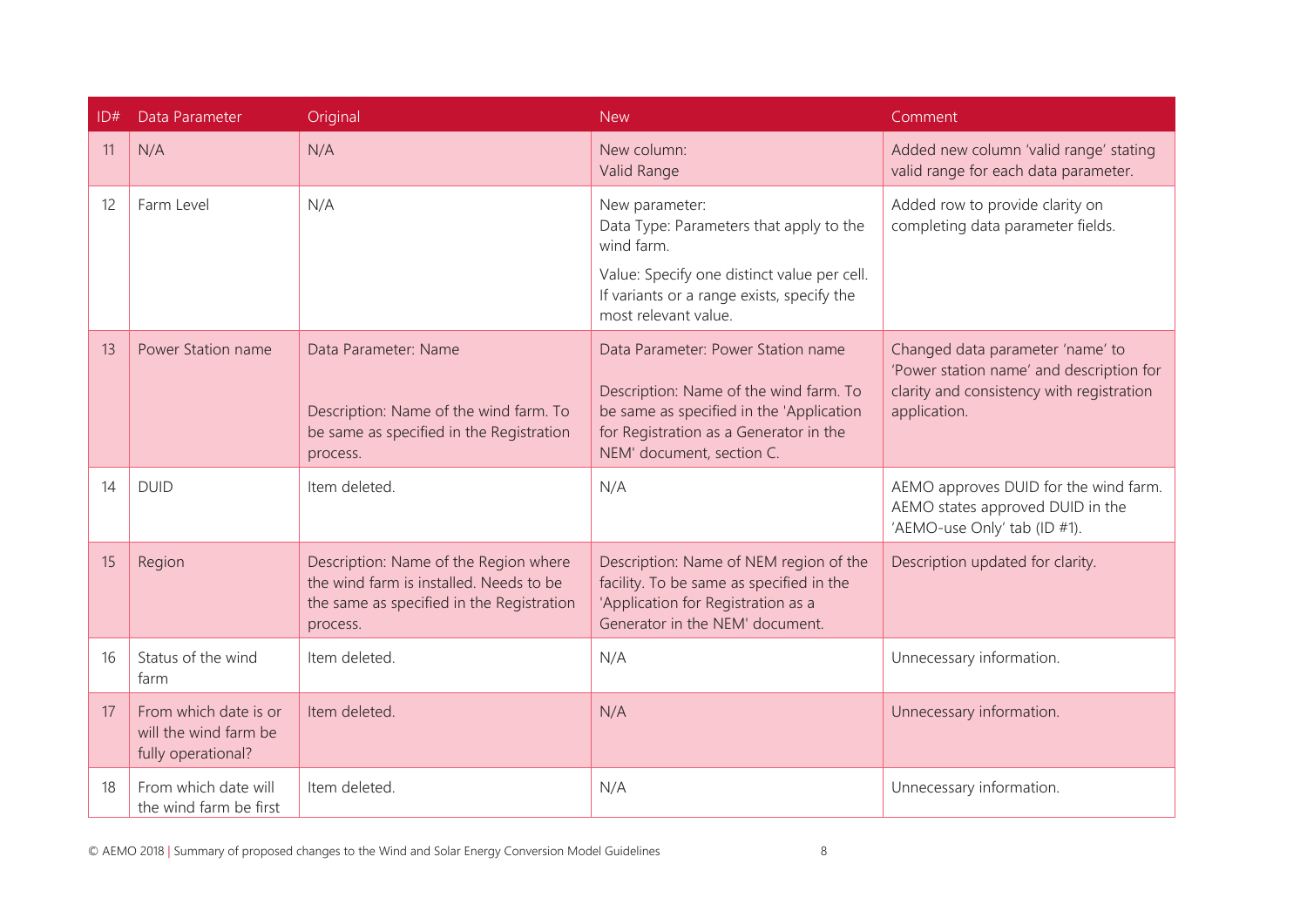| ID# | Data Parameter                                     | Original                                                                                                                                                                                                                                                                                     | <b>New</b>                                                                                                                                                                                                                                                                                                                                                                                                                                         | Comment                                                                                                                                                            |
|-----|----------------------------------------------------|----------------------------------------------------------------------------------------------------------------------------------------------------------------------------------------------------------------------------------------------------------------------------------------------|----------------------------------------------------------------------------------------------------------------------------------------------------------------------------------------------------------------------------------------------------------------------------------------------------------------------------------------------------------------------------------------------------------------------------------------------------|--------------------------------------------------------------------------------------------------------------------------------------------------------------------|
|     | connected to the grid<br>or energised?             |                                                                                                                                                                                                                                                                                              |                                                                                                                                                                                                                                                                                                                                                                                                                                                    |                                                                                                                                                                    |
| 19  | Nameplate Rating                                   | Description: The total installed capacity<br>of the Wind Farm (MW). This equals<br>turbine nameplate rating x total number<br>of turbines installed. This Item<br>corresponds to "Nameplate Rating" in<br>Sections C and I.5 of "Application for<br>Registration as a Generator in the NEM." | Description: The total installed capacity<br>of the Wind Farm (MW) as outlined in<br>the Performance Standard. This equals<br>the sum of the nameplate rating of all<br>turbines installed. This Item corresponds<br>to "Nameplate Rating of Generating<br>System" in Section C of the "Application<br>for Registration as a Generator in the<br>NEM" document.                                                                                    | Description updated for clarity and<br>consistency with the information<br>outlined in the Generator Performance<br>Standard and Registration application<br>form. |
| 20  | Maximum Capacity                                   | Description: Maximum generation to<br>which the semi-scheduled generating<br>unit may be dispatched. This definition<br>can be found in sections C, I.4 and I.5 of<br>"Application for Registration as a<br>Generator in the NEM".                                                           | Description: Maximum generation to<br>which the semi-scheduled generating<br>unit may be dispatched as outlined in<br>the Performance Standard, rounded<br>down to the nearest whole MW. This<br>definition can be found in section C of<br>the "Application for Registration as a<br>Generator in the NEM" document.<br>The Maximum Capacity value must<br>reference the same measurement point<br>as the SCADA Wind Farm Active Power<br>signal. | Description updated for clarity and<br>consistency with the information<br>outlined in the Generator Performance<br>Standard and Registration application<br>form. |
| 21  | Geographical<br>coordinates (UTM<br><b>WGS-84)</b> | Item deleted.                                                                                                                                                                                                                                                                                | N/A                                                                                                                                                                                                                                                                                                                                                                                                                                                | Geographical coordinates in latitude and<br>longitude is already provided (ID #23,<br>#24).                                                                        |
| 22  | Geographical<br>coordinates                        | Item deleted.                                                                                                                                                                                                                                                                                | N/A                                                                                                                                                                                                                                                                                                                                                                                                                                                | Due to the addition of the two items<br>below, geographical coordinates have<br>been deleted (ID #23, #24).                                                        |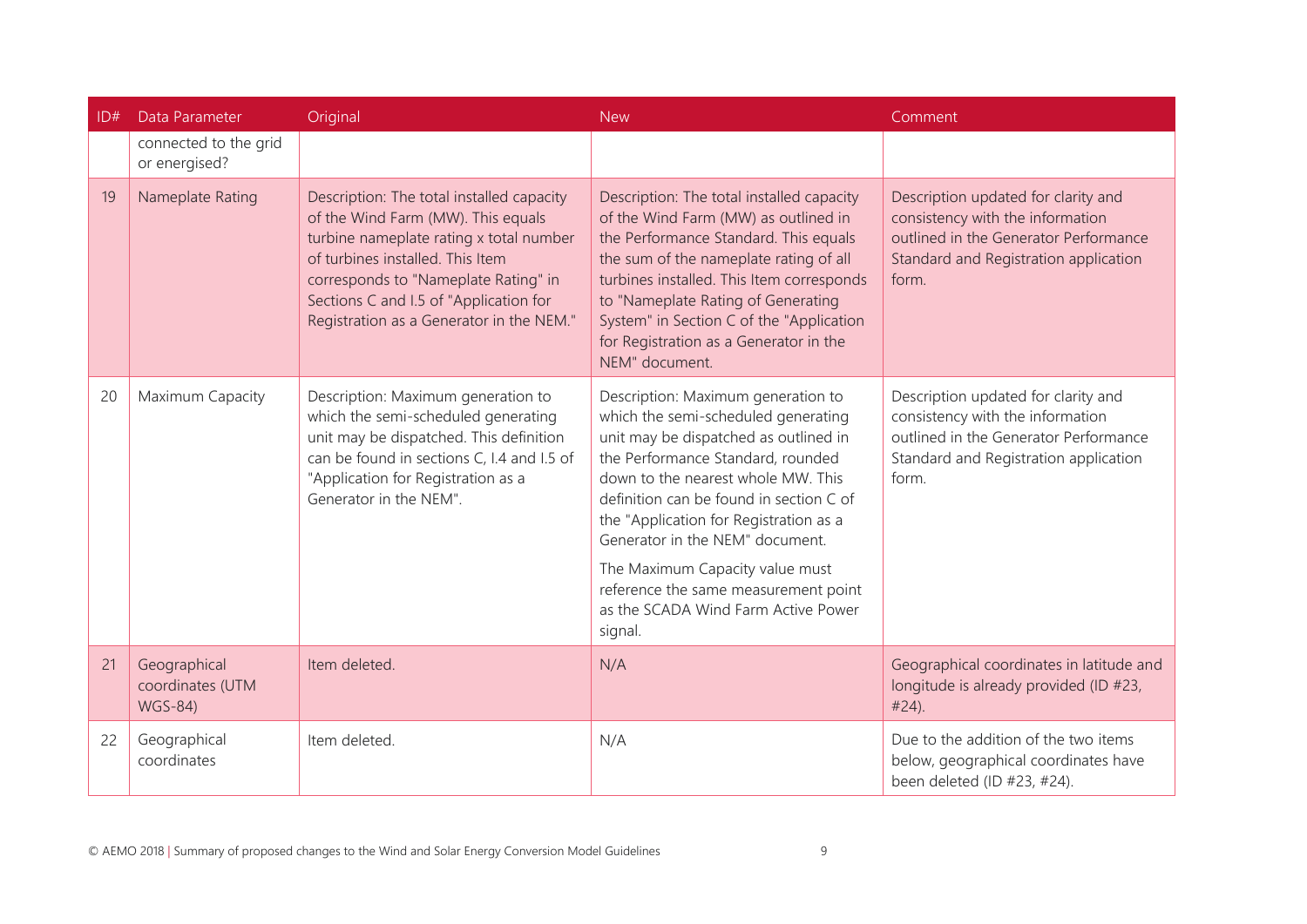| ID# | Data Parameter                          | Original                                                                                                                                     | <b>New</b>                                                                                                                                                                | Comment                                                                                                  |
|-----|-----------------------------------------|----------------------------------------------------------------------------------------------------------------------------------------------|---------------------------------------------------------------------------------------------------------------------------------------------------------------------------|----------------------------------------------------------------------------------------------------------|
| 23  | <b>Facility Latitude</b>                | N/A                                                                                                                                          | New parameter:<br>Description: Defined at the centre of the<br>collector area.                                                                                            | New mandatory parameter to replace<br>'geographical coordinates' (ID #22).                               |
| 24  | Facility Longitude                      | N/A                                                                                                                                          | New parameter:<br>Description: Defined at the centre of the<br>collector area.                                                                                            | New mandatory parameter to replace<br>'geographical coordinates' (ID #22).                               |
| 25  | <b>Facility Map</b>                     | Data Parameter: Wind farm geometry<br>Description: Given as a map with marked<br>wind turbines position (high resolution<br>image/ PDF file) | Data Parameter: Facility Map<br>Description: Given as a map with marked<br>wind turbines position (high resolution<br>image/ PDF file). Please submit as<br>separate pdf. | Changed data parameter 'wind farm<br>geometry' to 'facility map' and updated<br>description for clarity. |
| 26  | Orography<br>information                | Item deleted.                                                                                                                                | N/A                                                                                                                                                                       | Unnecessary information.                                                                                 |
| 27  | Mesoscale roughness<br>coefficient      | Item deleted.                                                                                                                                | N/A                                                                                                                                                                       | Unnecessary information.                                                                                 |
| 28  | Roughness of<br>surrounding area        | Item deleted.                                                                                                                                | N/A                                                                                                                                                                       | Unnecessary information.                                                                                 |
| 29  | Met mast measuring<br>height            | Item deleted.                                                                                                                                | N/A                                                                                                                                                                       | Met-masts are no longer mandatory as<br>turbine nacelle measurements take<br>precedence.                 |
| 30  | Met mast<br>Geographical<br>coordinates | Item deleted.                                                                                                                                | N/A                                                                                                                                                                       | Met-masts are no longer mandatory as<br>turbine nacelle measurements take<br>precedence.                 |
| 31  | Number of Clusters                      | N/A                                                                                                                                          | New parameter:<br>Description: Number of clusters of the<br>facility, for cross-checking                                                                                  | New mandatory item for cross-checking.                                                                   |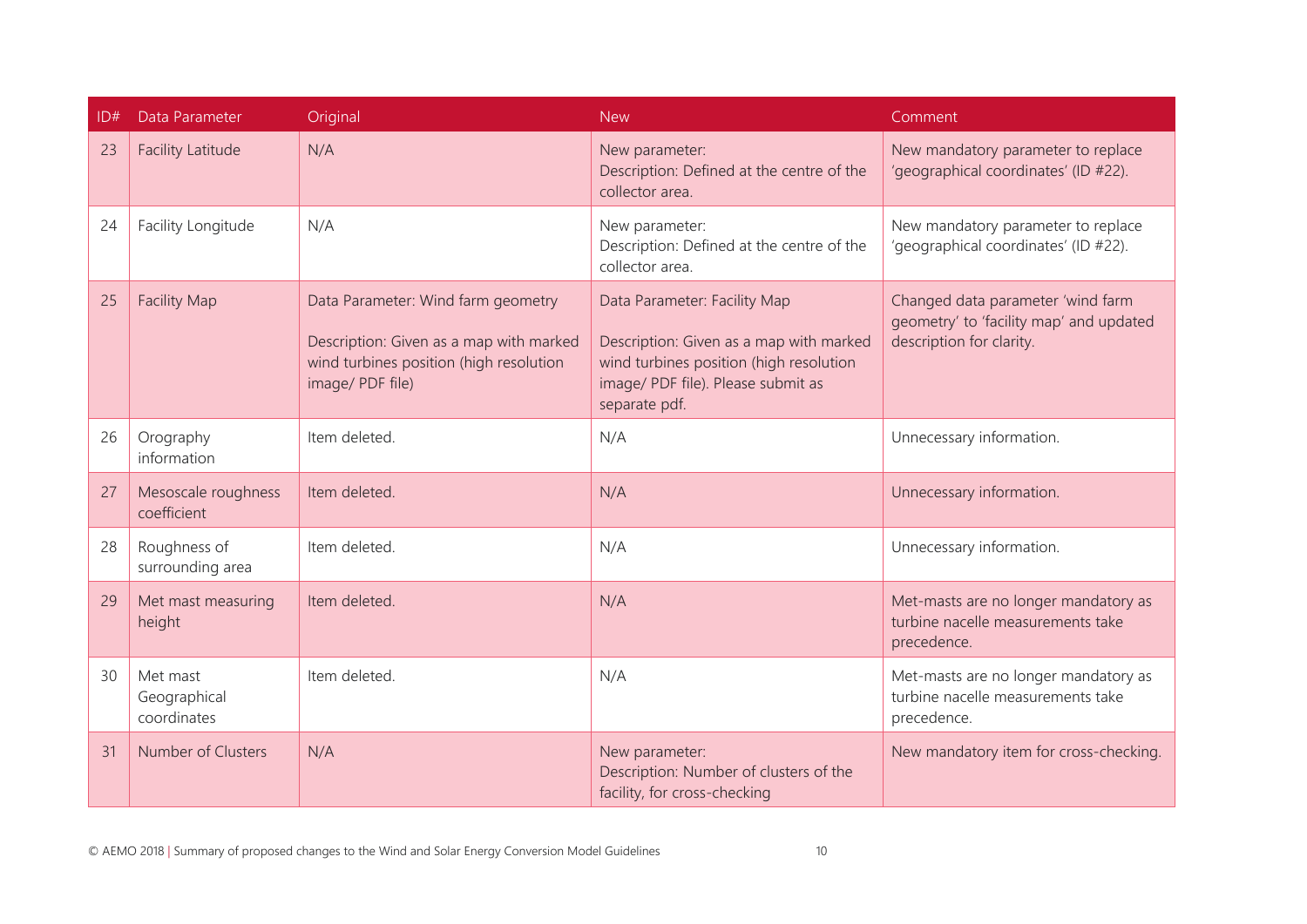| ID# | Data Parameter                         | Original                                               | <b>New</b>                                                                                                                                                                      | Comment                                                                                                                                                                                                                                                                                                       |
|-----|----------------------------------------|--------------------------------------------------------|---------------------------------------------------------------------------------------------------------------------------------------------------------------------------------|---------------------------------------------------------------------------------------------------------------------------------------------------------------------------------------------------------------------------------------------------------------------------------------------------------------|
| 32  | NSP MW Control<br>Schemes in Operation | N/A                                                    | N/A                                                                                                                                                                             | Parameter item relocated from Cluster<br>tab (ID $#65$ ).                                                                                                                                                                                                                                                     |
| 33  | Any other restrictions                 | N/A                                                    | N/A                                                                                                                                                                             | Parameter item relocated from Cluster<br>tab (ID #66).                                                                                                                                                                                                                                                        |
| 34  | Wind Farm SCADA to<br><b>AEMO</b>      | N/A                                                    | New column:<br>Provision                                                                                                                                                        | Added new column 'provision' with<br>'yes/no' located underneath. Participant<br>to specify in comments if a particular<br>SCADA signal will be provided.                                                                                                                                                     |
| 35  | <b>Wind Farm Active</b><br>Power       | Description: Total wind farm active<br>power.          | Description: Total wind farm active<br>power. The SCADA Wind Farm Active<br>Power measurement must reference the<br>agreed point of dispatch.                                   | This parameter must reference the<br>agreed point of dispatch. This is to<br>ensure the forecasting model is<br>developed with respect to the same<br>dispatch point location.                                                                                                                                |
| 36  | Control System Set-<br>Point           | Data Parameter: Wind Farm Control<br>System Set Point. | Data Parameter: Control System Set<br>Point.<br>Description [addition]:<br>SCADA MW Set-Point must reference<br>the same measurement point as the<br>SCADA Active Power signal. | Parameter name shortened as this item<br>is in the Wind Farm SCADA section. Only<br>one control set-point exists.<br>In addition to the already existing<br>definition, the control set-point requires<br>regulation of output at the agreed point<br>of dispatch i.e. where the Active Power is<br>measured. |
| 37  | <b>Local Limit</b>                     | Required: Yes, unless otherwise agreed<br>by AEMO      | Mandatory: Yes.<br>Description [addition]: SCADA Local Limit<br>must reference the same measurement<br>point as the SCADA Active Power signal.                                  | Now a mandatory item as it significantly<br>improves dispatch targets in AWEFS.<br>In addition to the already existing<br>definition, the Local Limit needs to also<br>reference the agreed point of dispatch<br>i.e. where the Active Power is measured.                                                     |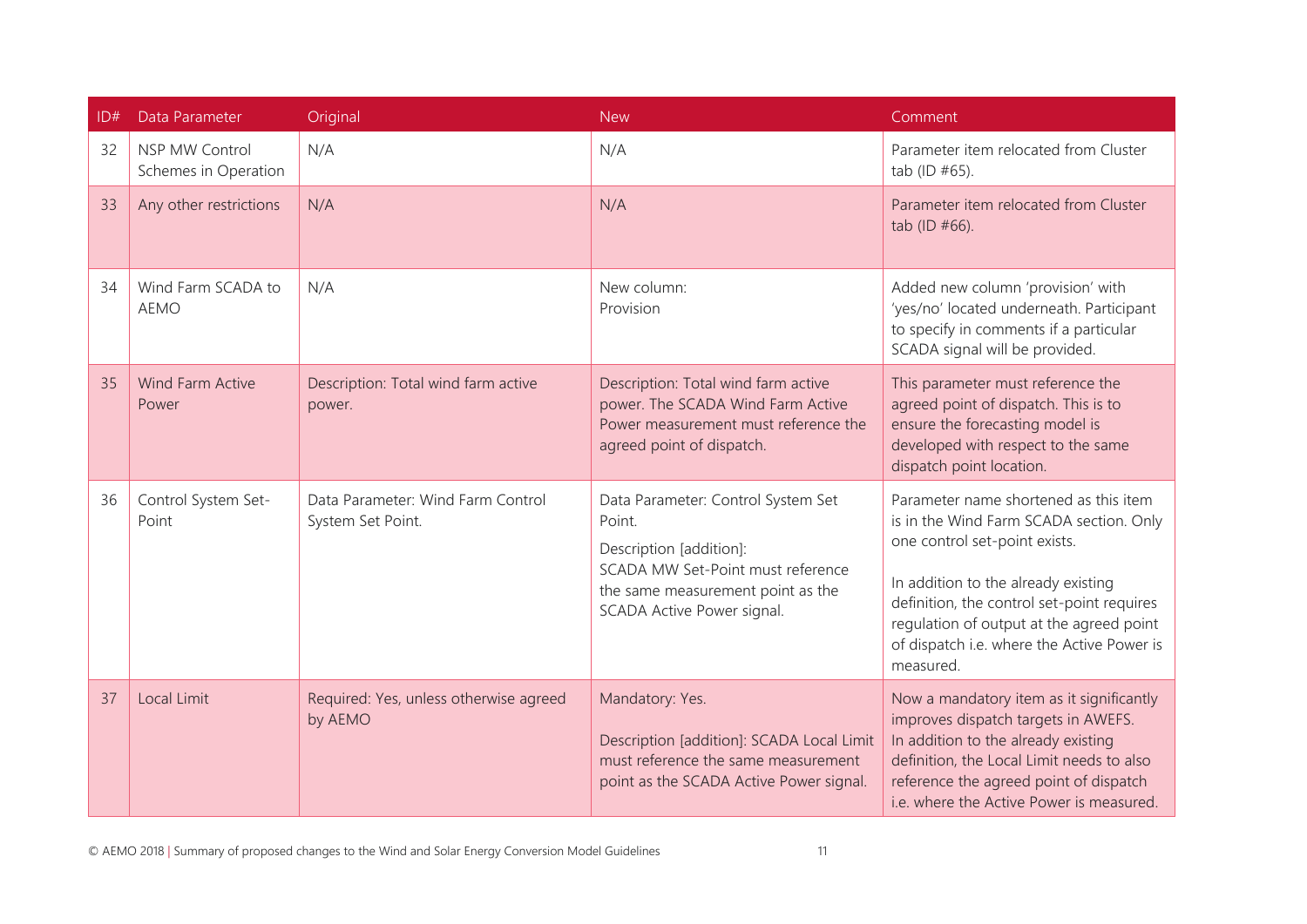| ID# | Data Parameter                                         | Original      | <b>New</b>                                                                                                                                                                                                                                                                                                                                                                                                                                                                                                                                                                                                                                                                                                                                                                                                                                                                                                                        | Comment                                                                                                                                                                          |
|-----|--------------------------------------------------------|---------------|-----------------------------------------------------------------------------------------------------------------------------------------------------------------------------------------------------------------------------------------------------------------------------------------------------------------------------------------------------------------------------------------------------------------------------------------------------------------------------------------------------------------------------------------------------------------------------------------------------------------------------------------------------------------------------------------------------------------------------------------------------------------------------------------------------------------------------------------------------------------------------------------------------------------------------------|----------------------------------------------------------------------------------------------------------------------------------------------------------------------------------|
| 38  | <b>Estimated Power</b>                                 | Item deleted. | N/A                                                                                                                                                                                                                                                                                                                                                                                                                                                                                                                                                                                                                                                                                                                                                                                                                                                                                                                               | This parameter is deleted as it's being<br>replaced by the Market Participant 5min<br>self-forecast (MP5F) option.                                                               |
| 39  | Possible Power                                         | N/A           | New parameter:<br>Description: SCADA Possible Power is the<br>Generator's estimate in MW of current<br>unconstrained intermittent generation,<br>subject only to technical factors affecting<br>operation of its generation and<br>connection assets. SCADA Possible<br>Power is used to assess the performance<br>of unconstrained intermittent generation<br>forecasts. SCADA Possible Power must<br>be calculated assuming that no<br>transmission or distribution network<br>constraints currently apply, and may<br>assume that other limits managed by<br>AEMO through the central dispatch<br>process do not apply.<br>SCADA Possible Power must reflect any<br>Local Limits at the wind farm, unless<br>agreed with AEMO. The SCADA Possible<br>Power must not exceed the Maximum<br>Capacity of the wind farm. SCADA<br>Possible Power must reference the same<br>measurement point as the SCADA Active<br>Power signal. | New optional item that will be used to<br>assess the performance of potential<br>power output of the wind farms<br>participating in MP5F during semi-<br>dispatch cap intervals. |
| 40  | Number of Wind<br>Turbines Available for<br>Generation | N/A           | Description [addition]:<br>This definition excludes all the following<br>cases:                                                                                                                                                                                                                                                                                                                                                                                                                                                                                                                                                                                                                                                                                                                                                                                                                                                   | In addition to the already existing<br>definition, the Turbines Available signal<br>should also exclude these scenarios to<br>prevent over-dispatch.                             |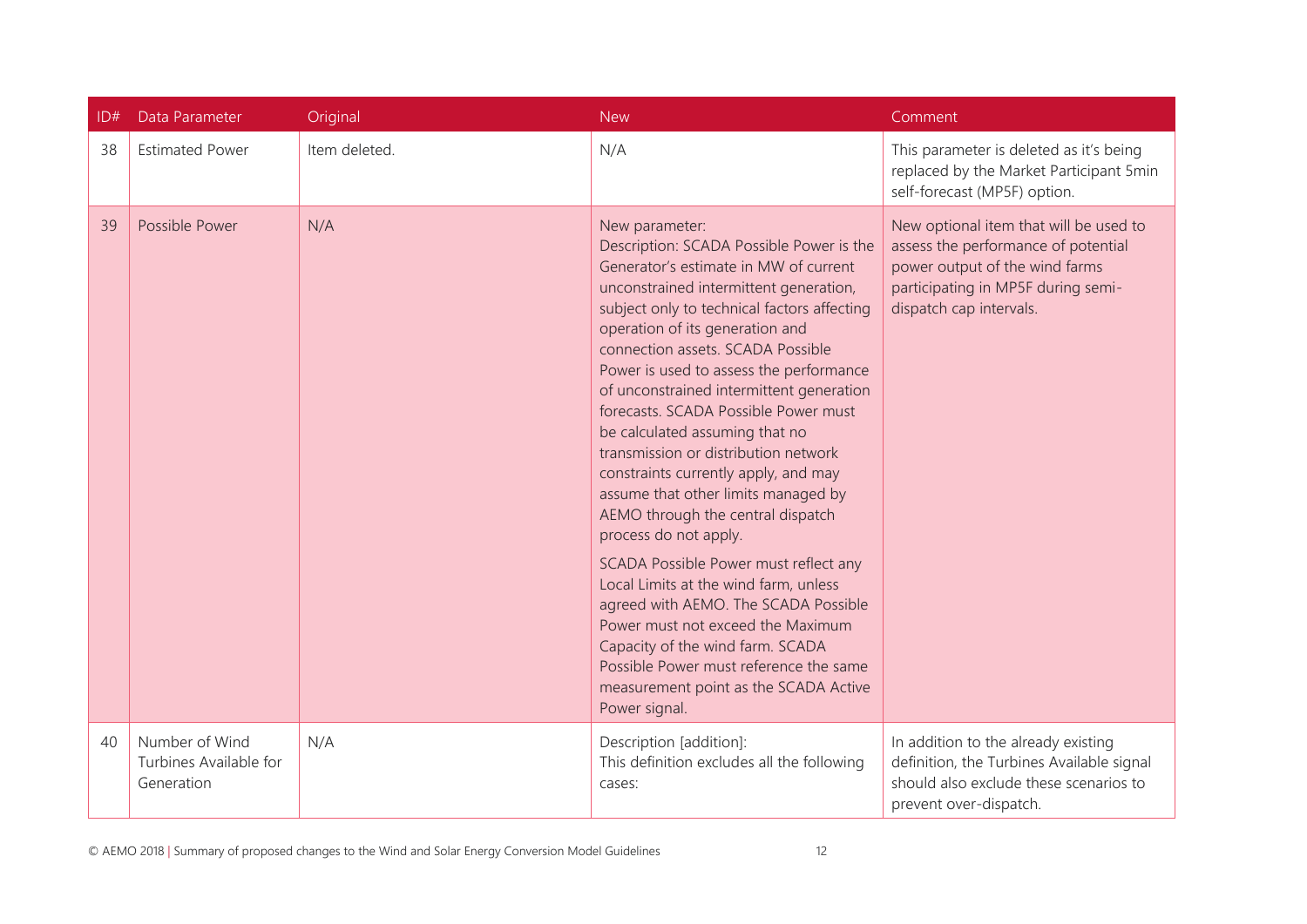| ID# | Data Parameter                                                       | Original                                                                                                                                                                                                                                                                                                                                                                                                                                    | <b>New</b>                                                                                                                                                                                                                                                                                                                                                                                                                                                              | Comment                                                                                                                                                                           |
|-----|----------------------------------------------------------------------|---------------------------------------------------------------------------------------------------------------------------------------------------------------------------------------------------------------------------------------------------------------------------------------------------------------------------------------------------------------------------------------------------------------------------------------------|-------------------------------------------------------------------------------------------------------------------------------------------------------------------------------------------------------------------------------------------------------------------------------------------------------------------------------------------------------------------------------------------------------------------------------------------------------------------------|-----------------------------------------------------------------------------------------------------------------------------------------------------------------------------------|
|     |                                                                      |                                                                                                                                                                                                                                                                                                                                                                                                                                             | • Turbines still being commissioned and<br>not released for operation.<br>• Turbines that cannot operate because<br>connection to network is still being<br>commissioned.                                                                                                                                                                                                                                                                                               |                                                                                                                                                                                   |
| 41  | Number of Wind<br>Turbines Operating /<br><b>Actively Generating</b> | Data Parameter: Number of wind<br>turbines actively generating                                                                                                                                                                                                                                                                                                                                                                              | Data Parameter: Number of wind<br>turbines operating/actively generating                                                                                                                                                                                                                                                                                                                                                                                                | Updated parameter name for clarity.                                                                                                                                               |
| 42  | <b>Wind Turbines</b><br>Extreme Wind Cut-out                         | N/A                                                                                                                                                                                                                                                                                                                                                                                                                                         | New parameter:<br>Description: Number of turbines counted<br>in the Turbines Available signal that are<br>currently in cut-out mode due to<br>extreme high wind speed or extreme<br>wind direction change.<br>If agreed with AEMO, this signal may be<br>provided at a farm level. If agreed with<br>AEMO, extreme wind direction change<br>may be excluded.                                                                                                            | New optional item included on a wind<br>farm-level for wind farms containing one<br>cluster.<br>This item already exists on a cluster-level<br>basis.                             |
| 43  | Wind Speed                                                           | Description:<br>Measurements from turbine nacelle<br>anemometers are much preferred over<br>measurements from meteorological<br>$\text{mast}(s)$ .<br>SCADA Wind Speed - Farm level is a<br>single wind speed measurement, which<br>must be representative of wind<br>conditions across the site for calculation<br>of dispatch UIGF. For large wind farms,<br>an average of several turbine nacelle<br>wind speed measurements may be used | Description:<br>SCADA Wind Speed - Farm level is a<br>single wind speed measurement, which<br>must be representative of wind<br>conditions across the site for calculation<br>of dispatch UIGF. This is an average of all<br>turbine nacelle wind speed<br>measurements.<br>The measurement is considered<br>representative if, on the advice of the<br>AWEFS vendor, the wind speed<br>measurement is sufficiently stable and<br>there is adequate correlation between | Average wind speed calculation<br>significantly improves the accuracy of the<br>unconstrained forecast compared to<br>single point measurements via met-<br>masts or anemometers. |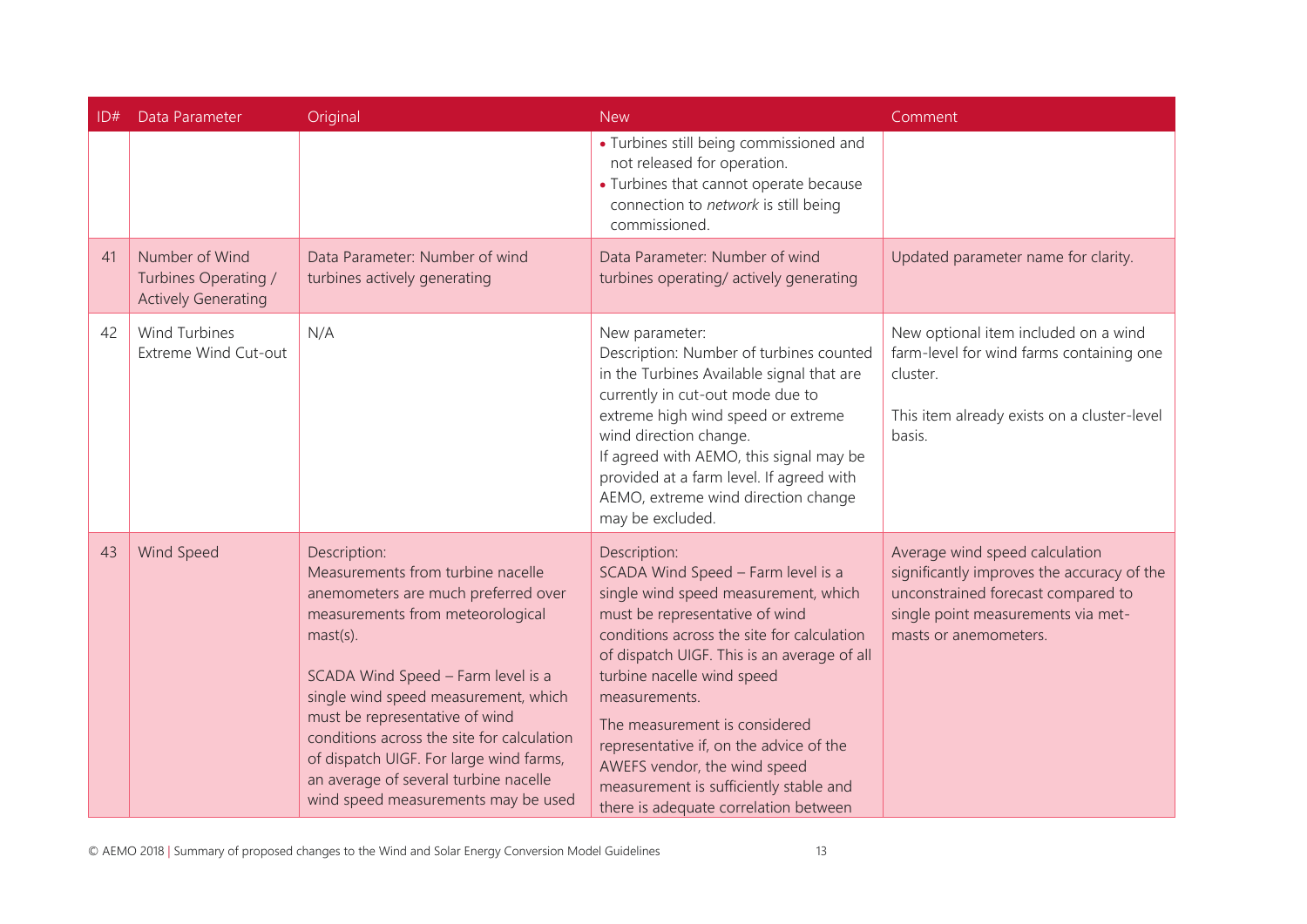| ID# | Data Parameter                              | Original                                                                                                                                                                                                                                                                                   | <b>New</b>                                                                                                                                                                                                                                                                                             | Comment                                                                                                                                                                             |
|-----|---------------------------------------------|--------------------------------------------------------------------------------------------------------------------------------------------------------------------------------------------------------------------------------------------------------------------------------------------|--------------------------------------------------------------------------------------------------------------------------------------------------------------------------------------------------------------------------------------------------------------------------------------------------------|-------------------------------------------------------------------------------------------------------------------------------------------------------------------------------------|
|     |                                             | to achieve this. Ideally this average is of<br>all turbine nacelles, or of several<br>geographically-distributed<br>meteorological masts.                                                                                                                                                  | the wind speed measurement and the<br>farm's active power output when not<br>downregulated.                                                                                                                                                                                                            |                                                                                                                                                                                     |
|     |                                             | The measurement is considered<br>representative if, on the advice of the<br>AWEFS vendor, the wind speed<br>measurement is sufficiently stable and<br>there is adequate correlation between<br>the wind speed measurement and the<br>farm's active power output when not<br>downregulated. |                                                                                                                                                                                                                                                                                                        |                                                                                                                                                                                     |
| 44  | <b>Wind Direction</b>                       | Description:<br>Wind direction measurements from<br>turbine nacelle anemometers much<br>preferred over measurements from<br>meteorological mast(s). Wind direction<br>from selected single representative<br>nacelle (no averaging for direction).                                         | Description: SCADA Wind direction -<br>Farm level is a single wind direction<br>measurement which must be an average<br>of all turbine measurements. This<br>requires proper directional averaging (x-<br>y decomposition). Example:<br>https://en.wikipedia.org/<br>wiki/ Mean_of_circular_quantities | Directional average wind direction<br>calculation improves the accuracy of the<br>unconstrained forecast compared to<br>single point measurements via met-<br>masts or anemometers. |
| 45  | <b>Ambient Temperature</b>                  | Data Parameter: Temperature data                                                                                                                                                                                                                                                           | Data Parameter: Ambient Temperature                                                                                                                                                                                                                                                                    | Changed data parameter 'temperature<br>data' to 'ambient temperature' to<br>provide clarity that this item is ambient<br>temperature rather than turbine<br>temperature.            |
| 46  | <b>Barometric Pressure</b>                  | Data Parameter: Pressure of humidity<br>data                                                                                                                                                                                                                                               | Data Parameter: Barometric Pressure                                                                                                                                                                                                                                                                    | Changed data parameter 'pressure of<br>humidity data' to 'barometric pressure'.<br>Barometric Pressure remains optional.                                                            |
| 47  | SCADA data available<br>from this wind farm | Item deleted.                                                                                                                                                                                                                                                                              | N/A                                                                                                                                                                                                                                                                                                    | Unnecessary information.                                                                                                                                                            |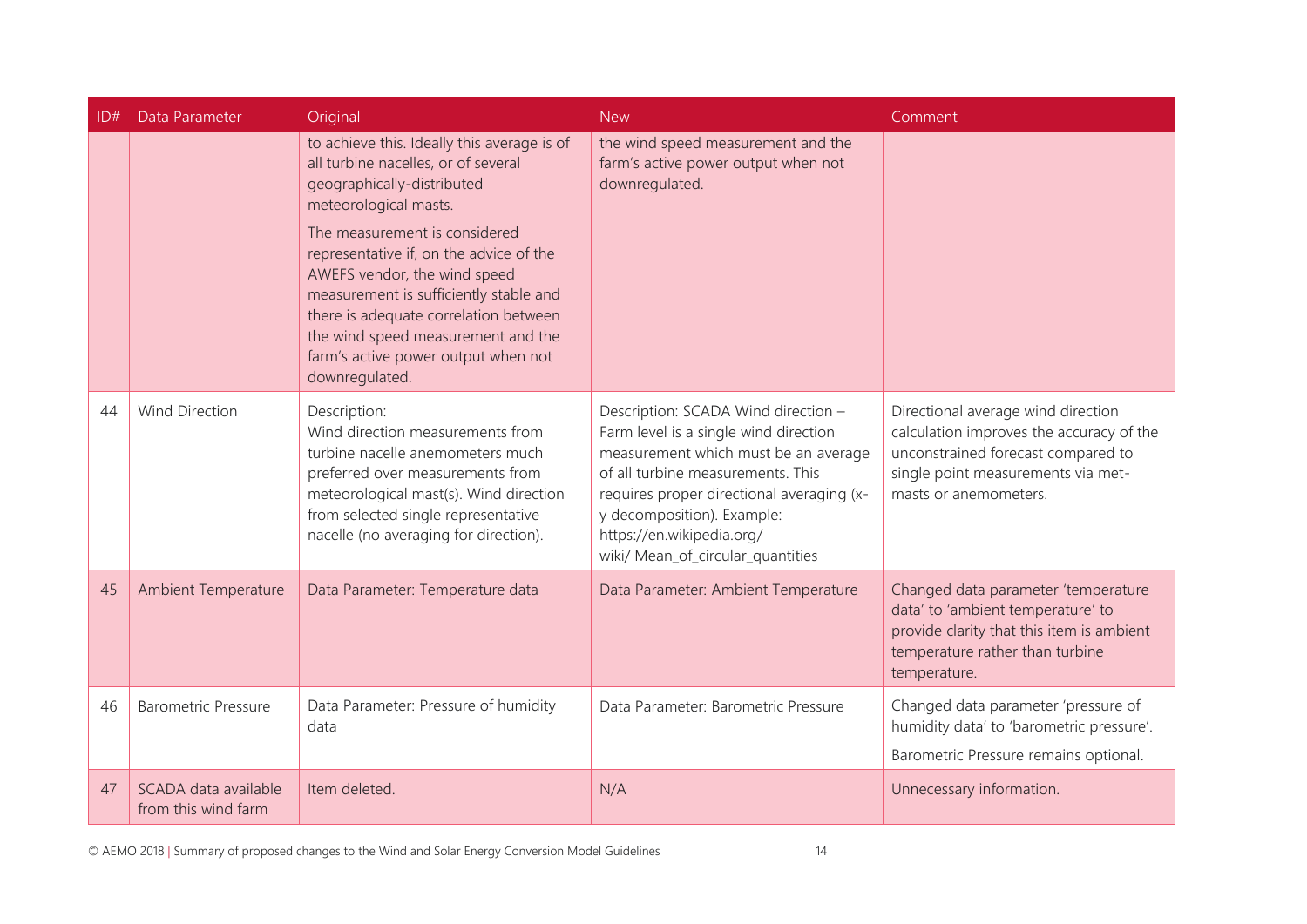| D# | Data Parameter                                                                                             | Original      | <b>New</b> | Comment                  |
|----|------------------------------------------------------------------------------------------------------------|---------------|------------|--------------------------|
| 48 | Provide historical<br><b>SCADA</b> measurements<br>since the beginning of<br>operation of the wind<br>tarm | Item deleted. | N/A        | Unnecessary information. |

#### **Table 5 'ECM Wind Farm Cluster' tab (formerly** *ECM Data Template Cluster***)**

This tab's name has been updated to provide clarity on what type of information is required in this tab i.e. cluster level. This is now consistent with the farm level tab.

<span id="page-14-0"></span>

| ID# | Data Parameter    | Original                                                                                                                                    | <b>New</b>                                                                                                                          | Comment                                                                                                                                                                                         |
|-----|-------------------|---------------------------------------------------------------------------------------------------------------------------------------------|-------------------------------------------------------------------------------------------------------------------------------------|-------------------------------------------------------------------------------------------------------------------------------------------------------------------------------------------------|
| 49  | N/A               | Column: Data Type<br>Column: Required                                                                                                       | Column: Data Parameter<br><b>Column: Mandatory</b>                                                                                  | Column name changed from 'data type'<br>to 'data parameter'.<br>Column name changed from 'Required'<br>to 'Mandatory' to be consistent with Rule<br>$S5.2.6.1(d)(3)$ .                          |
| 50  | N/A               | N/A                                                                                                                                         | New column:<br>Data Type                                                                                                            | Added new column 'data type' stating<br>unit type for each data parameter.                                                                                                                      |
| 51  | N/A               | N/A                                                                                                                                         | New column:<br>Valid Range                                                                                                          | Added new column 'valid range' stating<br>valid range for each data parameter.                                                                                                                  |
| 52  | Cluster Level     | N/A                                                                                                                                         | New parameter:<br>Value: Specify one distinct value per cell.<br>If variants or a range exists, specify the<br>most relevant value. | Added row to provide clarity on<br>completing cluster data parameter fields.                                                                                                                    |
| 53  | Cluster Reference | Data Parameter: ID of this Wind Turbines<br>Cluster<br>Description: Unique ID of the cluster of<br>wind turbines in the farm to be provided | Data Parameter: Cluster Reference<br>Description: Unique reference for this<br>cluster. Note, following ECM submission,             | Changed data parameter 'ID of this Wind<br>Turbines Cluster' to 'Cluster Reference'<br>for participant's reference. AEMO will<br>allocate Cluster IDs to participant<br>following ECM approval. |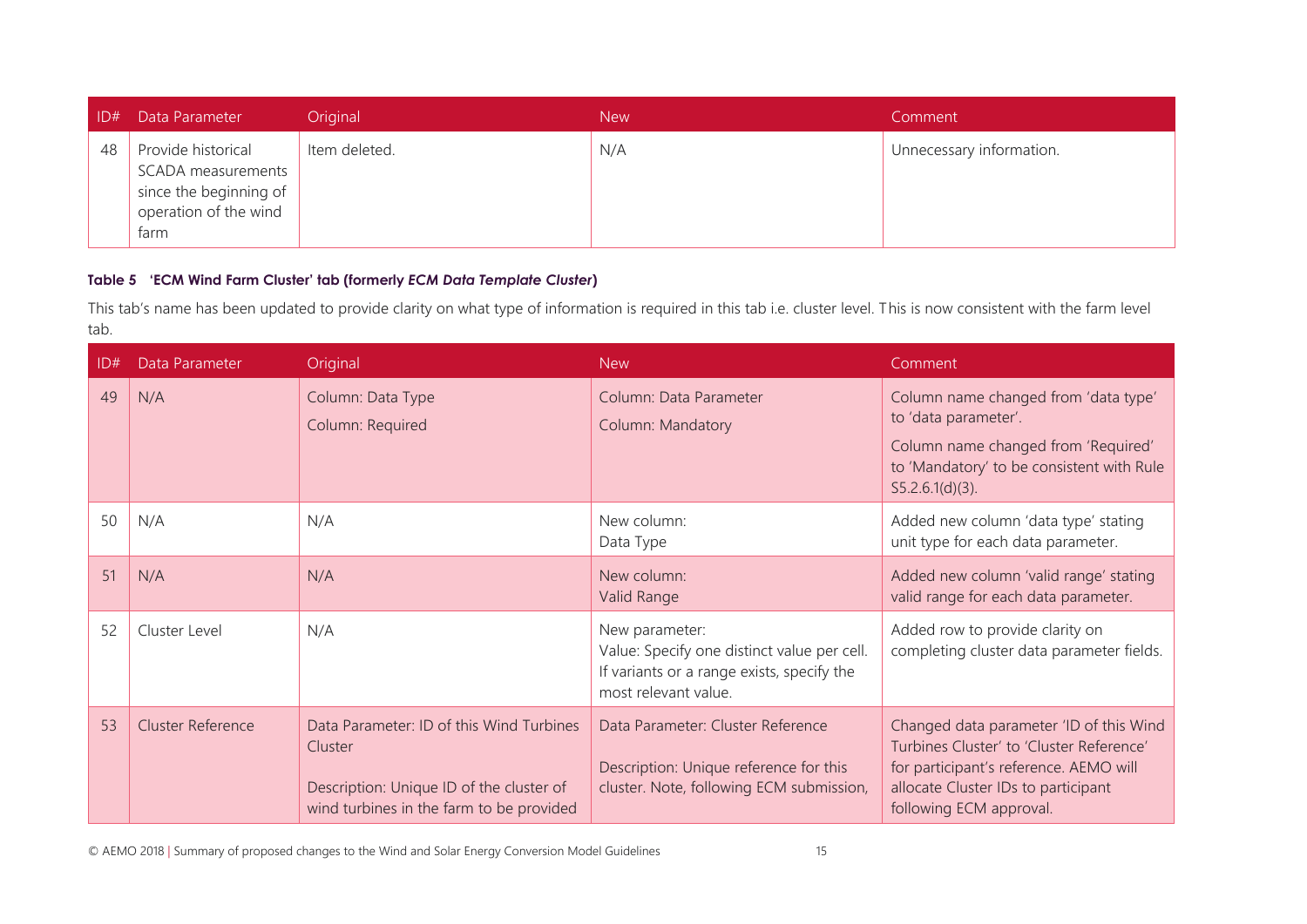| ID# | Data Parameter                                                                | Original                                                                                                                                          | <b>New</b>                                                                      | Comment                                                                                                            |
|-----|-------------------------------------------------------------------------------|---------------------------------------------------------------------------------------------------------------------------------------------------|---------------------------------------------------------------------------------|--------------------------------------------------------------------------------------------------------------------|
|     |                                                                               | by the participant. Maximum 10<br>characters allowed. Example -<br>SYDWND_CL1. Cluster ID to be same as<br>specified in the Registration process. | AEMO will allocate a unique cluster<br>identification to each of your clusters. |                                                                                                                    |
| 54  | Turbine Manufacturer<br>& Model ID                                            | Data Parameter: Type of Turbines in the<br>Cluster                                                                                                | Data Parameter: Turbine Manufacturer &<br>Model ID                              | Changed data parameter 'Type of<br>Turbines in the Cluster' to 'Turbine<br>Manufacturer & Model ID' for clarity.   |
| 55  | Directional power<br>curves                                                   | Item deleted.                                                                                                                                     | N/A                                                                             | Unnecessary information.                                                                                           |
| 56  | Manufacturer's thrust<br>coefficient vs wind<br>speed characteristic<br>curve | Item deleted.                                                                                                                                     | N/A                                                                             | Unnecessary information.                                                                                           |
| 57  | Maximum Power                                                                 | Item deleted.                                                                                                                                     | N/A                                                                             | Turbine maximum power no longer<br>required as turbine nameplate rating is<br>sufficient.                          |
| 58  | Turbine Temperature<br>Rating                                                 | Data Parameter: Operation in ambient<br>temperature range                                                                                         | Data Parameter: Turbine Temperature<br>Rating                                   | Changed data parameter 'Operation in<br>ambient temperature range' to 'Turbine<br>Temperature Rating' for clarity. |
| 59  | Cut-out Speed - other<br>measurements                                         | Item deleted.                                                                                                                                     | N/A                                                                             | Unnecessary information.                                                                                           |
| 60  | Restart after cut-out<br>Wind Speed - other<br>measurements                   | Item deleted.                                                                                                                                     | N/A                                                                             | Unnecessary information.                                                                                           |
| 61  | Imposed noise level<br>restrictions                                           | Required: No                                                                                                                                      | Mandatory: Yes. If any.                                                         | Provide information if available.                                                                                  |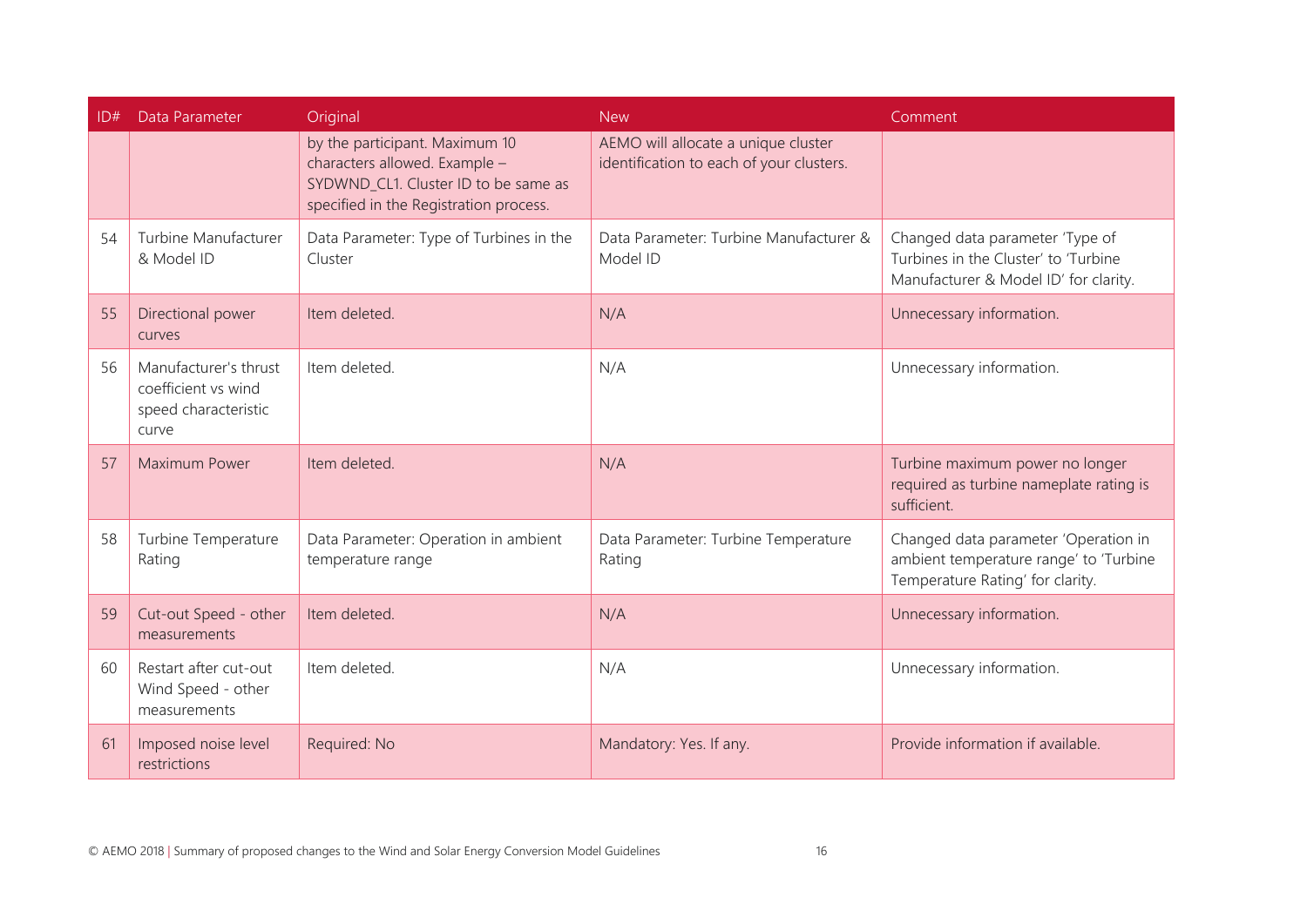| ID# | Data Parameter                                                                                   | Original                                                                 | <b>New</b>                                                                                                              | Comment                                                                                                                                                                                                                                                                                    |
|-----|--------------------------------------------------------------------------------------------------|--------------------------------------------------------------------------|-------------------------------------------------------------------------------------------------------------------------|--------------------------------------------------------------------------------------------------------------------------------------------------------------------------------------------------------------------------------------------------------------------------------------------|
| 62  | Manufacturers' power<br>vs wind speed<br>characteristic curve as<br>a function of noise<br>level | Required: No                                                             | Mandatory: Yes. If applicable.                                                                                          | Provide information if available.                                                                                                                                                                                                                                                          |
| 63  | Legal start night time                                                                           | Required: No                                                             | Mandatory: Yes. If applicable.                                                                                          | Provide information if available.                                                                                                                                                                                                                                                          |
| 64  | Legal ending night<br>time                                                                       | Required: No                                                             | Mandatory: Yes. If applicable.                                                                                          | Provide information if available.                                                                                                                                                                                                                                                          |
| 65  | <b>NSP MW Control</b><br>Schemes in operation                                                    | Item deleted.                                                            | N/A                                                                                                                     | Due to relocating this parameter to the<br>ECM Wind Farm tab (ID #32), it has<br>therefore been deleted.                                                                                                                                                                                   |
| 66  | Any other restrictions                                                                           | Item deleted.                                                            | N/A                                                                                                                     | Due to relocating this parameter to the<br>ECM Wind Farm tab (ID #33), it has<br>therefore been deleted.                                                                                                                                                                                   |
| 67  | <b>Cluster SCADA</b>                                                                             | Data Parameter: Cluster SCADA                                            | Data Parameter: Cluster SCADA (Not<br>required for wind farms with only one<br>cluster)<br>New column:<br>Provision.    | Data parameter update to reaffirm<br>cluster level SCADA signals not required<br>if wind farm consists of only one cluster.<br>Added new column 'provision' with<br>'yes/no' located underneath. Participant<br>to specify in comments if the particular<br>SCADA signal will be provided. |
| 68  | <b>Cluster Active Power</b>                                                                      | Description: Total cluster active power                                  | Description: Total cluster active power.<br>This measurement must reference the<br>generator terminals in this cluster. | For multiple cluster wind farms, this must<br>reference the generator terminals in each<br>cluster.                                                                                                                                                                                        |
| 69  | Cluster Number of<br><b>Wind Turbines</b>                                                        | Data Parameter: Number of wind<br>turbines available for generation data | Data Parameter: Cluster Number of Wind<br>Turbines Available for Generation                                             | Updated parameter name for clarity and<br>constancy with Solar ECM.                                                                                                                                                                                                                        |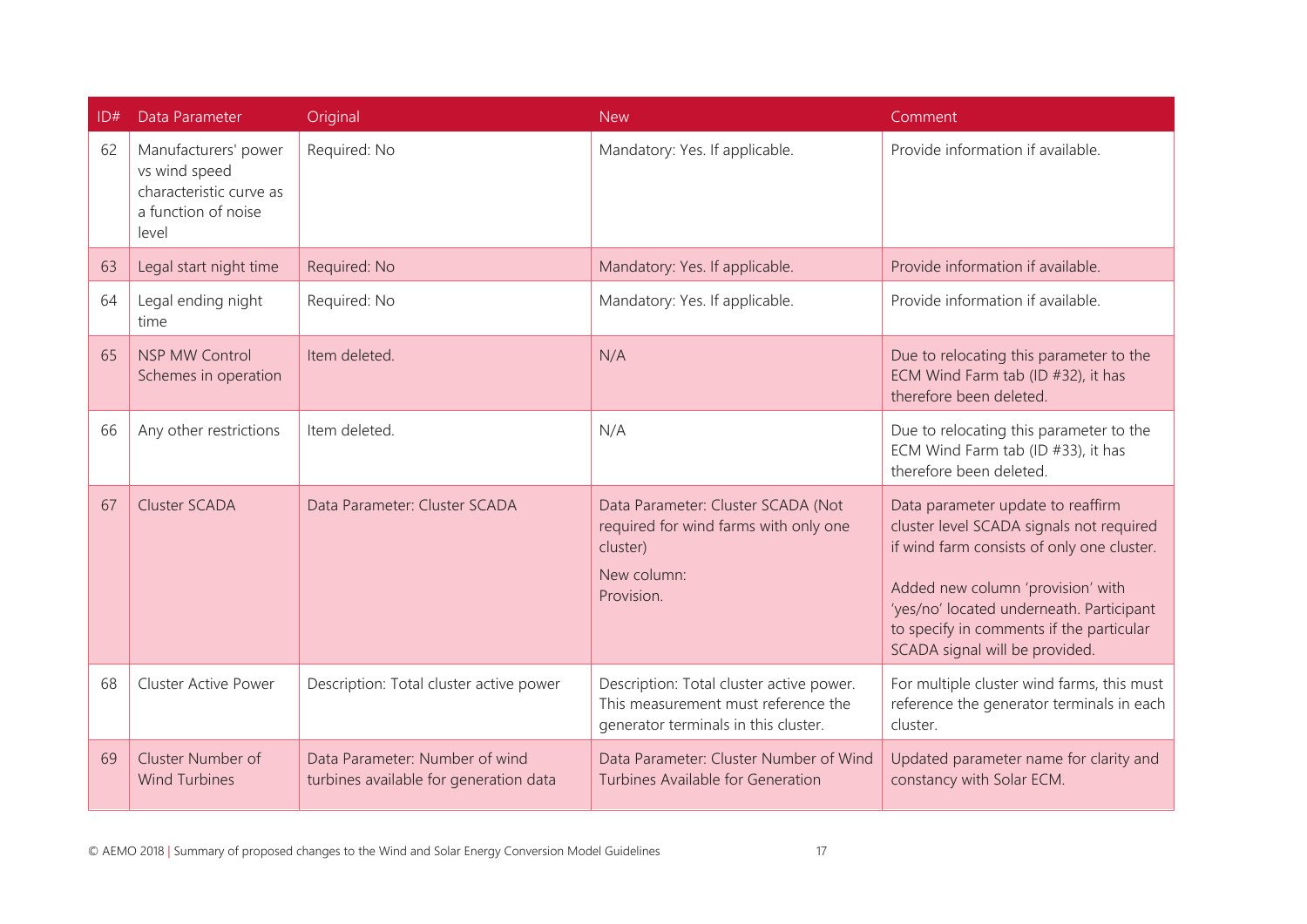| ID# | Data Parameter                                                                  | Original                                                                                                                                                                                                                   | <b>New</b>                                                                                                                                                                                                                                                                                                                                                                                                                                                                                                                                  | Comment                                                                                                                                                                                                                                  |
|-----|---------------------------------------------------------------------------------|----------------------------------------------------------------------------------------------------------------------------------------------------------------------------------------------------------------------------|---------------------------------------------------------------------------------------------------------------------------------------------------------------------------------------------------------------------------------------------------------------------------------------------------------------------------------------------------------------------------------------------------------------------------------------------------------------------------------------------------------------------------------------------|------------------------------------------------------------------------------------------------------------------------------------------------------------------------------------------------------------------------------------------|
|     | Available for<br>Generation                                                     |                                                                                                                                                                                                                            | Description [addition]:<br>This definition excludes all the following<br>cases:<br>- Turbines still being commissioned and<br>not released for operation.<br>- Turbines that cannot operate because<br>connection to network is still being<br>commissioned                                                                                                                                                                                                                                                                                 | In addition to the already existing<br>definition, the Cluster Turbines Available<br>signal should also exclude these<br>scenarios to prevent over-dispatch. This<br>is now consistent with farm level turbines<br>available definition. |
| 70  | Cluster Number of<br><b>Wind Turbines</b><br>Operating / Actively<br>Generating | Data Parameter: Number of wind<br>turbines actively generating                                                                                                                                                             | Data Parameter: Cluster Number of Wind<br>Turbines Operating / Actively Generating                                                                                                                                                                                                                                                                                                                                                                                                                                                          | Updated parameter name for clarity and<br>consistency with farm level turbines<br>operating name.                                                                                                                                        |
| 71  | <b>Cluster Turbines</b><br><b>Extreme Wind Cut-out</b>                          | Data Parameter: Turbines Extreme Wind<br>Cut-out                                                                                                                                                                           | Data Parameter: Cluster Turbines<br><b>Extreme Wind Cut-out</b>                                                                                                                                                                                                                                                                                                                                                                                                                                                                             | Updated parameter name for clarity and<br>consistency with farm level turbines<br>extreme wind cut-out name.                                                                                                                             |
| 72  | Cluster Wind Speed                                                              | Data Parameter: Wind speed data<br>Description: Measurements from turbine<br>nacelle anemometers much preferred<br>over measurements from meteorological<br>mast(s). Also provide the height at which<br>this is measured. | Data Parameter: Cluster Wind Speed<br>Description: SCADA Wind Speed -<br>Cluster level is a single wind speed<br>measurement, which must be<br>representative of wind conditions across<br>the cluster. This is an average is of all<br>turbine nacelle wind speed<br>measurements within the cluster.<br>The measurement is considered<br>representative if, on the advice of the<br>AWEFS vendor, the wind speed<br>measurement is sufficiently stable and<br>there is adequate correlation between<br>the wind speed measurement and the | Parameter name and definition updated<br>to be consistent with farm level wind<br>speed calculation.                                                                                                                                     |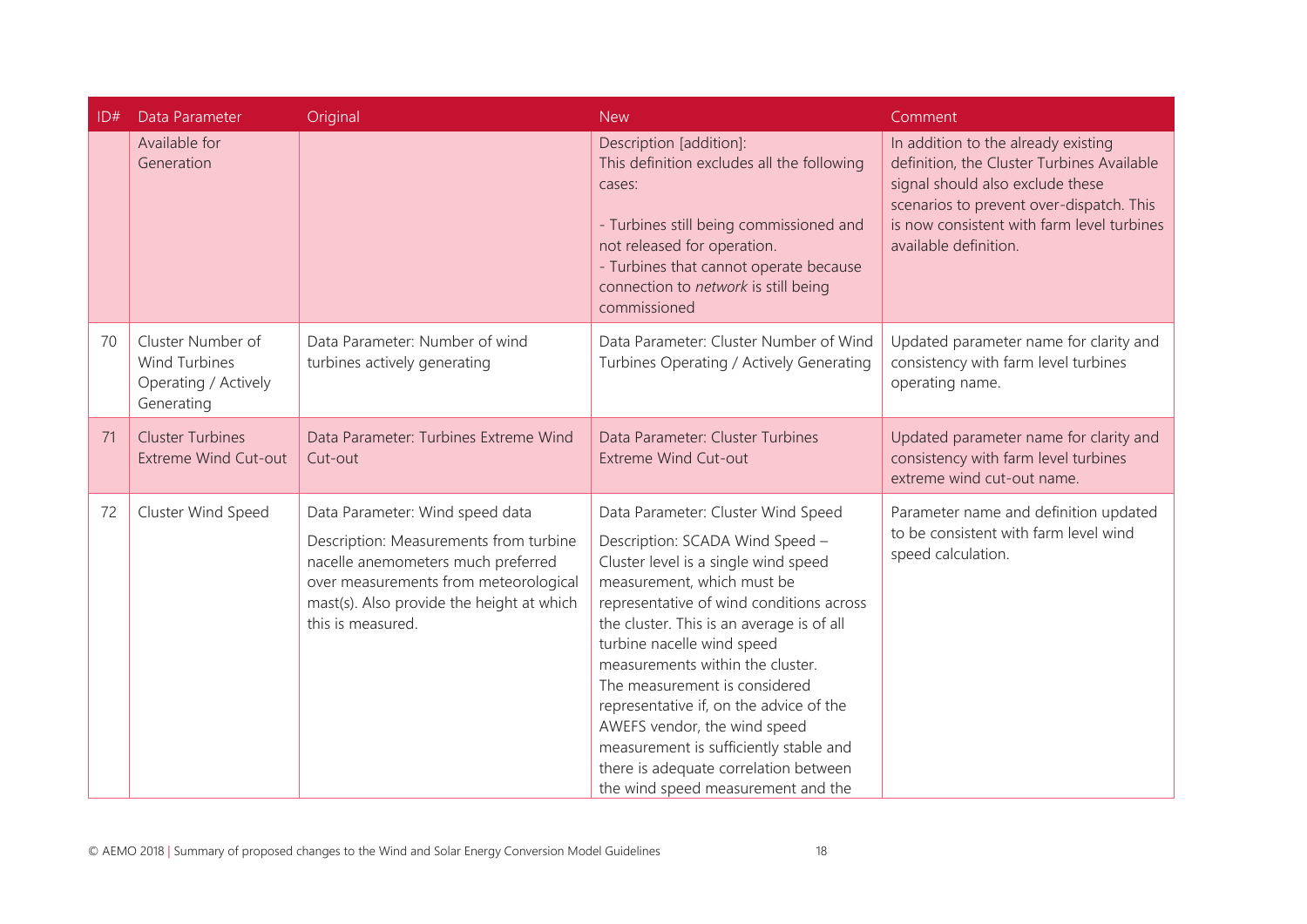| ID# | Data Parameter                                       | Original                                                                                                                                                                                                                                        | <b>New</b>                                                                                                                                                                                                                                                                                                                                                             | Comment                                                                                                                                                                                              |
|-----|------------------------------------------------------|-------------------------------------------------------------------------------------------------------------------------------------------------------------------------------------------------------------------------------------------------|------------------------------------------------------------------------------------------------------------------------------------------------------------------------------------------------------------------------------------------------------------------------------------------------------------------------------------------------------------------------|------------------------------------------------------------------------------------------------------------------------------------------------------------------------------------------------------|
|     |                                                      |                                                                                                                                                                                                                                                 | cluster's active power output when not<br>downregulated.                                                                                                                                                                                                                                                                                                               |                                                                                                                                                                                                      |
| 73  | <b>Cluster Wind Direction</b>                        | Data Parameter: Wind direction data<br>Description: Wind direction<br>measurements from turbine nacelle<br>anemometers much preferred over<br>measurements from meteorological<br>mast(s) Also provide the height at which<br>this is measured. | Data Parameter: Cluster Wind Direction<br>Description: SCADA Wind direction -<br>Cluster level is a single wind direction<br>measurement, which must be an average<br>of all turbine measurements within the<br>cluster. This requires proper directional<br>averaging (x-y decomposition). Example:<br>https://en.wikipedia.org/<br>wiki/ Mean_of_circular_quantities | Parameter name and definition updated<br>to be consistent with farm level wind<br>direction calculation.                                                                                             |
| 74  | Geographical<br>coordinates of Wind<br>Turbine #1-20 | Units: Coordinates in UTM WGS-84 or<br>Latitude/ Longitude<br>Description: [none]                                                                                                                                                               | Units: Decimal degrees<br>Description: Coordinates in Latitude/<br>Longitude<br>New columns:<br>Latitude<br>Longitude                                                                                                                                                                                                                                                  | Units updated to specify decimal<br>degrees only as coordinates in UTM<br>WGS-84 are no longer required (as per<br>ID #21).<br>Two new columns created 'latitude' and<br>'longitude' for simplicity. |

#### **Table 6 'Turbines Curves Table' tab**

Two columns have been removed from this tab as the information is no longer required and the data parameter is no longer required in the Wind Farm Cluster tab (ID #56).

<span id="page-18-0"></span>

|    | ID# Data Parameter | Original      | <b>New</b> | Comment             |
|----|--------------------|---------------|------------|---------------------|
|    | Speed (m/s)        | Item deleted. | N/A        | No longer required. |
| 76 | Thrust coeff. Ct   | Item deleted. | N/A        | No longer required. |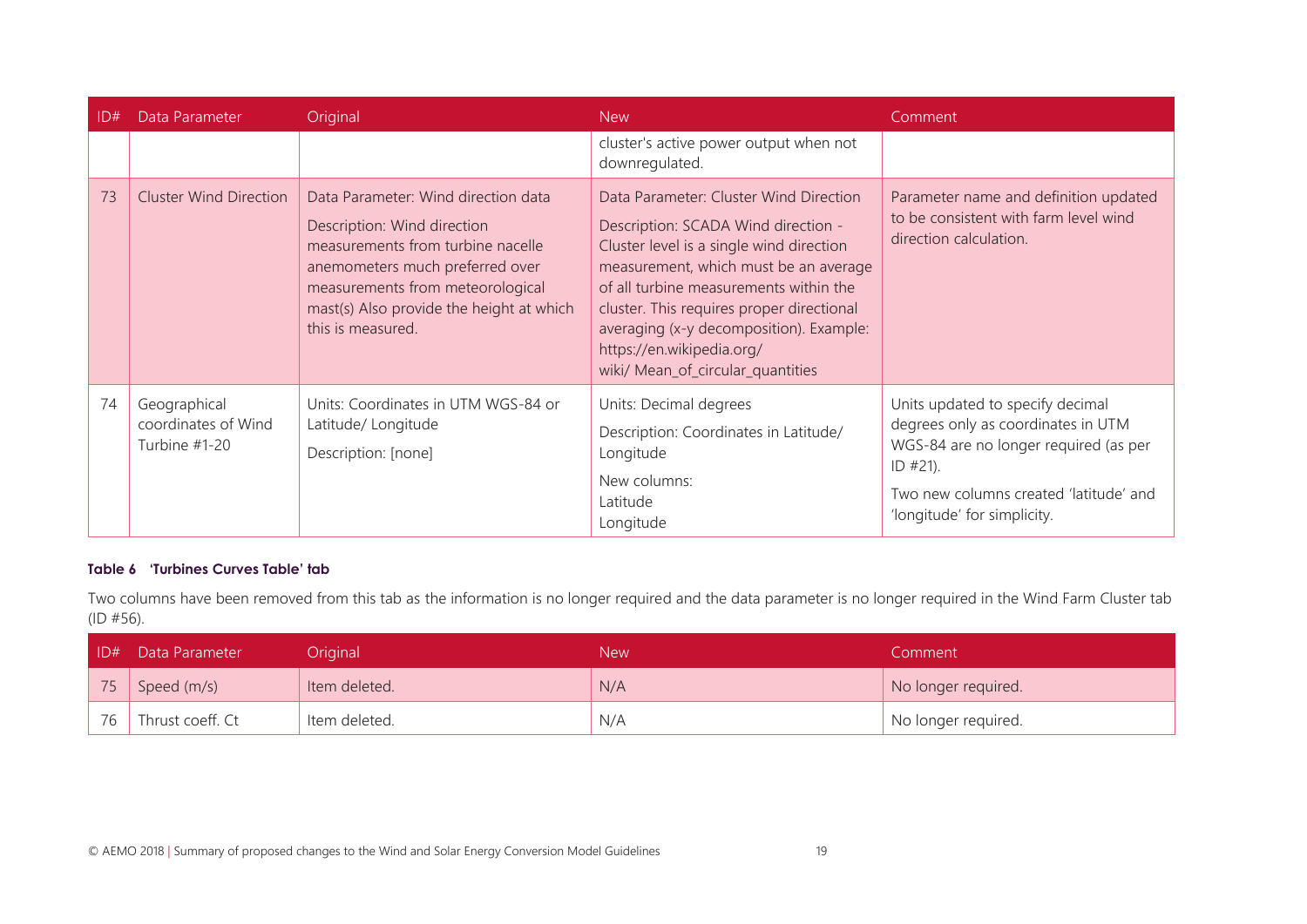### 2.2 Proposed changes to Solar ECM Guidelines

#### **Table 7 'AEMO-use Only' tab (new tab)**

Added this new tab for AEMO-approved fields for registration purposes. Contents to be filled out by AEMO. This is also consistent with the proposed Wind ECM.

| ID# | Data Parameter                      | Original | <b>New</b>                                         | Comment                      |
|-----|-------------------------------------|----------|----------------------------------------------------|------------------------------|
| 77  | <b>DUID</b>                         | N/A      | New parameter:<br><b>DUID</b>                      | Approved DUID.               |
| 78  | Solar Farm Maximum<br>Capacity (MW) | N/A      | New parameter:<br>Solar Farm Maximum Capacity (MW) | Confirmed Maximum Capacity.  |
| 79  | Cluster $ID(s)$                     | N/A      | New parameter:<br>Cluster ID(s)                    | Approved Cluster ID(s).      |
| 80  | Cluster Maximum<br>Capacity (MW)    | N/A      | New parameter:<br>Cluster Maximum Capacity (MW)    | Calculated Maximum Capacity. |

#### <span id="page-19-0"></span>**Table 8 'Submission Guideline' tab (formally** *Introduction***)**

<span id="page-19-1"></span>This tab's name has been changed to be consistent with the equivalent tab in the proposed Wind ECM. Additional information has been added in this tab to provide additional clarity on the submission guidelines. Multiple new headers have been added to provide the additional information and to be consistent with the proposed Wind ECM.

<span id="page-19-2"></span>

| D# | Data Parameter | Original                                                                                                                                           | <b>New</b>                                                                                                                                                                                     | Comment                                                                                                                                                                                                                                                                                                                                                                              |
|----|----------------|----------------------------------------------------------------------------------------------------------------------------------------------------|------------------------------------------------------------------------------------------------------------------------------------------------------------------------------------------------|--------------------------------------------------------------------------------------------------------------------------------------------------------------------------------------------------------------------------------------------------------------------------------------------------------------------------------------------------------------------------------------|
| 81 | N/A            | Headers:<br>• How to use this document<br>• Document structure<br>• Facility Hierarchy<br>• Terms and definitions<br>• Cluster definition examples | Headers:<br>• ECM Data template submission quideline<br>• How to use this document<br>• Who needs to submit an ECM<br>• Document Structure<br>• Facility hierarchy<br>• Additional Information | Removed headers 'terms and definitions'<br>and 'cluster definition examples' and<br>relocated to the new 'Cluster Definition<br>Guideline' tab below.<br>Added headers 'ECM data template<br>submission quideline', 'Who needs to<br>submit an ECM' and 'additional<br>information'. This tab contains extra<br>information for clarity and is consistent<br>with proposed Wind ECM. |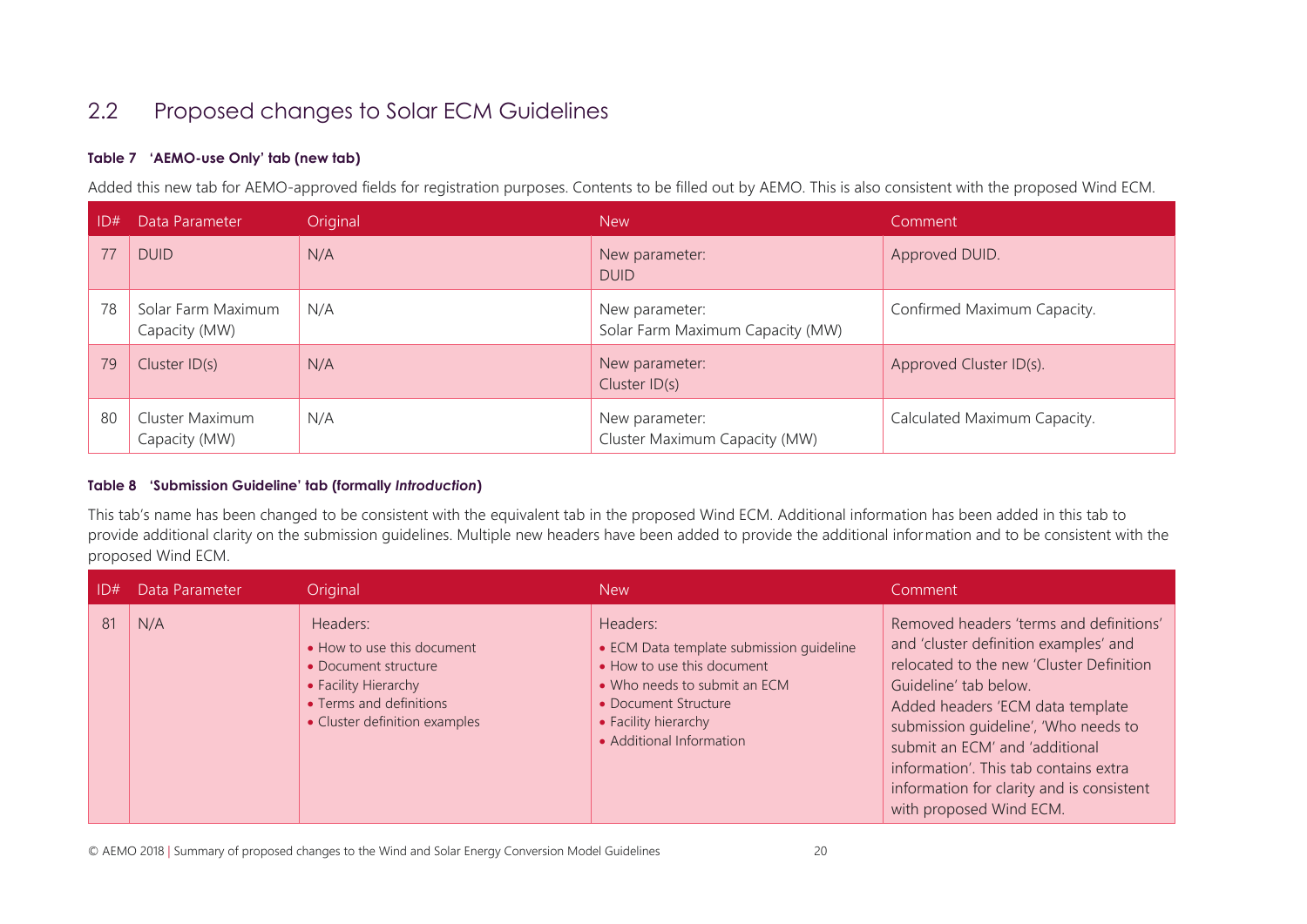#### **Table 9 'Cluster Definition Guideline' tab (new tab)**

Added this new tab to relocate headers here from the former *Introduction* tab above and to provide additional information and diagrams to clarify cluster arrangements. Note: the definition for Cluster PV technology has been modified to provide flexibility on cluster design. Please refer to definitions in the updated Solar ECM.

| ID# | Data Parameter | Original | <b>New</b>                                                                                                                                                                                                                  | Comment                                                                                                                                                                                                                                                                                                                                  |
|-----|----------------|----------|-----------------------------------------------------------------------------------------------------------------------------------------------------------------------------------------------------------------------------|------------------------------------------------------------------------------------------------------------------------------------------------------------------------------------------------------------------------------------------------------------------------------------------------------------------------------------------|
| 82  | N/A            | N/A      | Headers:<br>• Terms and definitions<br>• Cluster definition examples<br>Diagrams:<br>• Azimuth and Slope angles with respect to<br>fixed collector plane<br>• East-west tracking system with slope angle<br>range (-52,52). | Updated term and definition:<br>'Cluster (PV technology)'<br>Added new terms with definitions for:<br>'Cluster (CPV technology)', 'Cluster (CST<br>technology)', 'Dispatchable Unit',<br>'Tracking slope angle'.<br>Updated Example 2 for further<br>clarification.<br>Added new diagrams for visualising fixed<br>and tracking systems. |

#### <span id="page-20-0"></span>**Table 10 'ECM PV', 'ECM CPV' & 'ECM CST' tabs**

The following changes apply to non-concentrating, concentrating, and concentrating solar thermal farms but references the 'ECM PV' tab only (non-concentrating). From hereon, rows reference the 'ECM PV' tab.

<span id="page-20-1"></span>

| D# | Data Parameter | Original                                                                                                                                                | <b>New</b>                                                       | Comment                                                                                                                                                                                                                                                                                                                        |
|----|----------------|---------------------------------------------------------------------------------------------------------------------------------------------------------|------------------------------------------------------------------|--------------------------------------------------------------------------------------------------------------------------------------------------------------------------------------------------------------------------------------------------------------------------------------------------------------------------------|
| 83 | N/A            | Column:<br>*required parameters in bold<br>-Static parameters<br>Column: Required<br>Data type:<br>Parameters that change infrequently or<br>not at all | New column header:<br>Data Parameter<br><b>Column: Mandatory</b> | Removal of headers "required<br>parameters in bold', 'static parameters'<br>and 'parameters that change<br>infrequently or not at all'.<br>Added header 'data parameter' to be<br>consistent with proposed Wind ECM.<br>Column name changed from 'Required'<br>to 'Mandatory' to be consistent with Rule<br>$S5.2.6.1(d)(3)$ . |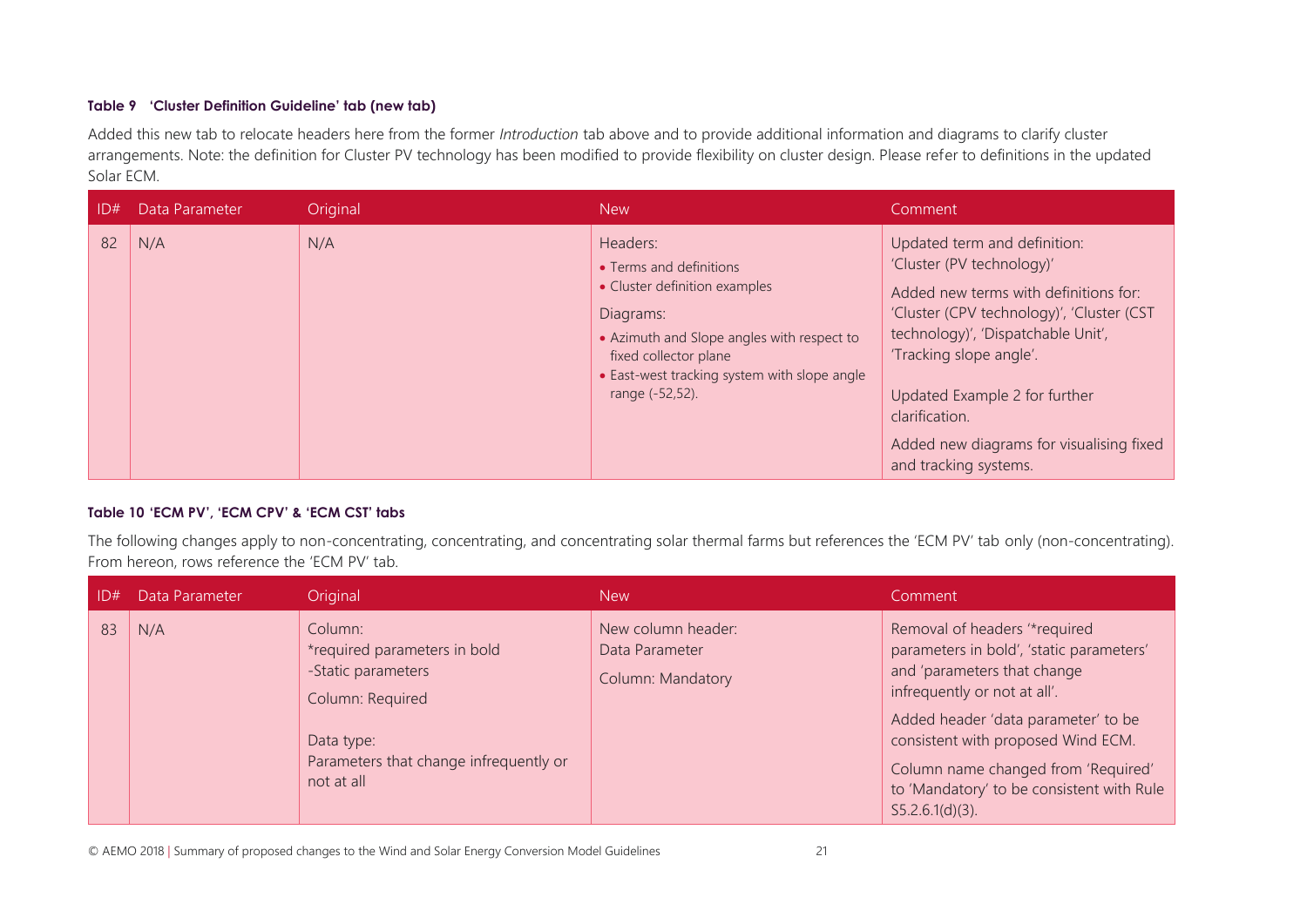| ID# | Data Parameter     | Original                                                                                                                                                                    | <b>New</b>                                                                                                                                                                                                                      | Comment                                                                                                                                                         |
|-----|--------------------|-----------------------------------------------------------------------------------------------------------------------------------------------------------------------------|---------------------------------------------------------------------------------------------------------------------------------------------------------------------------------------------------------------------------------|-----------------------------------------------------------------------------------------------------------------------------------------------------------------|
| 84  | N/A                | N/A                                                                                                                                                                         | New column:<br>Comments                                                                                                                                                                                                         | Added new column 'comments' for<br>participant to state additional<br>information for each parameter (if<br>required).                                          |
| 85  | Farm Level         | N/A                                                                                                                                                                         | New parameter:<br>Data Type: Parameters that apply to the<br>solar farm.<br>Value: Specify one distinct value per cell.<br>If variants or a range exists, specify the<br>most relevant value.                                   | Added row to provide clarity on<br>completing data parameter fields.                                                                                            |
| 86  | <b>DUID</b>        | Item deleted.                                                                                                                                                               | N/A                                                                                                                                                                                                                             | AEMO approves DUID for the wind farm.<br>AEMO states approved DUID in the<br>'AEMO-use Only' tab (ID #77).                                                      |
| 87  | Power Station name | Data parameter: Name<br>Description: Name of the Solar farm. To<br>be same as specified in the registration<br>process.                                                     | Data Parameter: Power Station name<br>Description: Name of the Solar farm. To<br>be same as specified in the 'Application<br>for Registration as a Generator in the<br>NEM' document, section C.                                | Changed data parameter 'name' to<br>'Power station name' and description for<br>clarity and consistency with registration<br>application.                       |
| 88  | Region             | Description: Name of NEM region of the<br>facility. To be same as specified in the<br>registration process.                                                                 | Description: Name of NEM region of the<br>facility. To be same as specified in the<br>'Application for Registration as a<br>Generator in the NEM' document.                                                                     | Updated Description for consistency.                                                                                                                            |
| 89  | Nameplate Rating   | Valid Range: [none]<br>Description: This Item corresponds to<br>"Nameplate Rating" in Sections C and I.5<br>of "Application for Registration as a<br>Generator in the NEM." | Valid Range: > 0<br>Description: The total installed capacity<br>of the Solar Farm (MW) as outlined in the<br>Performance Standard. This equals the<br>sum of the AC power rating of all<br>inverters. This Item corresponds to | Description updated for clarity and<br>consistency with the information outlined<br>in the Generator Performance Standard<br>and Registration application form. |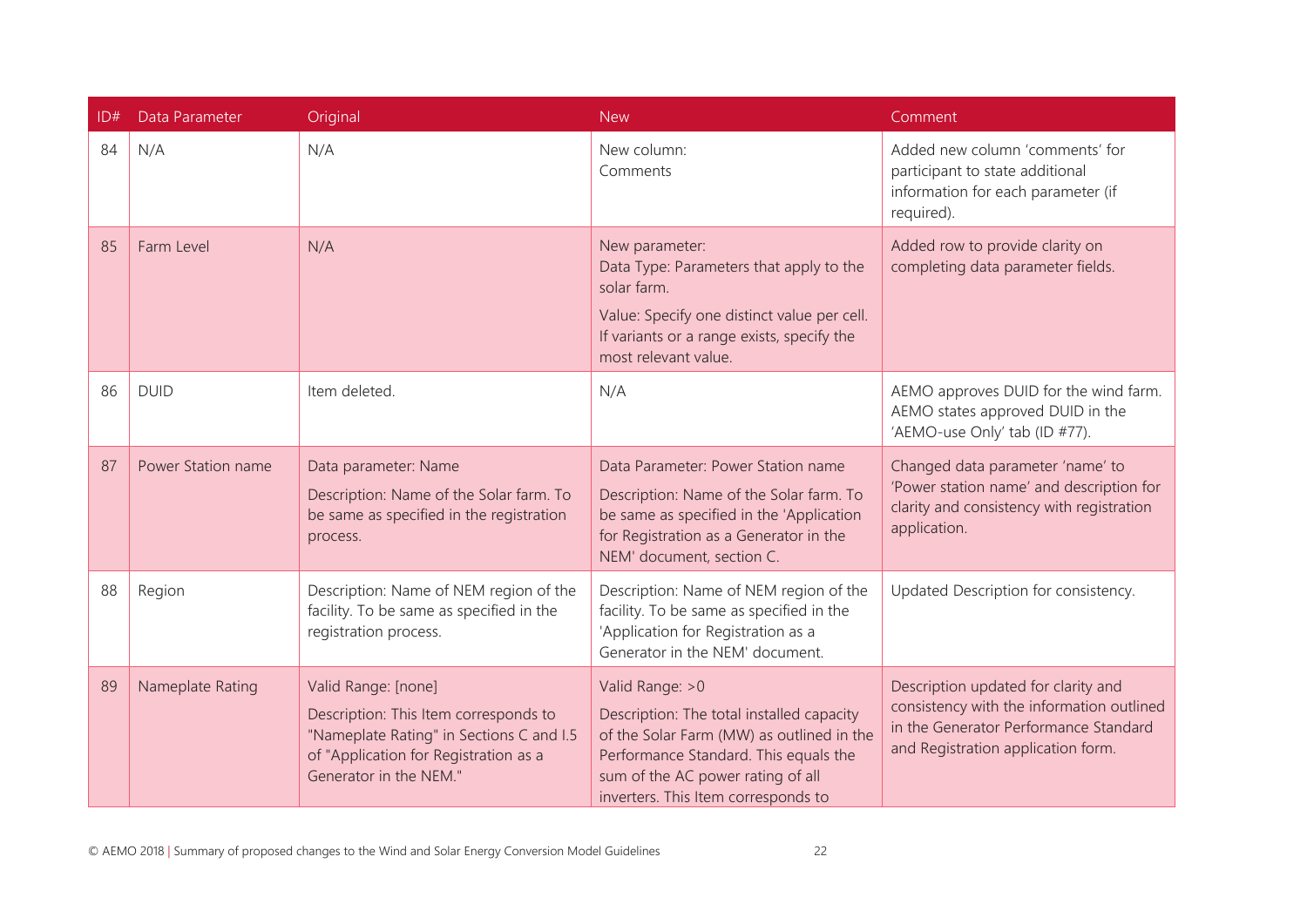| ID# | Data Parameter                                                                            | Original                                                                                                                                                                                                                                                  | <b>New</b>                                                                                                                                                                                                                                                                                                                                                                                                                                                                             | Comment                                                                                                                                                         |
|-----|-------------------------------------------------------------------------------------------|-----------------------------------------------------------------------------------------------------------------------------------------------------------------------------------------------------------------------------------------------------------|----------------------------------------------------------------------------------------------------------------------------------------------------------------------------------------------------------------------------------------------------------------------------------------------------------------------------------------------------------------------------------------------------------------------------------------------------------------------------------------|-----------------------------------------------------------------------------------------------------------------------------------------------------------------|
|     |                                                                                           |                                                                                                                                                                                                                                                           | "Nameplate Rating of Generating<br>System" in section C of "Application for<br>Registration as a Generator in the NEM"<br>document.                                                                                                                                                                                                                                                                                                                                                    |                                                                                                                                                                 |
| 90  | Maximum Capacity                                                                          | Valid Range: [none]<br>Description: Maximum generation to<br>which the semi-scheduled generating<br>unit may be dispatched. This definition<br>can be found in sections C, I.4 and I.5 of<br>"Application for Registration as a<br>Generator in the NEM", | Valid Range: > 0<br>Description: Maximum generation to<br>which the semi-scheduled generating<br>unit may be dispatched as outlined in<br>the Performance Standard, rounded<br>down to the nearest whole MW. This<br>definition can be found in sections C, F.2,<br>I.4 and I.5 of "Application for Registration<br>as a Generator in the NEM" document.<br>The Maximum Capacity value must<br>reference the same measurement point<br>as the SCADA Solar Farm Active Power<br>signal. | Description updated for clarity and<br>consistency with the information outlined<br>in the Generator Performance Standard<br>and Registration application form. |
| 91  | Status of the solar<br>farm                                                               | Item deleted.                                                                                                                                                                                                                                             | N/A                                                                                                                                                                                                                                                                                                                                                                                                                                                                                    | Unnecessary information.                                                                                                                                        |
| 92  | From which date is or<br>will the solar farm be<br>fully operational?                     | Item deleted.                                                                                                                                                                                                                                             | N/A                                                                                                                                                                                                                                                                                                                                                                                                                                                                                    | Unnecessary information.                                                                                                                                        |
| 93  | From which date will<br>the solar farm be first<br>connected to the grid<br>or energised? | Item deleted.                                                                                                                                                                                                                                             | N/A                                                                                                                                                                                                                                                                                                                                                                                                                                                                                    | Unnecessary information.                                                                                                                                        |
| 94  | Facility time zone                                                                        | Item deleted.                                                                                                                                                                                                                                             | N/A                                                                                                                                                                                                                                                                                                                                                                                                                                                                                    | Unnecessary information.                                                                                                                                        |
| 95  | Number of clusters                                                                        | Valid Range: [none]                                                                                                                                                                                                                                       | Valid Range: n/a                                                                                                                                                                                                                                                                                                                                                                                                                                                                       | Updated cells.                                                                                                                                                  |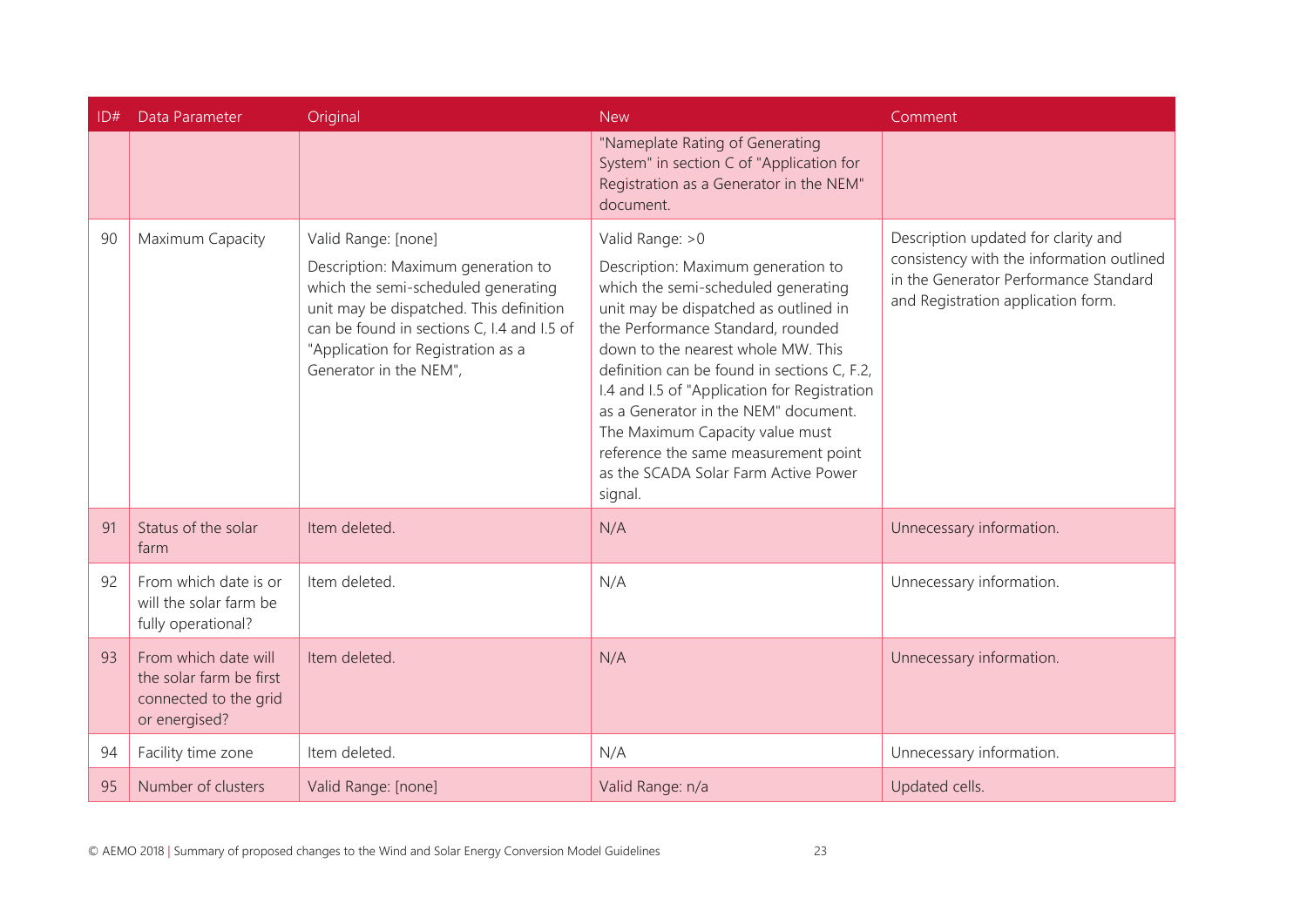| ID# | Data Parameter                                | Original                                                        | <b>New</b>                                                                                                                                                                                  | Comment                                                                                                                                                                                                                                                                                                        |
|-----|-----------------------------------------------|-----------------------------------------------------------------|---------------------------------------------------------------------------------------------------------------------------------------------------------------------------------------------|----------------------------------------------------------------------------------------------------------------------------------------------------------------------------------------------------------------------------------------------------------------------------------------------------------------|
|     |                                               | Description: [none]                                             | Description: Provide list of measurement<br>devices.                                                                                                                                        |                                                                                                                                                                                                                                                                                                                |
| 96  | <b>NSP MW Control</b><br>Schemes in Operation | N/A                                                             | New parameter.<br>NSP MW Control Schemes in Operation                                                                                                                                       | To be consistent with proposed Wind<br>ECM (ID #32).                                                                                                                                                                                                                                                           |
| 97  | Any other restrictions                        | N/A                                                             | New parameter.<br>Any other restrictions                                                                                                                                                    | To be consistent with proposed Wind<br>ECM (ID #33).                                                                                                                                                                                                                                                           |
| 98  | Solar Farm SCADA to<br><b>AEMO</b>            | N/A                                                             | New column:<br>Provision.                                                                                                                                                                   | Added new column 'provision' with<br>'yes/no' located underneath. Participant<br>to specify in comments if the particular<br>SCADA signal will be provided.                                                                                                                                                    |
| 99  | Solar Farm Active<br>Power                    | Parameter: Active power generation<br>Description: Per facility | Parameter: Solar Farm Active Power<br>Description: Total solar farm active<br>power. The SCADA Solar Farm Active<br>Power measurement must reference the<br>agreed point of dispatch.       | Updated parameter name for<br>consistency with proposed Wind ECM<br>Active power signal.<br>This parameter must reference the<br>agreed point of dispatch. This is to<br>ensure the forecasting model is<br>developed with respect to the same<br>dispatch point location.                                     |
| 100 | Control System Set-<br>Point                  | Data Parameter: Solar Farm Control<br>System Set-Point.         | Data Parameter: Control System Set-<br>Point.<br>Description [addition]:<br>SCADA MW Set-Point must reference<br>the same measurement point as the<br>SCADA Solar Farm Active Power signal. | Parameter name shortened as this item<br>is in the Solar Farm SCADA section. Only<br>one control set-point exists.<br>In addition to the already existing<br>definition, the control set-point requires<br>regulation of output at the agreed point<br>of dispatch i.e. where the Active Power is<br>measured. |
| 101 | Local Limit                                   | Required: Yes, unless otherwise agreed<br>by AEMO               | Mandatory: Yes.                                                                                                                                                                             | Now a mandatory item as it significantly<br>improves dispatch targets in ASEFS.                                                                                                                                                                                                                                |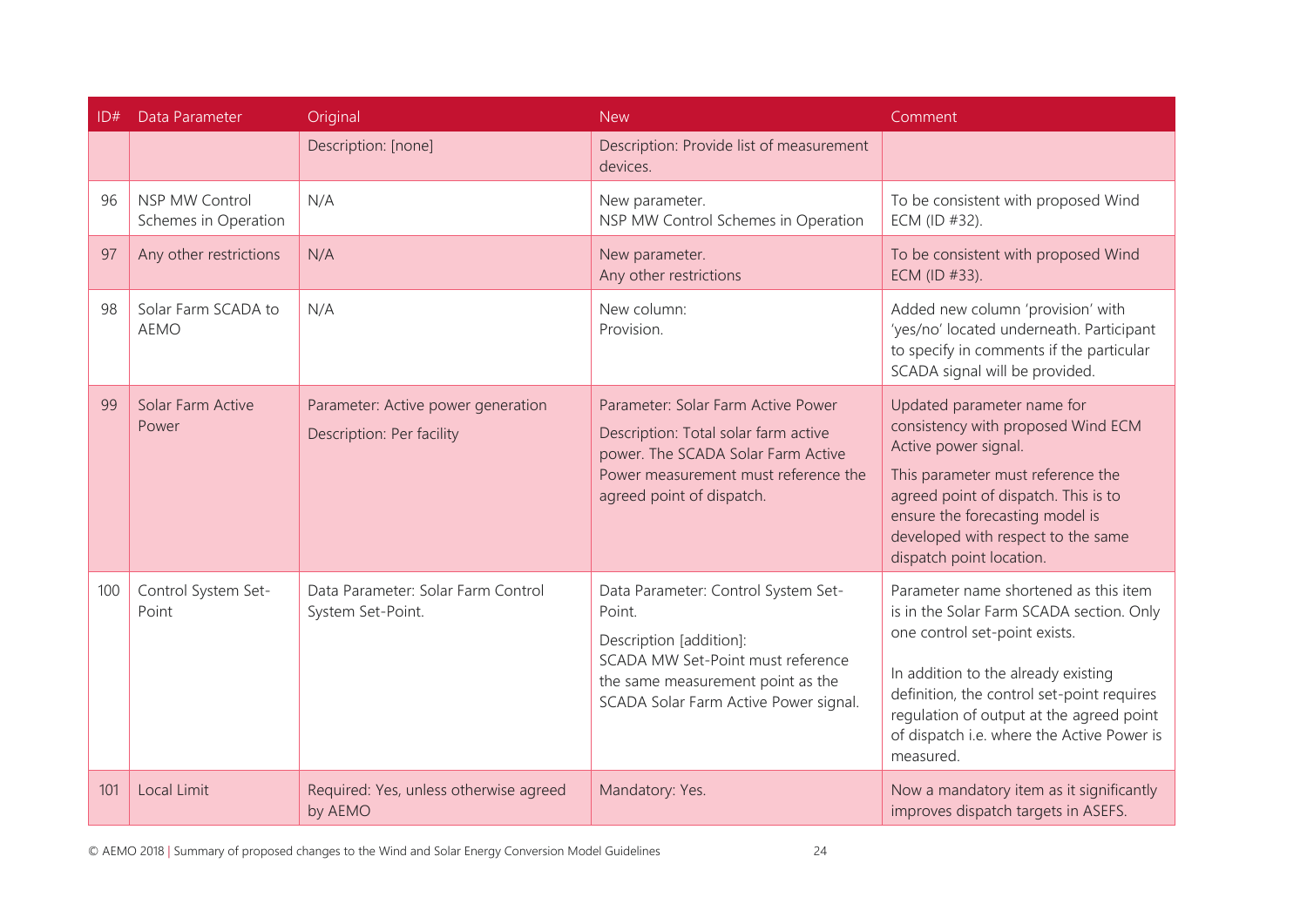| ID# | Data Parameter         | Original      | <b>New</b>                                                                                                                                                                                                                                                                                                                                                                                                                                                                                                                                                                                                                                                                                                                                                                                                                                                                                                                                     | Comment                                                                                                                                                                          |
|-----|------------------------|---------------|------------------------------------------------------------------------------------------------------------------------------------------------------------------------------------------------------------------------------------------------------------------------------------------------------------------------------------------------------------------------------------------------------------------------------------------------------------------------------------------------------------------------------------------------------------------------------------------------------------------------------------------------------------------------------------------------------------------------------------------------------------------------------------------------------------------------------------------------------------------------------------------------------------------------------------------------|----------------------------------------------------------------------------------------------------------------------------------------------------------------------------------|
|     |                        |               | Description [addition]: SCADA Local Limit<br>must reference the same measurement<br>point as the SCADA Solar Farm Active<br>Power signal.                                                                                                                                                                                                                                                                                                                                                                                                                                                                                                                                                                                                                                                                                                                                                                                                      | In addition to the already existing<br>definition, the Local Limit needs to also<br>reference the agreed point of dispatch<br>i.e. where the Active Power is measured.           |
| 102 | <b>Estimated Power</b> | Item deleted. | N/A                                                                                                                                                                                                                                                                                                                                                                                                                                                                                                                                                                                                                                                                                                                                                                                                                                                                                                                                            | This parameter is deleted as it's being<br>replaced by the Market Participant 5min<br>self-forecast (MP5F) option.                                                               |
| 103 | Possible Power         | N/A           | New parameter:<br>Description: SCADA Possible Power is<br>the Generator's estimate in MW of<br>current unconstrained intermittent<br>generation, subject only to technical<br>factors affecting operation of its<br>generation and connection assets.<br>SCADA Possible Power is used to assess<br>the performance of unconstrained<br>intermittent generation forecasts. SCADA<br>Possible Power must be calculated<br>assuming that no transmission or<br>distribution network constraints currently<br>apply, and may assume that other limits<br>managed by AEMO through the central<br>dispatch process do not apply.<br>SCADA Possible Power must reflect any<br>Local Limits at the solar farm, unless<br>agreed with AEMO. The SCADA Possible<br>Power must not exceed the Maximum<br>Capacity of the solar farm. SCADA<br>Possible Power must reference the same<br>measurement point as the SCADA Solar<br>Farm Active Power signal. | New optional item that will be used to<br>assess the performance of potential<br>power output of the wind farms<br>participating in MP5F during semi-<br>dispatch cap intervals. |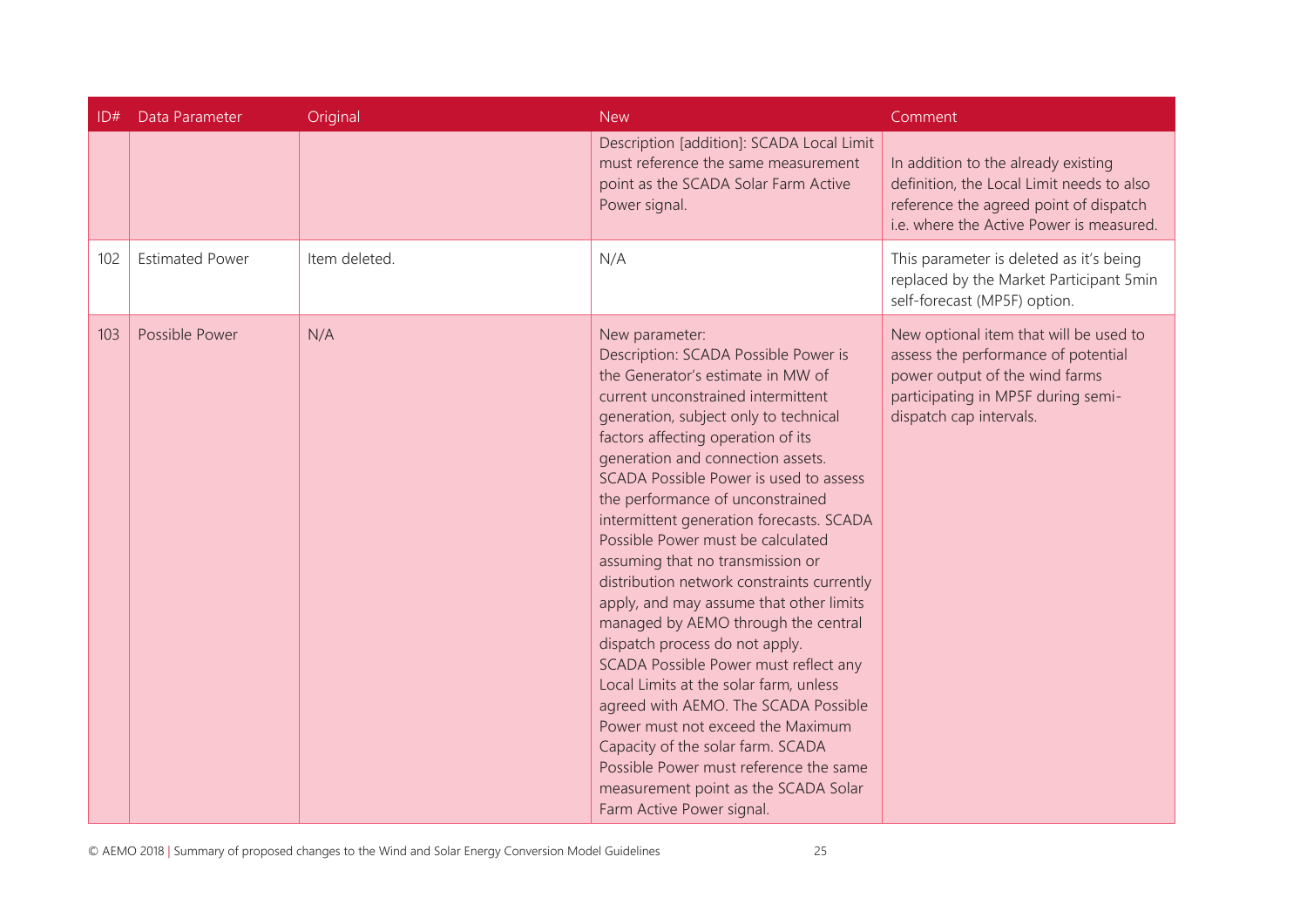| ID# | Data Parameter                   | Original      | <b>New</b> | Comment                                                                                                                                         |
|-----|----------------------------------|---------------|------------|-------------------------------------------------------------------------------------------------------------------------------------------------|
| 104 | Barometric pressure              | Item deleted. | N/A        | No longer required.                                                                                                                             |
| 105 | Reactive power<br>generation     | Item deleted. | N/A        | No longer required.                                                                                                                             |
| 106 | Global horizontal<br>irradiance  | Item deleted. | N/A        | Parameter item relocated to Cluster tab<br>(ID #132). This is consistent with the<br>current location of cluster SCADA data in<br>the Wind ECM. |
| 107 | Global inclined<br>irradiance    | Item deleted. | N/A        | Parameter item relocated to Cluster tab<br>(ID #133). This is consistent with the<br>current location of cluster SCADA data in<br>the Wind ECM. |
| 108 | Module surface<br>temperature    | Item deleted. | N/A        | Parameter item relocated to Cluster tab<br>(ID #134). This is consistent with the<br>current location of cluster SCADA data in<br>the Wind ECM. |
| 109 | Number of inverters<br>available | Item deleted. | N/A        | Parameter item relocated to Cluster tab<br>(ID #135). This is consistent with the<br>current location of cluster SCADA data in<br>the Wind ECM. |
| 110 | Reduction through<br>soiling     | Item deleted. | N/A        | Parameter item relocated to Cluster tab<br>(ID #136). This is consistent with the<br>current location of cluster SCADA data in<br>the Wind ECM. |
| 111 | Actual tracking slope<br>angle   | Item deleted. | N/A        | Parameter item relocated to Cluster tab<br>(ID #137). This is consistent with the<br>current location of cluster SCADA data in<br>the Wind ECM. |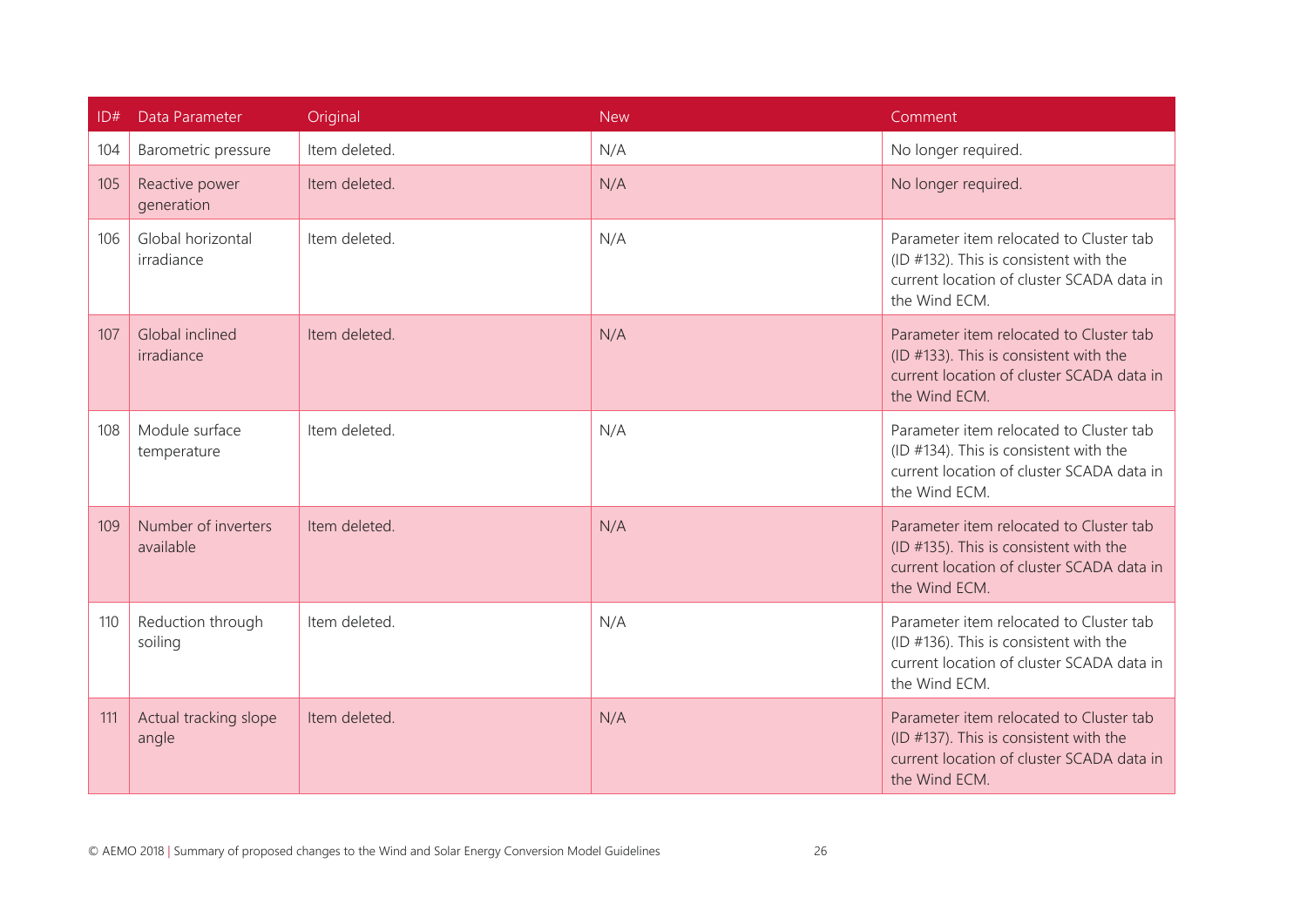| ID# | Data Parameter                            | Original      | <b>New</b> | Comment                                                                                                                                             |
|-----|-------------------------------------------|---------------|------------|-----------------------------------------------------------------------------------------------------------------------------------------------------|
| 112 | Actual tracking<br>azimuth angle          | Item deleted. | N/A        | Parameter item relocated to Cluster tab<br>(ID $#138$ ). This is consistent with the<br>current location of cluster SCADA data in<br>the Wind ECM.  |
| 113 | Tracking share of<br>modules not on track | Item deleted. | N/A        | Parameter item relocated to Cluster tab<br>(ID $\#$ 139). This is consistent with the<br>current location of cluster SCADA data in<br>the Wind ECM. |
| 114 | Trackers online                           | Item deleted. | N/A        | Parameter item relocated to Cluster tab<br>(ID $#140$ ). This is consistent with the<br>current location of cluster SCADA data in<br>the Wind ECM.  |

#### **Table 11 'ECM PV Cluster', 'ECM CPV Cluster' & 'ECM CST Cluster' tabs**

The following changes apply to non-concentrating, concentrating, and concentrating solar thermal farms but references the 'ECM PV Cluster' tab only (nonconcentrating). From hereon, rows reference the 'ECM PV cluster' tab.

<span id="page-26-0"></span>

| ID# | Data Parameter | Original                                                    | <b>New</b>                                            | Comment                                                                                                                                                                     |
|-----|----------------|-------------------------------------------------------------|-------------------------------------------------------|-----------------------------------------------------------------------------------------------------------------------------------------------------------------------------|
| 115 | N/A            | Column:<br>*required parameters in bold<br>Column: Required | Column:<br>Data Parameter<br><b>Column: Mandatory</b> | Replaced '*required parameters in bold'<br>with 'Data Parameter'.<br>Column name changed from 'Required'<br>to 'Mandatory' to be consistent with Rule<br>$S5.2.6.1(d)(3)$ . |
| 116 | N/A            | N/A                                                         | New column:<br>Comments                               | Added new column 'comments' for<br>participant to state additional<br>information for each parameter (if<br>required).                                                      |
| 117 | Cluster Level  | Data Parameter:<br>Cluster                                  | Data Parameter:<br>Cluster Level                      | Replaced 'Cluster' with 'Cluster level'.                                                                                                                                    |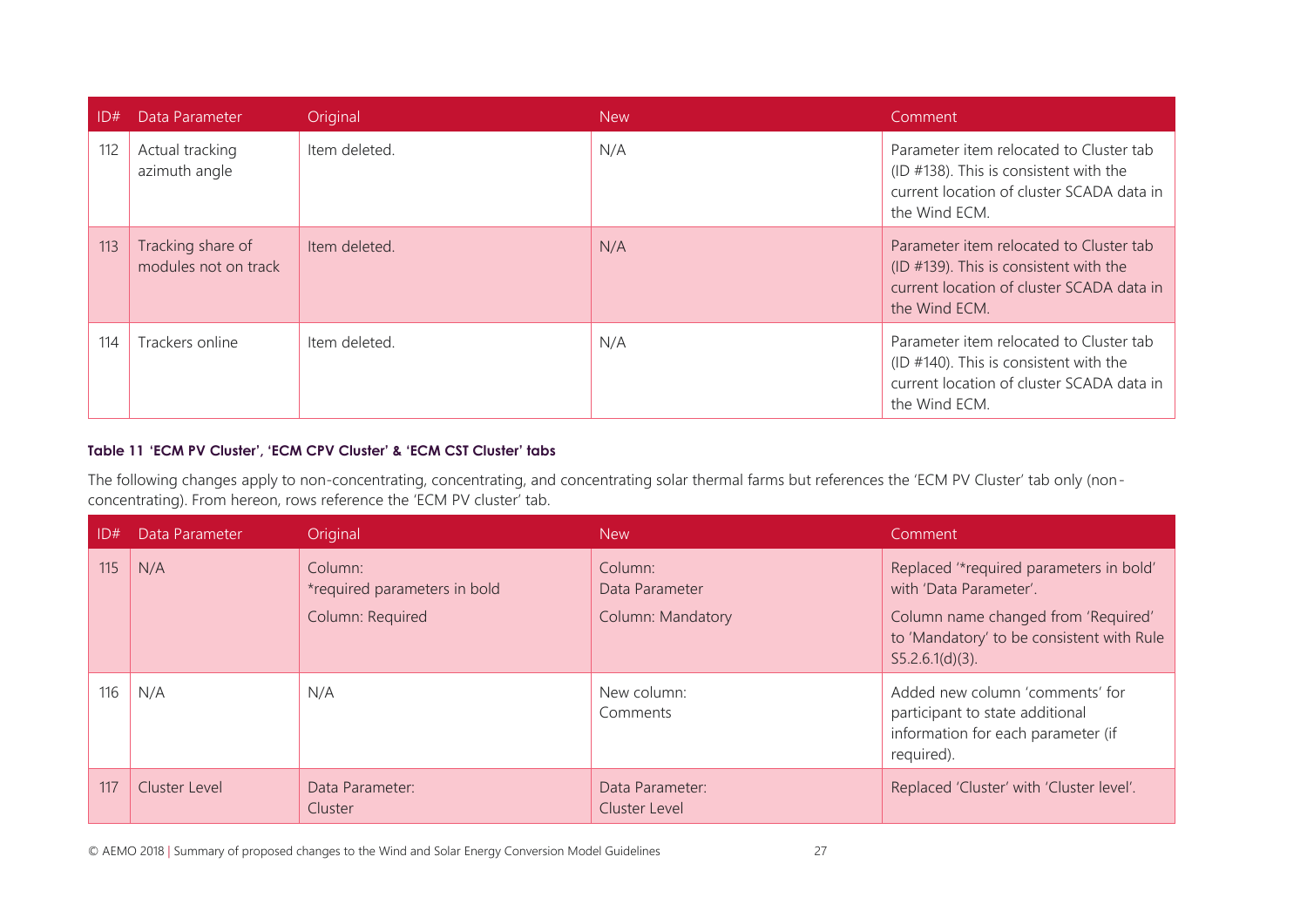| ID# | Data Parameter                  | Original                                                                                                                                                                                                                                                                                                                                                                                                   | <b>New</b>                                                                                                                                                                                                                                                                                                                                                                                                                                                                                                                                                                                                                                       | Comment                                                                                                                                                                                                                                                          |
|-----|---------------------------------|------------------------------------------------------------------------------------------------------------------------------------------------------------------------------------------------------------------------------------------------------------------------------------------------------------------------------------------------------------------------------------------------------------|--------------------------------------------------------------------------------------------------------------------------------------------------------------------------------------------------------------------------------------------------------------------------------------------------------------------------------------------------------------------------------------------------------------------------------------------------------------------------------------------------------------------------------------------------------------------------------------------------------------------------------------------------|------------------------------------------------------------------------------------------------------------------------------------------------------------------------------------------------------------------------------------------------------------------|
|     |                                 | Description:<br>A cluster is defined as a subset of the<br>Facility with:<br>• the same inverter type (manufacturer,<br>model and rating)<br>• the same combination and number of<br>modules connected to each inverter<br>• the same fixed slope and azimuth angles of<br>modules, if fixed<br>• the same tracking algorithm and ranges, if<br>tracking<br>· geographically close location of all modules | Value:<br>Specify one distinct value per cell. If<br>variants or a range exists, specify the<br>most relevant value.<br>Description:<br>A cluster is defined as a subset of the<br>Facility with:<br>• the same inverter type (manufacturer,<br>model and rating)<br>• the same module material (PolySi or CdTd<br>or )<br>• the same total module DC power<br>connected to each inverter. Tolerance: +/-<br>2.5% from average<br>• the same fixed slope and azimuth angles of<br>modules, if fixed\the same tracking<br>algorithm and ranges, if tracking<br>· geographically close location of all modules<br>(within an area up to 5km x 5km) | Added additional information for<br>completing value column<br>Description updated to reflect proposed<br>definition in the 'cluster definition<br>quideline' tab (ID #82). This definition<br>provides extra flexibility when proposing<br>cluster arrangement. |
| 118 | Cluster Reference               | Data Parameter: Cluster ID<br>Description: Unique ID of the cluster in<br>the farm to be provided by the<br>participant. Maximum 10 characters<br>allowed. Example - SYDSLR_CL1. NOTE:<br>to be same as specified in registration<br>process                                                                                                                                                               | Data Parameter: Cluster Reference<br>Description: Unique reference for this<br>cluster. Note, following ECM submission,<br>AEMO will allocate a unique cluster<br>identification to each of your clusters.                                                                                                                                                                                                                                                                                                                                                                                                                                       | Changed data parameter 'Cluster ID' to<br>'Cluster Reference' for consistency with<br>proposed Wind ECM and for<br>participant's reference. AEMO will<br>allocated Cluster IDs to participant<br>following ECM approval.                                         |
| 119 | Technology Type and<br>Tracking | Data Parameter: Technology Type                                                                                                                                                                                                                                                                                                                                                                            | Data Parameter: Technology Type and<br>Tracking                                                                                                                                                                                                                                                                                                                                                                                                                                                                                                                                                                                                  | Updated parameter name for clarity.                                                                                                                                                                                                                              |
| 120 | Cluster centre altitude         | Units: meters                                                                                                                                                                                                                                                                                                                                                                                              | Units: meters ASL                                                                                                                                                                                                                                                                                                                                                                                                                                                                                                                                                                                                                                | Updated unit for clarity.                                                                                                                                                                                                                                        |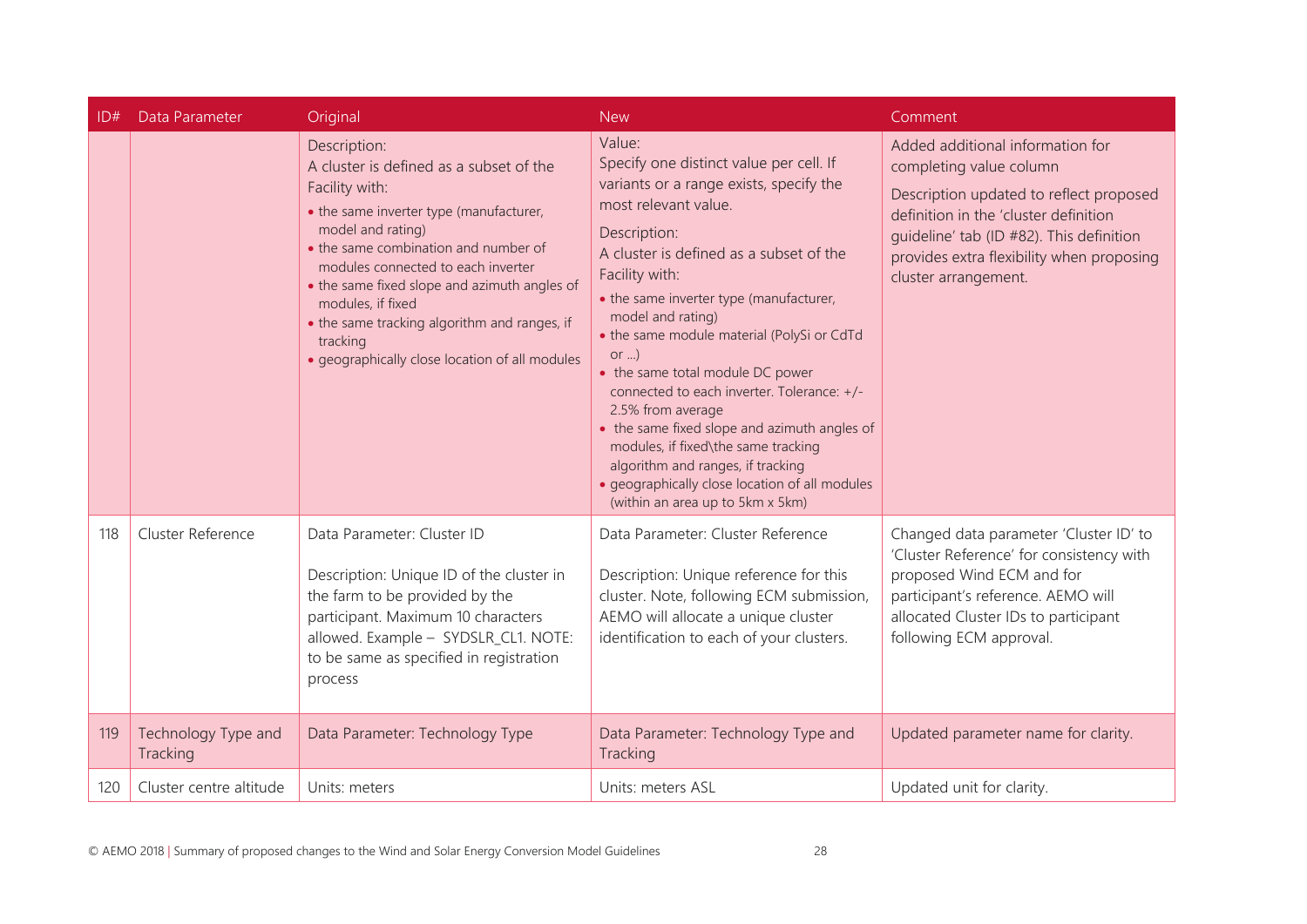| ID# | Data Parameter                                | Original                                                                                                          | <b>New</b>                                                                                                                                                                                                                                  | Comment                                                                                                                    |
|-----|-----------------------------------------------|-------------------------------------------------------------------------------------------------------------------|---------------------------------------------------------------------------------------------------------------------------------------------------------------------------------------------------------------------------------------------|----------------------------------------------------------------------------------------------------------------------------|
| 121 | Number of modules in<br>cluster (grand total) | Data Parameter:<br>Number of modules in cluster<br>Description:<br>The total number of modules in this<br>cluster | Data Parameter:<br>Number of modules in cluster (grand<br>total)<br>Description:<br>The total number of modules in this<br>cluster, used for cross-checking                                                                                 | Updated parameter name and<br>description for clarity.                                                                     |
| 122 | Inverter type reference                       | Data Parameter:<br>Inverter model ID<br>Description:<br>Model ID for inverters in this cluster                    | Data Parameter: Inverter type reference<br>Description:<br>Manufacturer inverter type<br>reference/model name for inverters in<br>this cluster                                                                                              | Updated parameter name and reference<br>for clarity.                                                                       |
| 123 | Inverter DC power<br>rating                   | Description:<br>DC power rating for inverters in this<br>cluster                                                  | Description:<br>DC power rating for inverters in this<br>cluster. Please specify the DC power<br>rating from the datasheet of the inverter<br>manufacturer (max DC rating), not the<br>DC power of the modules attached to<br>the inverter. | Updated description for clarity.                                                                                           |
| 124 | Inverter response                             | Valid Range:<br>(0,100)<br>Description:<br>See the inverter response example<br>worksheet                         | Valid Range:<br>(0,1)<br>Description:<br>See the inverter response example<br>worksheet. Please provide a table similar<br>to the example. Pictures or pdf files will<br>not be accepted. Please only provide a<br>single curve.            | Updated range and description for<br>clarity.                                                                              |
| 125 | DC power of modules<br>connected to each      | N/A                                                                                                               | New parameter.<br>Data type:<br>Scalar decimal number (min, avg, max)                                                                                                                                                                       | New mandatory parameter is to calculate<br>the DC power of modules connected to<br>each inverter within the cluster. Three |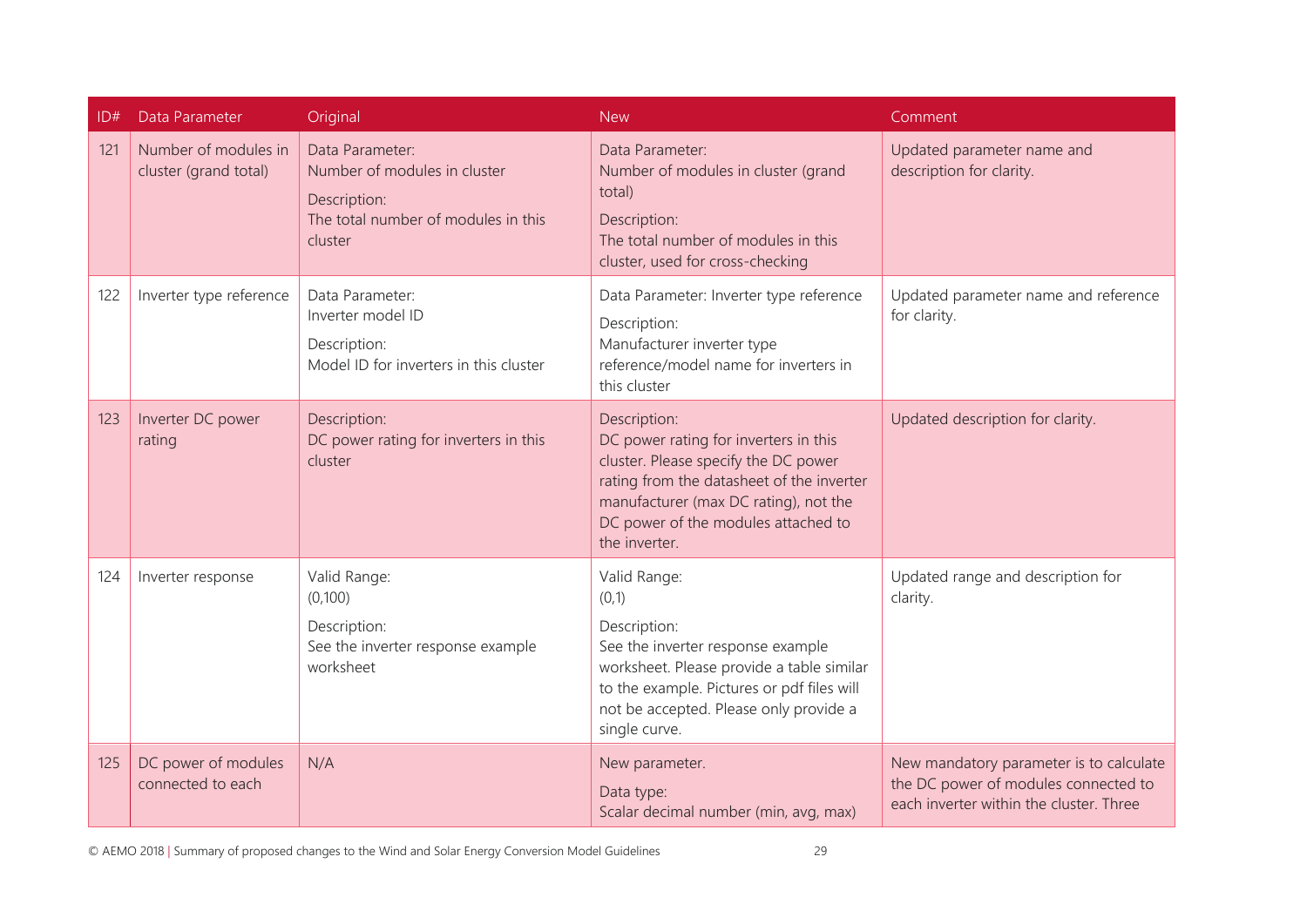| ID# | Data Parameter              | Original | <b>New</b>                                                                                                                                                                                                                                                                                                                                                                                                                                                                                                                                                                                                | Comment                                                                                                                                                           |
|-----|-----------------------------|----------|-----------------------------------------------------------------------------------------------------------------------------------------------------------------------------------------------------------------------------------------------------------------------------------------------------------------------------------------------------------------------------------------------------------------------------------------------------------------------------------------------------------------------------------------------------------------------------------------------------------|-------------------------------------------------------------------------------------------------------------------------------------------------------------------|
|     | inverter (min, avg,<br>max) |          | Units:<br>$\bullet$ min MW<br>• avg MW<br>$\bullet$ max MW                                                                                                                                                                                                                                                                                                                                                                                                                                                                                                                                                | rows have been added to calculate the<br>minimum, average, and maximum of this<br>value. This supports the proposed cluster<br>definition with added flexibility. |
|     |                             |          | Description:<br>• The combined module DC power rating for<br>all modules connected to a single inverter<br>in this cluster, minimum of all inverters in<br>this cluster<br>Note: Must not be more than 2.5% below<br>average<br>• The combined module DC power rating for<br>all modules connected to a single inverter<br>in this cluster, average of all inverters in this<br>cluster<br>• The combined module DC power rating for<br>all modules connected to a single inverter<br>in this cluster, maximum of all inverters in<br>this cluster.<br>Note: Must not be more than 2.5% above<br>average. |                                                                                                                                                                   |
| 126 | Module material             | N/A      | New parameter.<br>Data type:<br>String E.g. {"poly-Si", "mono-Si", "multi-<br>Si", "CdTe", }<br>Description:<br>PV material used for all modules in this<br>cluster.<br>Material of interest is the substance that<br>is used to convert sunlight to electricity<br>(e.g. monocrystalline silicon, cadmium<br>telluride).                                                                                                                                                                                                                                                                                 | New mandatory item to specify module<br>material.                                                                                                                 |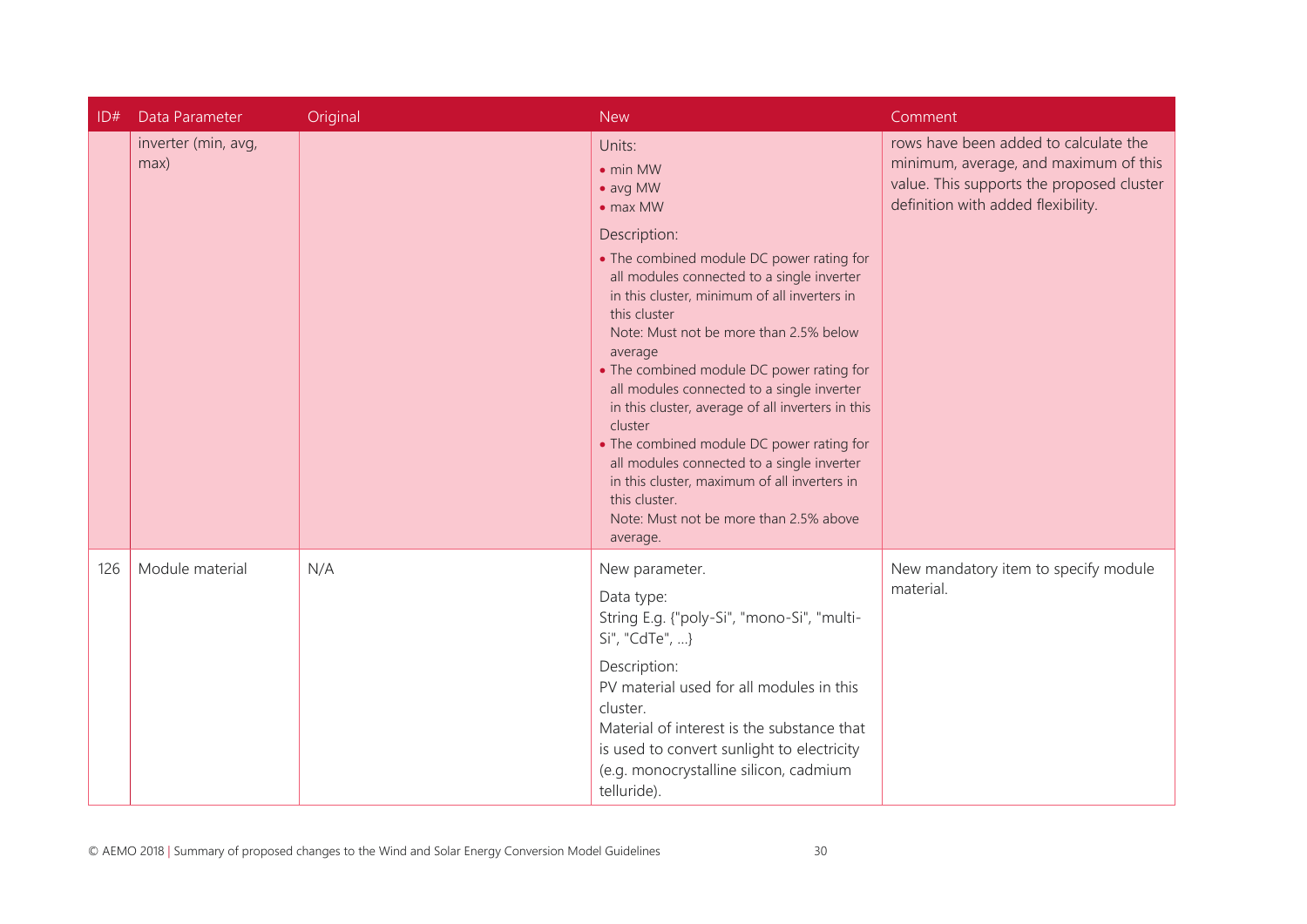| ID# | Data Parameter                  | Original                                                                                                                                                                                                                                                                           | <b>New</b>                                                                                                                                                                                                                                                                                  | Comment                                                                                                                                                             |
|-----|---------------------------------|------------------------------------------------------------------------------------------------------------------------------------------------------------------------------------------------------------------------------------------------------------------------------------|---------------------------------------------------------------------------------------------------------------------------------------------------------------------------------------------------------------------------------------------------------------------------------------------|---------------------------------------------------------------------------------------------------------------------------------------------------------------------|
| 127 | Tracking slope angle<br>range   | Valid Range:<br>(0, 90)<br>Description:<br>Minimum slope angle for clusters with<br>slope tracking of the modules.<br>The slope angle between the collector<br>plane and the horizontal surface which<br>varies between 0° for a horizontal plane<br>and 90° for a vertical plane. | Valid Range:<br>$(-90, 90)$<br>Description:<br>Minimum slope angle for clusters with<br>slope tracking of the modules.<br>The slope angle between the collector<br>plane and the horizontal surface which<br>varies between 0° for a horizontal plane<br>and -90°/90° for a vertical plane. | Corrected valid range for slope tracking<br>systems and updated description for<br>clarity.                                                                         |
| 128 | Slope tracking<br>direction     | Data type:<br>String                                                                                                                                                                                                                                                               | Data type:<br>String, E.g. {"East-West", "North-<br>South", }                                                                                                                                                                                                                               | Updated data type for clarity.                                                                                                                                      |
| 129 | Tracking azimuth<br>angle range | Required:<br>Required for tracking systems only                                                                                                                                                                                                                                    | Mandatory:<br>Required for azimuth tracking systems<br>only                                                                                                                                                                                                                                 | Updated mandatory section for clarity<br>that this parameter applies to azimuth<br>tracking systems only.                                                           |
| 130 | Fixed slope angle               | Required:<br>Required for non-tracking systems                                                                                                                                                                                                                                     | Mandatory:<br>Required for non-slope-tracking systems                                                                                                                                                                                                                                       | Updated mandatory section for clarity<br>that this parameter applies to non-slope<br>tracking systems.                                                              |
| 131 | Tracking azimuth<br>angle range | Required:<br>Required for non-tracking systems                                                                                                                                                                                                                                     | Mandatory:<br>Required for non-azimuth-tracking<br>systems                                                                                                                                                                                                                                  | Updated mandatory section for clarity<br>that this parameter applies to non-<br>azimuth tracking systems.                                                           |
| 132 | Global horizontal<br>irradiance | N/A                                                                                                                                                                                                                                                                                | New parameter.                                                                                                                                                                                                                                                                              | Parameter item relocated from solar<br>farm level tab 'ECM PV' (ID #106). This is<br>consistent with the current location of<br>cluster SCADA data in the Wind ECM. |
| 133 | Global inclined<br>irradiance   | N/A                                                                                                                                                                                                                                                                                | New parameter.                                                                                                                                                                                                                                                                              | Parameter item relocated from solar<br>farm level tab 'ECM PV' (ID #107). This is                                                                                   |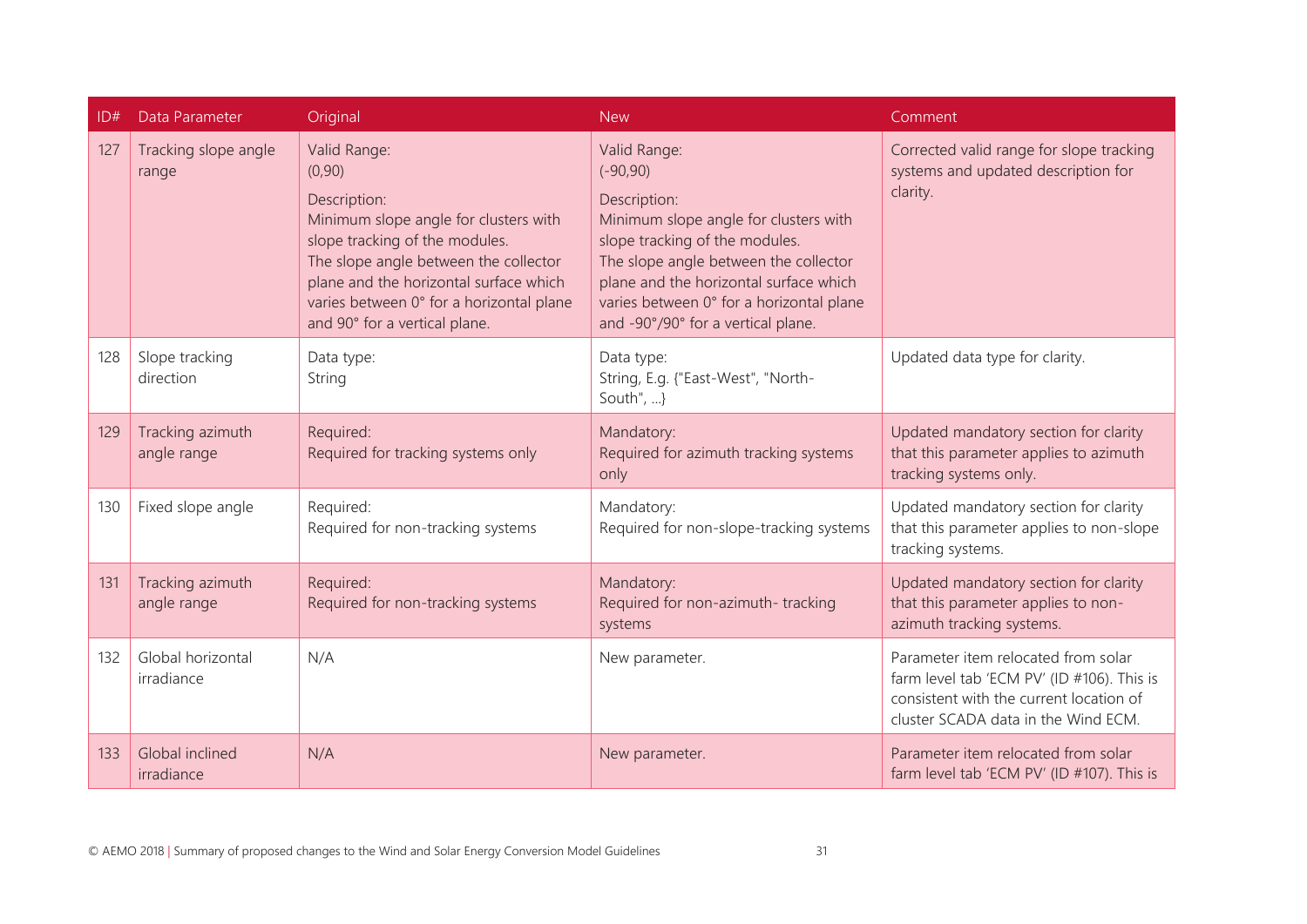| ID# | Data Parameter                            | Original | <b>New</b>                                                                                                                             | Comment                                                                                                                                                             |
|-----|-------------------------------------------|----------|----------------------------------------------------------------------------------------------------------------------------------------|---------------------------------------------------------------------------------------------------------------------------------------------------------------------|
|     |                                           |          |                                                                                                                                        | consistent with the current location of<br>cluster SCADA data in the Wind ECM.                                                                                      |
| 134 | Module surface<br>temperature             | N/A      | New parameter.                                                                                                                         | Parameter item relocated from solar<br>farm level tab 'ECM PV' (ID #108). This is<br>consistent with the current location of<br>cluster SCADA data in the Wind ECM. |
| 135 | Number of inverters<br>available          | N/A      | New parameter.                                                                                                                         | Parameter item relocated from solar<br>farm level tab 'ECM PV' (ID #109). This is<br>consistent with the current location of<br>cluster SCADA data in the Wind ECM. |
| 136 | Reduction through<br>soiling              | N/A      | New parameter.                                                                                                                         | Parameter item relocated from solar<br>farm level tab 'ECM PV' (ID #110). This is<br>consistent with the current location of<br>cluster SCADA data in the Wind ECM. |
| 137 | Actual tracking slope<br>angle            | N/A      | New parameter.<br>Description:<br>For sign convention, refer to 'tracking<br>slope angle' term in Cluster Definition<br>Guideline tab. | Parameter item relocated from solar<br>farm level tab 'ECM PV' (ID #111). This is<br>consistent with the current location of<br>cluster SCADA data in the Wind ECM. |
| 138 | Actual tracking<br>azimuth angle          | N/A      | New parameter.                                                                                                                         | Parameter item relocated from solar<br>farm level tab 'ECM PV' (ID #112). This is<br>consistent with the current location of<br>cluster SCADA data in the Wind ECM. |
| 139 | Tracking share of<br>modules not on track | N/A      | New parameter.                                                                                                                         | Parameter item relocated from solar<br>farm level tab 'ECM PV' (ID #113). This is<br>consistent with the current location of<br>cluster SCADA data in the Wind ECM. |
| 140 | Trackers online                           | N/A      | New parameter.                                                                                                                         | Parameter item relocated from solar<br>farm level tab 'ECM PV' (ID #114). This is                                                                                   |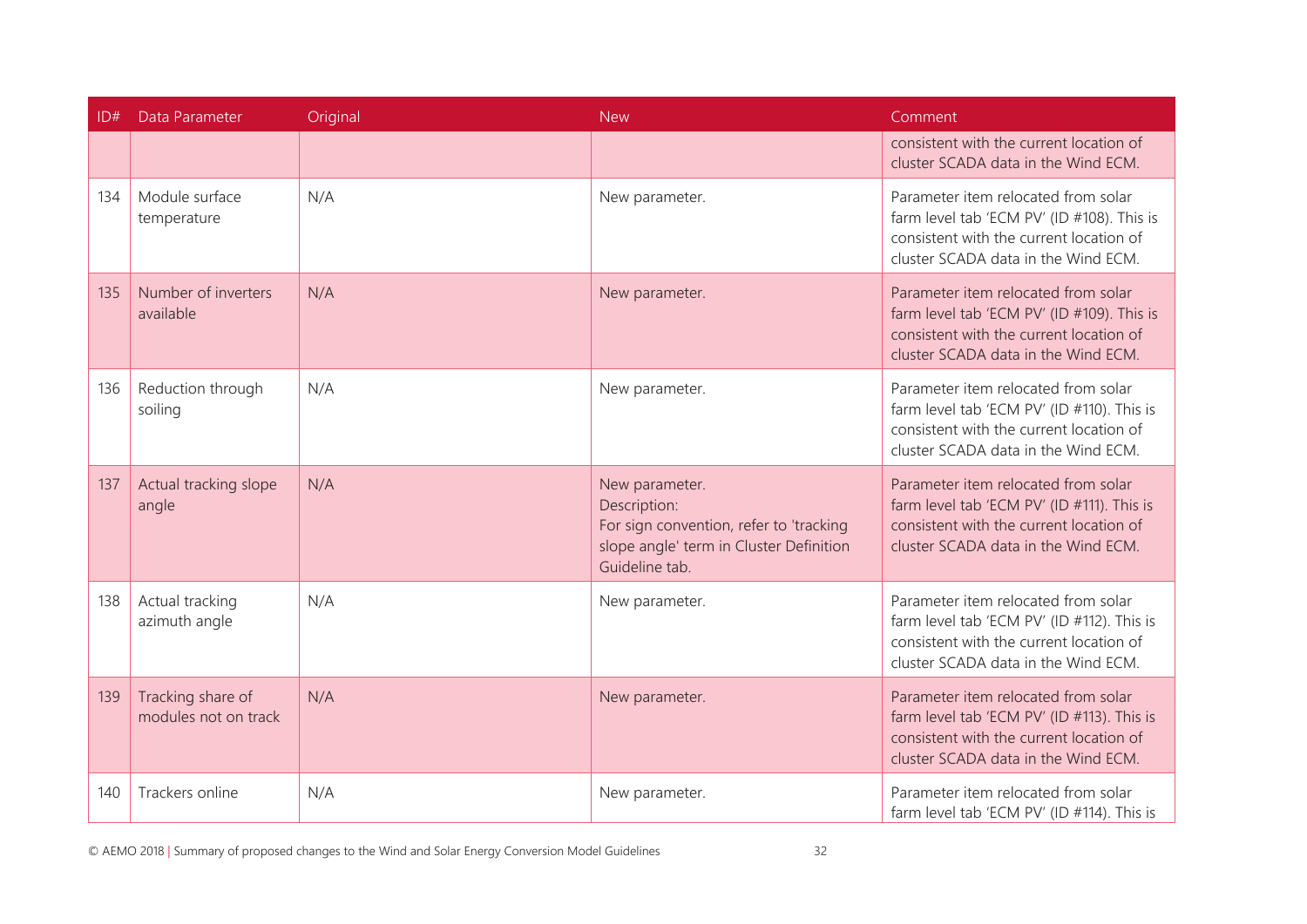| ID# | Data Parameter                        | Original                                                                                                                                                                                                                                                                                                                     | <b>New</b>                                                                                                                                                                                                                                                                                          | Comment                                                                                                                                                                                                                                                                                           |
|-----|---------------------------------------|------------------------------------------------------------------------------------------------------------------------------------------------------------------------------------------------------------------------------------------------------------------------------------------------------------------------------|-----------------------------------------------------------------------------------------------------------------------------------------------------------------------------------------------------------------------------------------------------------------------------------------------------|---------------------------------------------------------------------------------------------------------------------------------------------------------------------------------------------------------------------------------------------------------------------------------------------------|
|     |                                       |                                                                                                                                                                                                                                                                                                                              |                                                                                                                                                                                                                                                                                                     | consistent with the current location of<br>cluster SCADA data in the Wind ECM.                                                                                                                                                                                                                    |
| 141 | Module Type 1 used in<br>this Cluster | Data parameter:<br>Module type used in this cluster<br>Data type:<br>Parameters that apply to a module type<br>used within a cluster (part of cluster<br>definition)<br>Please copy this section of the sheet for<br>each module type used in this cluster, if<br>more than one (see Example 2 of<br>Introduction worksheet) | Data parameter:<br>Module type 1 used in this cluster<br>Data type:<br>Parameters that apply to a module type<br>used within a cluster (part of cluster<br>definition)                                                                                                                              | Parameter name updated to standalone<br>type 1 module as this section of the sheet<br>doesn't need to be copied for each<br>module type in this cluster because two<br>more sections (ID #144, #145) have been<br>created below (Module Type 2, Module<br>Type 3 etc.) in the proposed solar ECM. |
| 142 | Module type reference                 | Data Parameter:<br>Module model ID<br>Description:<br>Model ID for PV modules in this cluster                                                                                                                                                                                                                                | Data Parameter: Module type reference<br>Description:<br>Manufacturer module/panel type<br>reference/model name for modules in<br>this cluster                                                                                                                                                      | Updated parameter name and reference<br>for clarity, and consistency with 'Inverter<br>type reference' parameter (ID #122).                                                                                                                                                                       |
| 143 | Number of modules<br>per inverter     | Item deleted.                                                                                                                                                                                                                                                                                                                | N/A                                                                                                                                                                                                                                                                                                 | Parameter item relocated to underneath<br>the 'Inverter' data parameter (ID #146).                                                                                                                                                                                                                |
| 144 | Module Type 2 used in<br>this Cluster | N/A                                                                                                                                                                                                                                                                                                                          | New parameter.<br>[includes all data parameters within data<br>parameter: Module Type 1 used in this<br>Cluster]<br>Data type:<br>Parameters that apply to a module type<br>used within a cluster (part of cluster<br>definition).<br>ONLY COMPLETE IF THIS CLUSTER HAS<br>MORE THAN 1 MODULE TYPE. | As per the 'module type 1 used in this<br>cluster' parameter (ID #141) and all items<br>located within this parameter, this new<br>parameter to be completed if the cluster<br>has more than 1 module type.                                                                                       |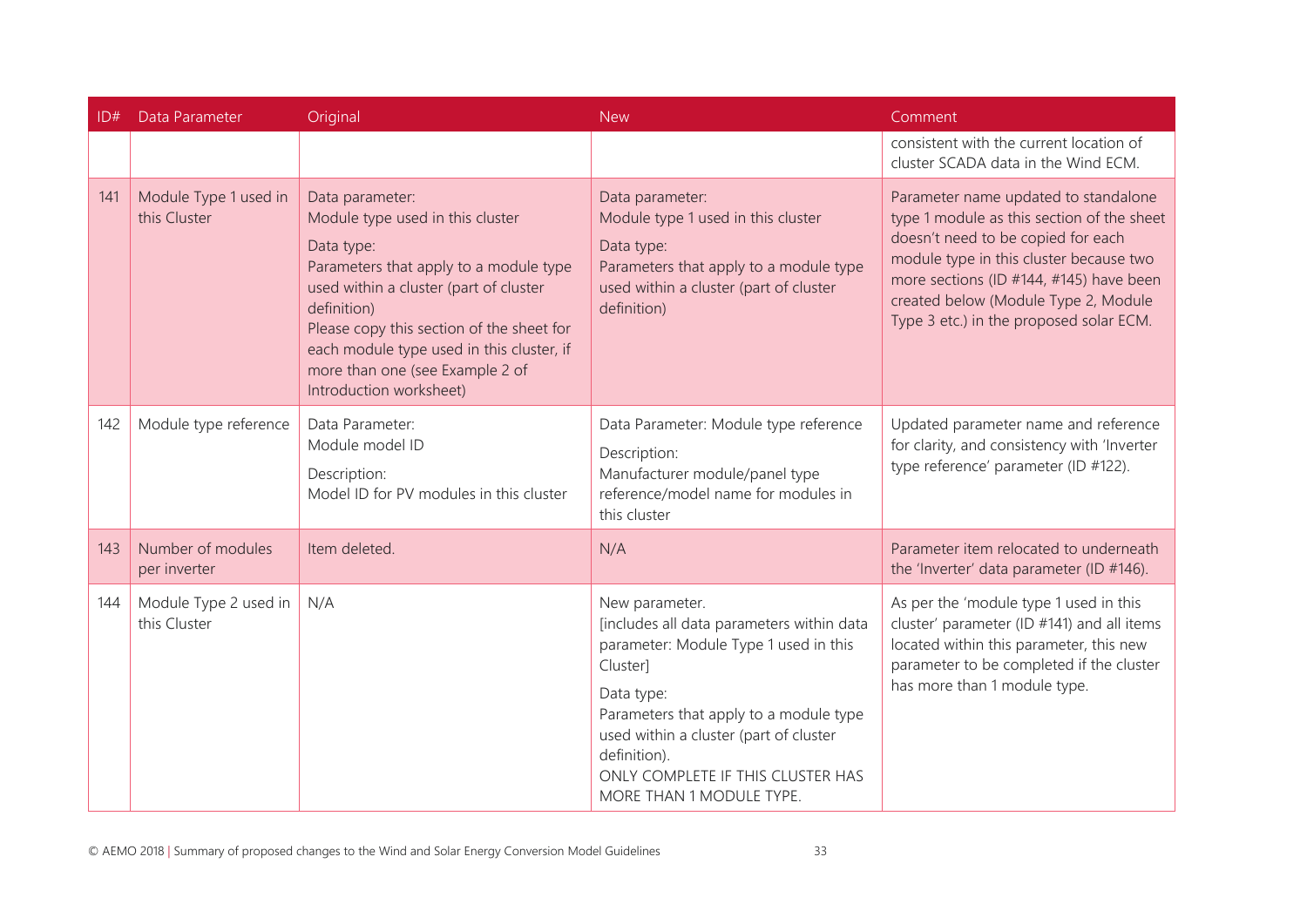| ID# | Data Parameter                                                         | Original                                                                                                                                 | <b>New</b>                                                                                                                                                                                                                                                                                                                                           | Comment                                                                                                                                                                                                      |
|-----|------------------------------------------------------------------------|------------------------------------------------------------------------------------------------------------------------------------------|------------------------------------------------------------------------------------------------------------------------------------------------------------------------------------------------------------------------------------------------------------------------------------------------------------------------------------------------------|--------------------------------------------------------------------------------------------------------------------------------------------------------------------------------------------------------------|
| 145 | Module Type 3 used in<br>this Cluster                                  | N/A                                                                                                                                      | New parameter.<br>[includes all data parameters within data<br>parameter: Module Type 1 used in this<br>Cluster]<br>Data type:<br>Parameters that apply to a module type<br>used within a cluster (part of cluster<br>definition)<br>ONLY COMPLETE IF THIS CLUSTER HAS<br>MORE THAN 2 MODULE TYPES. ADD<br>MORE MODULE TYPE SECTIONS IF<br>REQUIRED. | As per the 'module type 1 used in this<br>cluster' parameter (ID #141) and all items<br>located within this parameter, this new<br>parameter to be completed if the cluster<br>has more than 2 module types. |
| 146 | Inverter                                                               | Data type:<br>Parameters that apply to an individual<br>inverter.<br>COPY THIS SECTION OF THE SHEET FOR<br>EACH INVERTER IN THE CLUSTER. | Data type:<br>Parameters that apply to an individual<br>inverter.<br>Please copy this section of the sheet for<br>each inverter of the cluster.                                                                                                                                                                                                      | Updated data type with capital letters for<br>consistency with items above.                                                                                                                                  |
| 147 | Number of modules of<br>Module Type 1<br>connected to this<br>inverter | N/A                                                                                                                                      | New parameter.<br>Description:<br>Please specify for each inverter                                                                                                                                                                                                                                                                                   | Parameter item relocated from data<br>parameter 'Module Type 1 used in this<br>Cluster' (ID #141).                                                                                                           |
| 148 | Number of modules of<br>Module Type 2<br>connected to this<br>inverter | N/A                                                                                                                                      | New parameter.<br>Description:<br>Please specify for each inverter, only<br>used if more than one module type                                                                                                                                                                                                                                        | Parameter item relocated from data<br>parameter 'Module Type 1 used in this<br>Cluster' (ID #141).                                                                                                           |
| 149 | Number of modules of<br>Module Type 3<br>connected to this<br>inverter | N/A                                                                                                                                      | New parameter.<br>Description:<br>Please specify for each inverter, only                                                                                                                                                                                                                                                                             | Parameter item relocated from data<br>parameter 'Module Type 1 used in this<br>Cluster' (ID #141).                                                                                                           |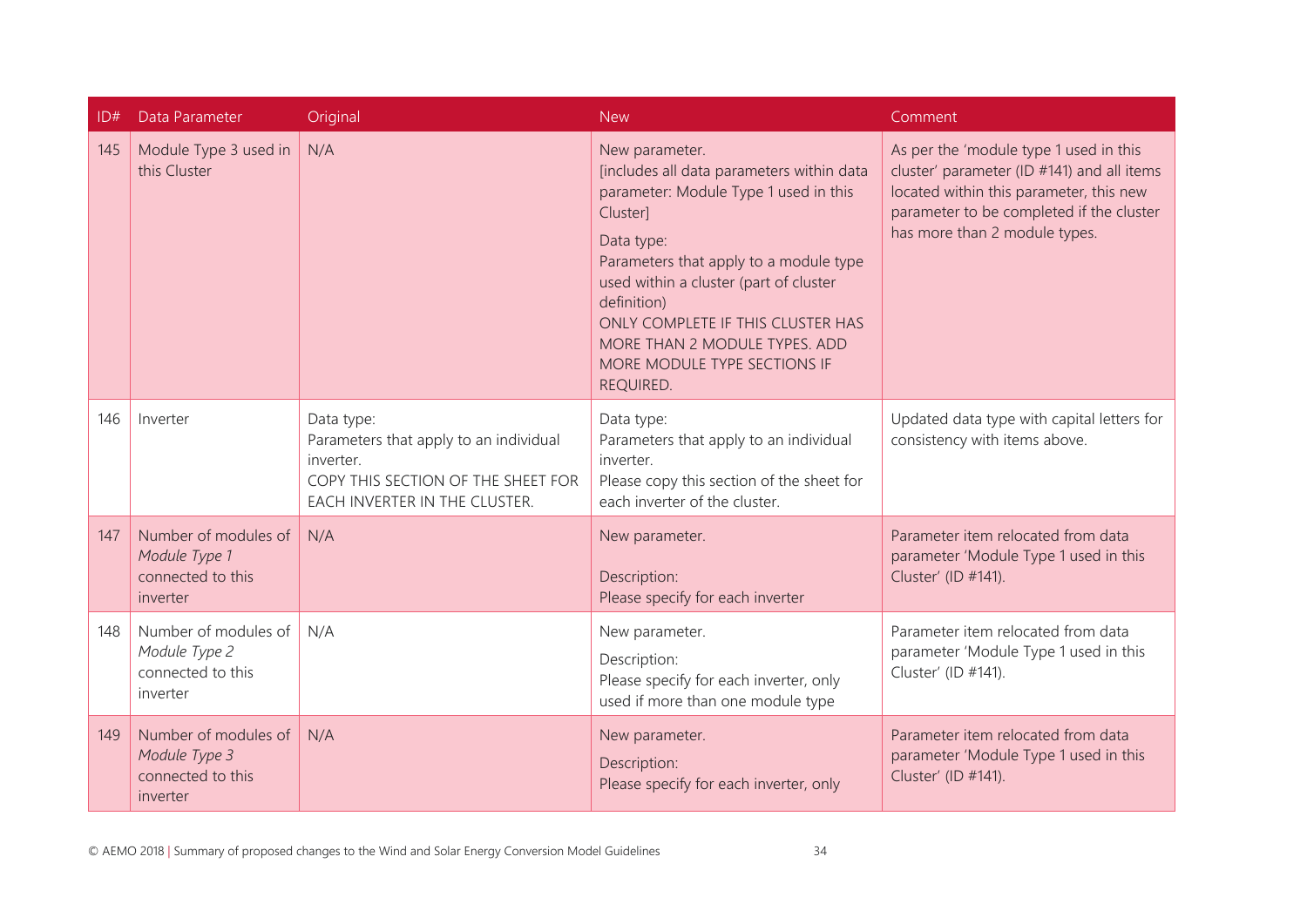|     | Data Parameter                                       | Original | <b>New</b>                                                                                                              | Comment                                                                                                                                 |
|-----|------------------------------------------------------|----------|-------------------------------------------------------------------------------------------------------------------------|-----------------------------------------------------------------------------------------------------------------------------------------|
|     |                                                      |          | used if more than two module types, add<br>more if more than three module types.                                        |                                                                                                                                         |
| 150 | DC power of modules<br>connected to this<br>inverter | N/A      | New parameter.<br>Description:<br>The combined module DC power rating<br>for all modules connected to this<br>inverter. | New mandatory parameter to<br>supplement calculation of DC power of<br>modules connected to each inverter<br>(min, avg, max) (ID #125). |

#### **Table 12 'Spectral Response Example' tab**

Header name has been updated to state these fields are optional. Two parameters have been added to link information outlined in the updated 'ECM PV Cluster' tab.

| ID# | Data Parameter                         | Original                      | <b>New</b>                              | Comment                                                                                                                                                                                          |
|-----|----------------------------------------|-------------------------------|-----------------------------------------|--------------------------------------------------------------------------------------------------------------------------------------------------------------------------------------------------|
| 151 | <b>Spectral Response</b><br>(optional) | Header:<br>Spectral Response  | Header:<br>Spectral Response (optional) | Header name updated to state the<br>information in this tab is optional as the<br>'Module normalised spectral response'<br>parameter in the ECM PV Cluster tab<br>states this field is optional. |
| 152 | Module Manufacturer                    | N/A                           | New parameter.                          | Added new parameter to be sure which<br>module the curve is for. This is linked<br>from $ID$ #142.                                                                                               |
| 153 | Module type reference                  | N/A                           | New parameter.                          | As above.                                                                                                                                                                                        |
| 154 | Response                               | Number of decimal places: 0-2 | Number of decimal places: 2             | Updated Response column to have two<br>decimal places for each wavelength<br>rather than varying number of decimal<br>places.                                                                    |

#### <span id="page-34-0"></span>**Table 13 'Inverter Response Example' tab**

<span id="page-34-1"></span>Two parameters have been added to link information outlined in the updated 'ECM PV Cluster' tab.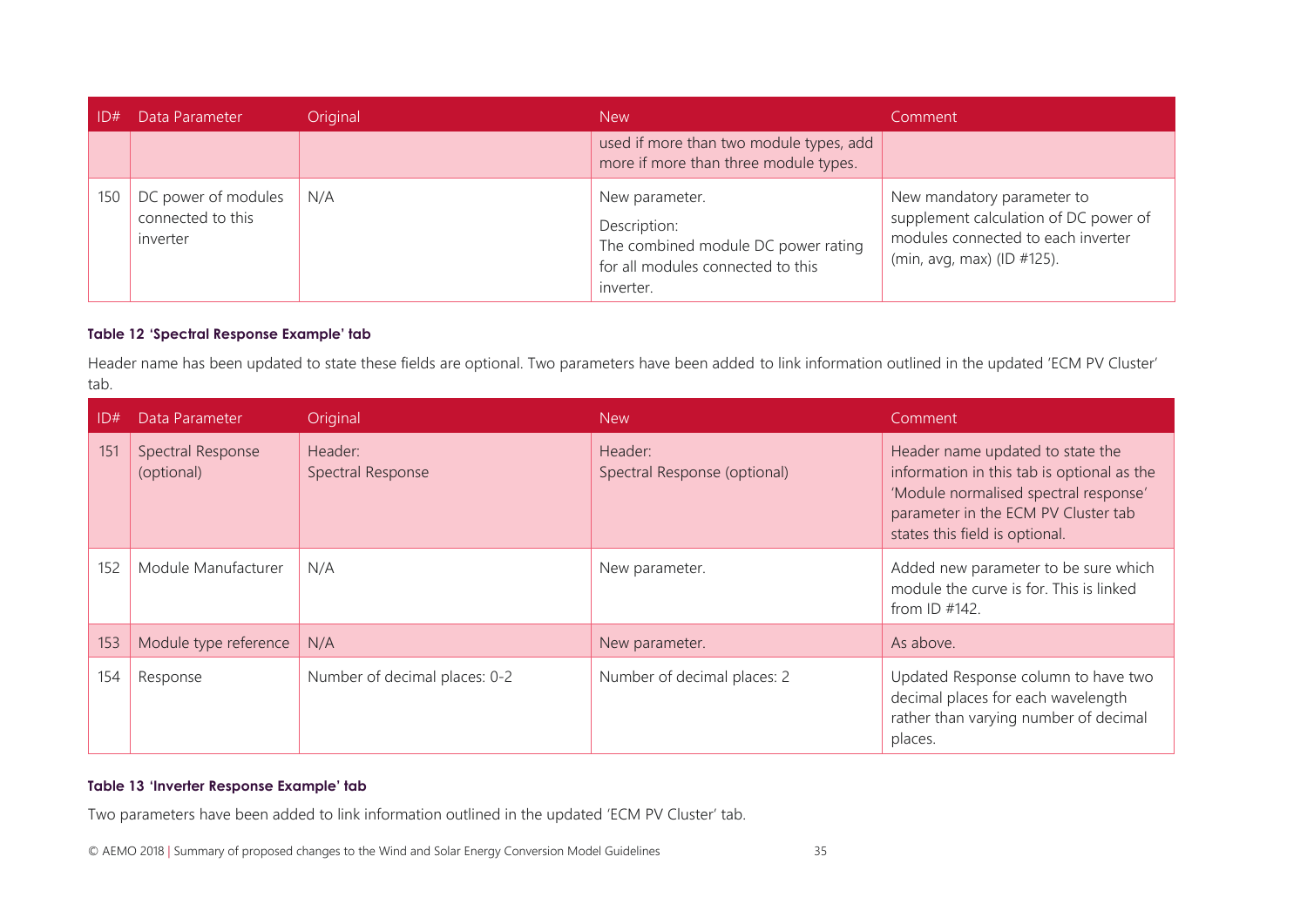| ID# | Data Parameter          | Original                      | <b>New</b>                  | Comment                                                                                                                                                         |
|-----|-------------------------|-------------------------------|-----------------------------|-----------------------------------------------------------------------------------------------------------------------------------------------------------------|
| 155 | Inverter Manufacturer   | N/A                           | New parameter.              | Added new parameter to be sure which<br>inverter the curve is for. This is linked to<br>'Inverter Manufacturer' parameter in the<br>updated ECM PV Cluster tab. |
| 156 | Inverter type reference | N/A                           | New parameter.              | As above. This is linked to ID #122.                                                                                                                            |
| 157 | Response                | Number of decimal places: 0-4 | Number of decimal places: 3 | Updated Response column to have three<br>decimal places for each Power (kW)<br>rating rather than varying number of<br>decimal places.                          |

#### **Table 14 'Temperature Response Example (new tab)**

This new tab has been added to reference the temperature response parameter in the updated 'ECM PV Cluster' tab.

<span id="page-35-0"></span>

| ID# | Data Parameter                            | Original | <b>New</b>                                                             | Comment                                                                                                       |
|-----|-------------------------------------------|----------|------------------------------------------------------------------------|---------------------------------------------------------------------------------------------------------------|
| 158 | Module Temperature<br>Response (optional) | N/A      | New parameter.<br>Header:<br>Module Temperature Response<br>(optional) | N/A                                                                                                           |
| 159 | Module Manufacturer                       | N/A      | New parameter.                                                         | Added new parameter to be sure which<br>module the curve is for. This is linked<br>from $ID$ #142.            |
| 160 | Module type reference                     | N/A      | New parameter.                                                         | As above.                                                                                                     |
| 161 | Temperature (°C)                          | N/A      | New parameter.<br>Column:<br>Temperature $(°C)$                        | Added in 'temperature' column to be<br>coupled with 'DC power at STC' column<br>(ID #162) to produce a graph. |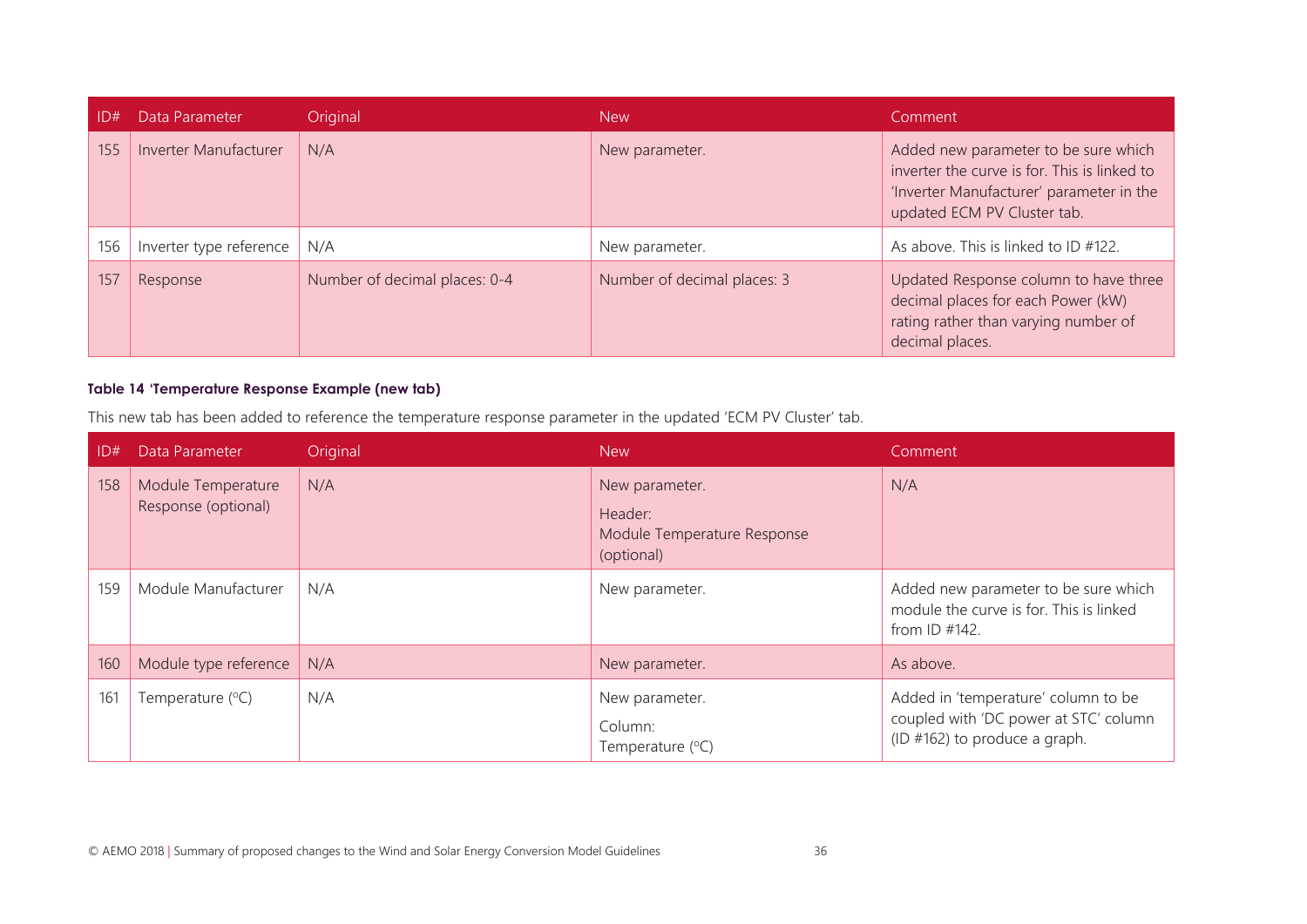| D# | Data Parameter             | Original | <b>New</b>                                       | Comment                                                                                                               |
|----|----------------------------|----------|--------------------------------------------------|-----------------------------------------------------------------------------------------------------------------------|
|    | 162 DC power at STC $(\%)$ | N/A      | New parameter.<br>Column:<br>DC power at STC (%) | Added in 'DC power at STC' column to<br>be coupled with 'temperature' column<br>$\vert$ (ID #161) to produce a graph. |